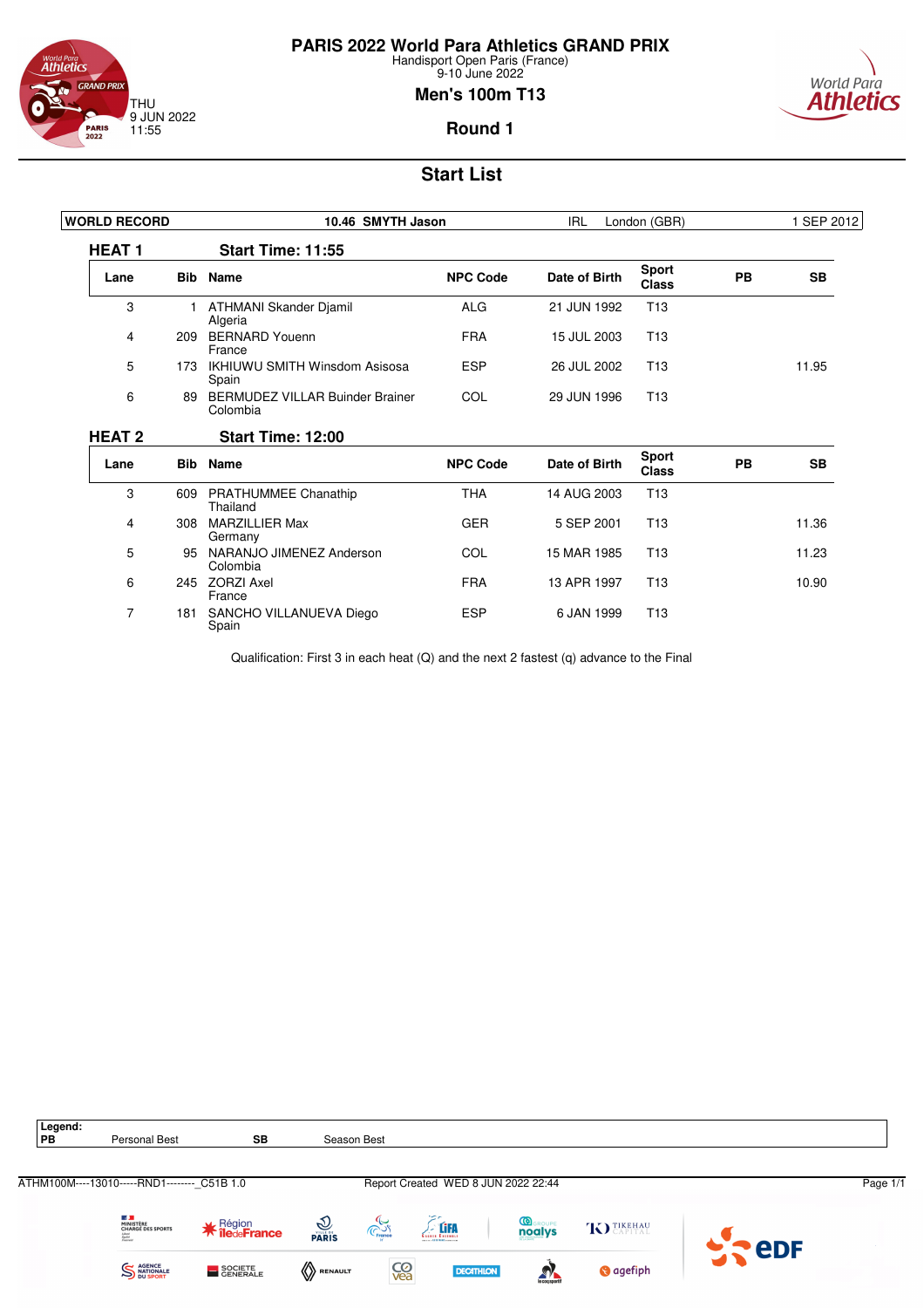

world Para<br>**Athletics GRAND PRIX** THU 9 JUN 2022 12:30 **PARIS**<br>2022

Finland

9-10 June 2022 **Men's 100m T34**



**Final**

| <b>T33L</b> |                     |            |                                |                    |                    |               |                              |           |                 |  |
|-------------|---------------------|------------|--------------------------------|--------------------|--------------------|---------------|------------------------------|-----------|-----------------|--|
|             | <b>WORLD RECORD</b> |            |                                | 16.24 STEPHEN John |                    | <b>TAN</b>    | Dar es Salaam (TAN)          |           | 13 JUN 2003     |  |
|             | T33, T34 L          |            |                                |                    |                    |               |                              |           |                 |  |
|             | <b>WORLD RECORD</b> |            |                                | 14.46 KTILA Walid  |                    | <b>TUN</b>    | Arbon (SUI)                  |           | <b>JUN 2019</b> |  |
|             | Lane                | <b>Bib</b> | <b>Name</b>                    |                    | <b>NPC</b><br>Code | Date of Birth | <b>Sport</b><br><b>Class</b> | <b>PB</b> | <b>SB</b>       |  |
|             | 3                   | 59         | <b>SMEENK Austin</b><br>Canada |                    | CAN                | 24 FEB 1997   | T34                          |           | 15.56           |  |
|             | 4                   | 453        | <b>ZANI Nicholas</b><br>Italy  |                    | <b>ITA</b>         | 17 JUL 1999   | T <sub>33</sub>              |           |                 |  |
|             | 5                   | 196        | <b>MANNI Henry</b>             |                    | <b>FIN</b>         | 18 JUN 1992   | T <sub>34</sub>              |           | 15.48           |  |

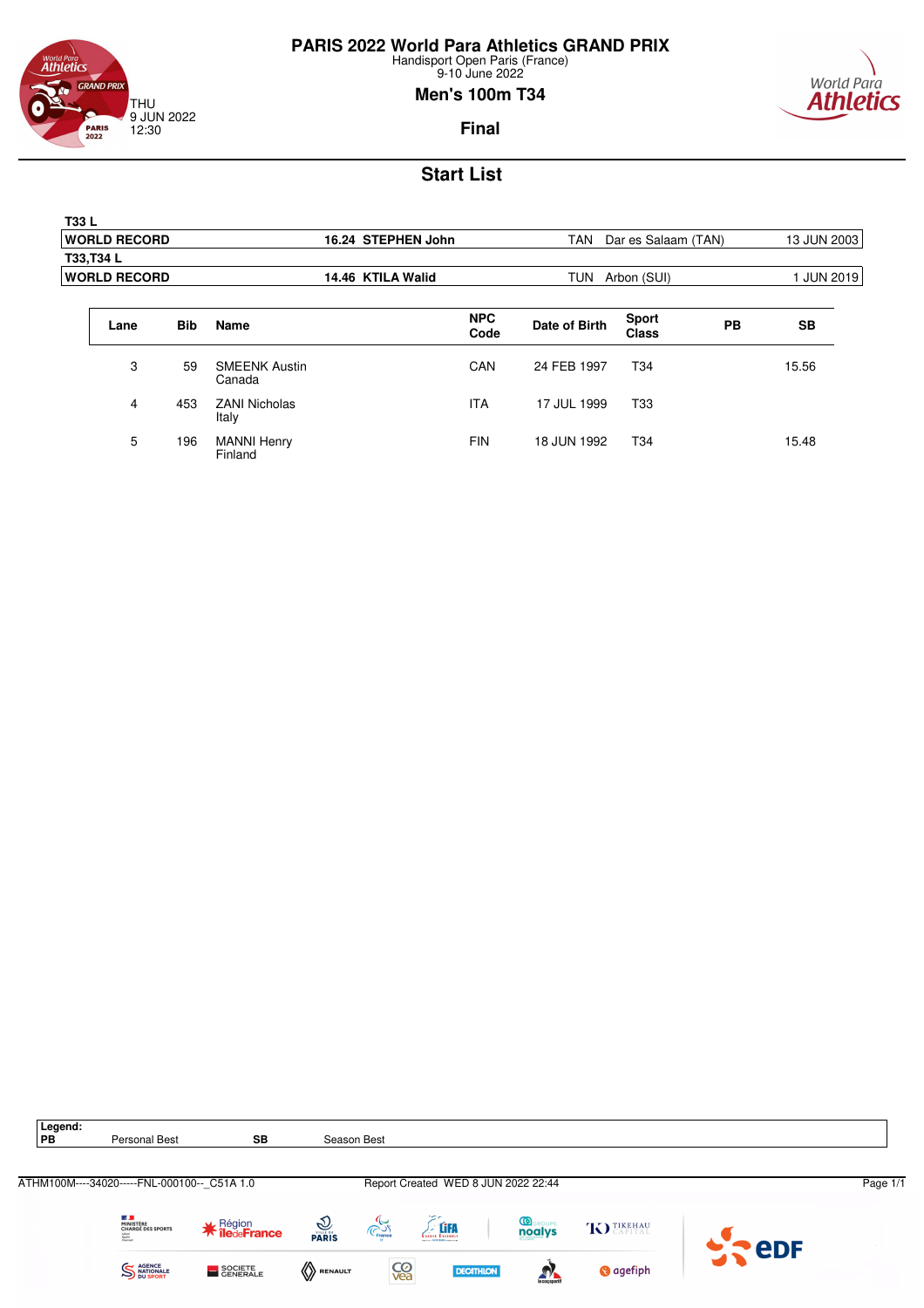



### **Men's 100m T35**



**Final**

| <b>WORLD RECORD</b> |            | 11.39 SAFRONOV Dmitrii                    |                    | <b>RPC</b><br>Tokyo (JPN) |                              |           | 30 AUG 2021 |
|---------------------|------------|-------------------------------------------|--------------------|---------------------------|------------------------------|-----------|-------------|
| Lane                | <b>Bib</b> | <b>Name</b>                               | <b>NPC</b><br>Code | Date of Birth             | <b>Sport</b><br><b>Class</b> | <b>PB</b> | <b>SB</b>   |
| $\mathbf{2}$        | 350        | <b>VOUGIOUKLIDIS Anastasios</b><br>Greece | <b>GRE</b>         | 27 JUN 2000               | T <sub>35</sub>              |           |             |
| 3                   | 123        | <b>BARTOSEK Ondrej</b><br>Czech Republic  | <b>CZE</b>         | 7 MAR 1990                | T <sub>35</sub>              |           |             |
| 4                   | 18         | <b>BARRETO Hernan</b><br>Argentina        | <b>ARG</b>         | 14 APR 1991               | T35                          |           | 12.59       |
| 5                   | 357        | <b>BAO Chui Yiu</b><br>Hong Kong, China   | <b>HKG</b>         | 22 OCT 1999               | T35                          |           |             |
| 6                   | 596        | <b>THURNHEER Fynn</b><br>Switzerland      | <b>SUI</b>         | 4 JUL 2007                | T35                          |           | 16.33       |
| $\overline{7}$      | 370        | <b>NOLL Szilveszter</b><br>Hungary        | <b>HUN</b>         | 6 AUG 2002                | T35                          |           |             |
| 8                   | 493        | <b>LEE Sangik</b><br>Republic of Korea    | <b>KOR</b>         | 2 OCT 2003                | T <sub>35</sub>              |           |             |

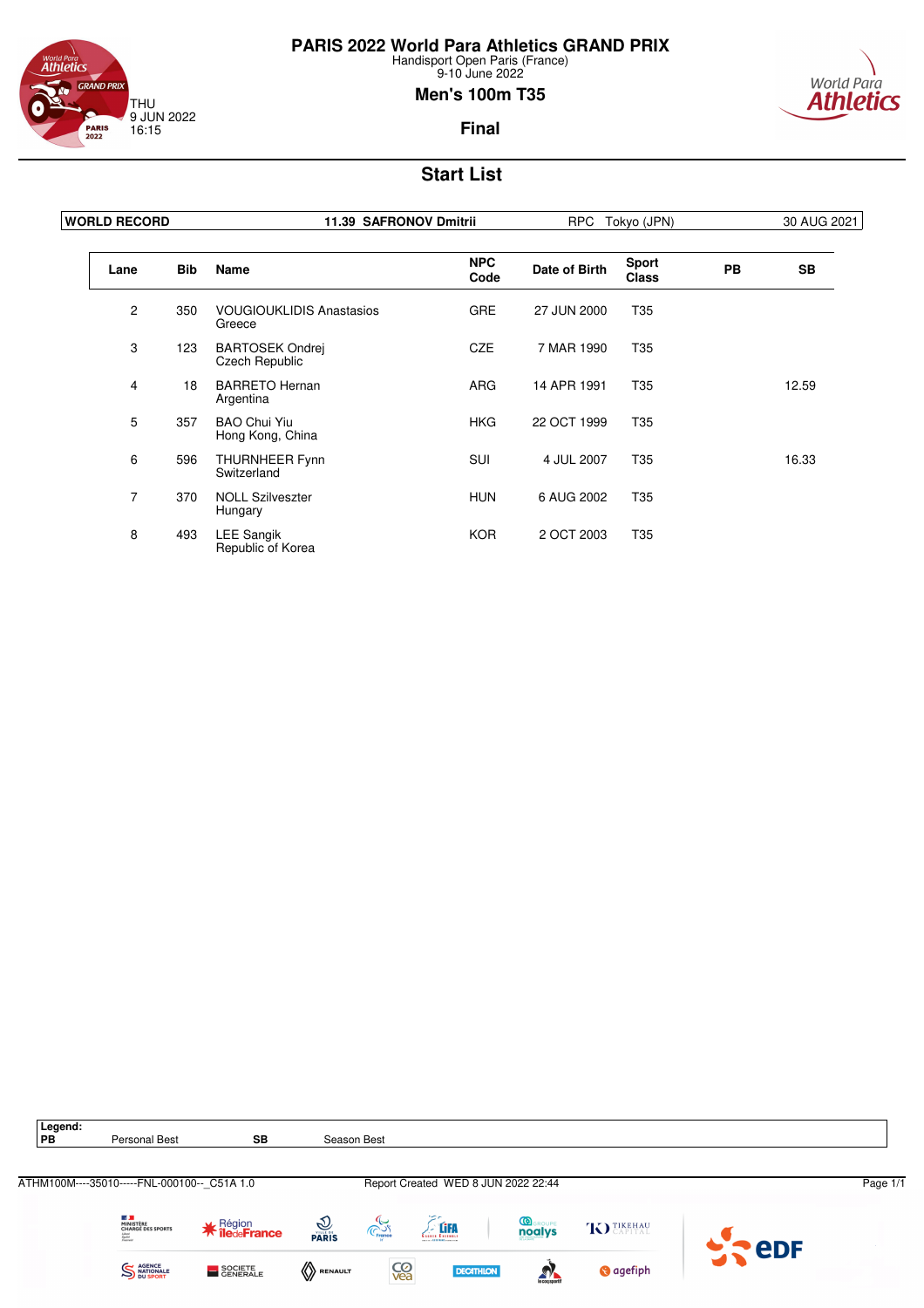



### **Men's 100m T36**



**Final**

| <b>WORLD RECORD</b> |     | 11.72 TURNER James                            |                    | <b>AUS</b>    | Dubai (UAE)                  |           | 10 NOV 2019 |
|---------------------|-----|-----------------------------------------------|--------------------|---------------|------------------------------|-----------|-------------|
| Lane                | Bib | Name                                          | <b>NPC</b><br>Code | Date of Birth | <b>Sport</b><br><b>Class</b> | <b>PB</b> | <b>SB</b>   |
| 2                   | 338 | PETROPOULOS Anastasios<br>Greece              | <b>GRE</b>         | 30 JUN 1990   | T36                          |           |             |
| 3                   | 88  | ACOSTA SOTO Omar Jose<br>Colombia             | <b>COL</b>         | 18 MAY 2000   | T36                          |           | 12.52       |
| 4                   | 340 | <b>PROTONOTARIOS Loukas Ioannis</b><br>Greece | <b>GRE</b>         | 24 NOV 1991   | T36                          |           | 13.61       |
| 5                   | 174 | <b>INIESTA SAEZ Gonzalo</b><br>Spain          | <b>ESP</b>         | 29 AUG 2004   | T36                          |           |             |
| 6                   | 19  | CHAVEZ Alexis Sebastian<br>Argentina          | <b>ARG</b>         | 18 JUL 2002   | T36                          |           | 12.45       |
| 7                   | 153 | <b>LARA GUAGUA Dennis Michael</b><br>Ecuador  | ECU                | 13 NOV 2000   | T36                          |           |             |
| 8                   | 540 | MOHAMAD PUZI Mohamad Ridzuan<br>Malaysia      | <b>MAS</b>         | 27 SEP 1987   | T36                          |           |             |

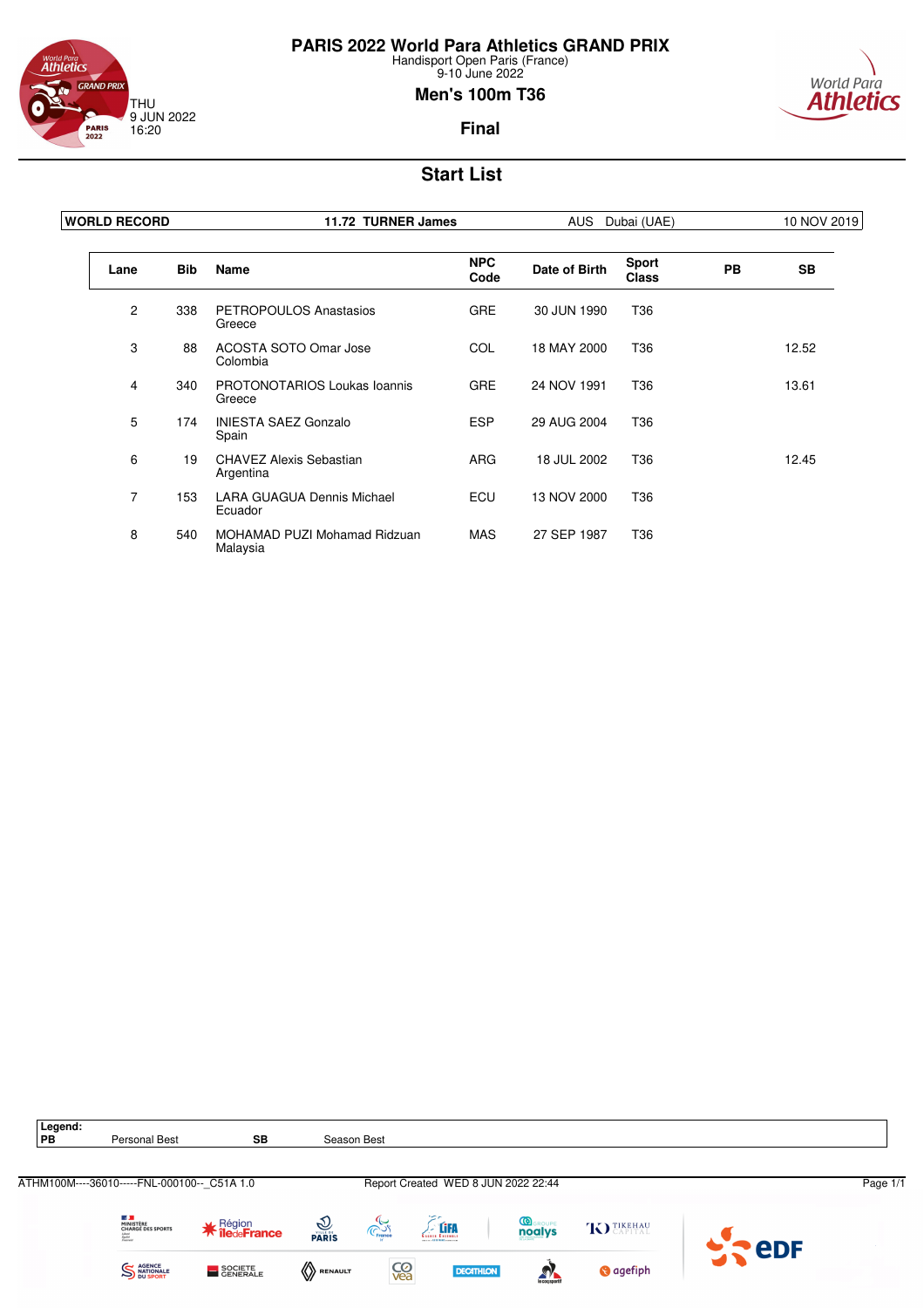

**PARIS 2022 World Para Athletics GRAND PRIX**

Handisport Open Paris (France) 9-10 June 2022

### **Men's 100m T37**



**Round 1**

# **Start List**

| <b>WORLD RECORD</b> |            | 10.95 MAYHUGH Nick                         | USA Tokyo (JPN) |               | 27 AUG 2021                  |           |           |
|---------------------|------------|--------------------------------------------|-----------------|---------------|------------------------------|-----------|-----------|
| <b>HEAT1</b>        |            | <b>Start Time: 14:40</b>                   |                 |               |                              |           |           |
| Lane                | <b>Bib</b> | <b>Name</b>                                | <b>NPC Code</b> | Date of Birth | <b>Sport</b><br><b>Class</b> | <b>PB</b> | <b>SB</b> |
| 3                   | 371        | <b>PALOTAI Balazs</b><br>Hungary           | <b>HUN</b>      | 26 MAY 2003   | <b>T37</b>                   |           |           |
| 4                   |            | 492 LEE Sanghyeok<br>Republic of Korea     | <b>KOR</b>      | 1 JUL 2002    | T <sub>37</sub>              |           |           |
| 5                   |            | 182 SORIANO JACOME Ivan Alexander<br>Spain | <b>ESP</b>      | 30 AUG 1999   | T <sub>37</sub>              |           | 13.05     |
| 6                   | 210        | <b>BERTRAND Valentin</b><br>France         | <b>FRA</b>      | 28 JUL 1995   | T <sub>37</sub>              |           | 12.49     |
| 7                   | 50         | TEIXEIRA SILVA Mychael<br><b>Brazil</b>    | <b>BRA</b>      | 26 DEC 2003   | T <sub>37</sub>              |           |           |
| 8                   | 97         | <b>SUAREZ CARDONA Yeferson</b><br>Colombia | COL             | 16 FEB 2002   | T <sub>37</sub>              |           |           |
| <b>HEAT 2</b>       |            | Start Time: 14:45                          |                 |               |                              |           |           |
| Lane                | <b>Bib</b> | <b>Name</b>                                | <b>NPC Code</b> | Date of Birth | <b>Sport</b><br><b>Class</b> | <b>PB</b> | <b>SB</b> |
| 3                   |            | 195 KUISMA Eetu<br>Finland                 | <b>FIN</b>      | 10 MAR 1999   | <b>T37</b>                   |           |           |
| 4                   | 218        | <b>COURDAVAULT Nolan</b><br>France         | <b>FRA</b>      | 28 MAR 2003   | <b>T37</b>                   |           |           |
| 5                   | 591        | <b>DU TOIT Charl</b><br>South Africa       | <b>RSA</b>      | 26 MAR 1993   | T <sub>37</sub>              |           | 11.64     |
| 6                   | 599        | BOONYARATCHINDA Pun<br>Thailand            | <b>THA</b>      | 13 DEC 1995   | T <sub>37</sub>              |           |           |
| 7                   | 184        | <b>VIVAS PENA Gerard</b><br>Spain          | <b>ESP</b>      | 20 MAR 2005   | T <sub>37</sub>              |           |           |

Qualification: First 3 in each heat (Q) and the next 2 fastest (q) advance to the Final

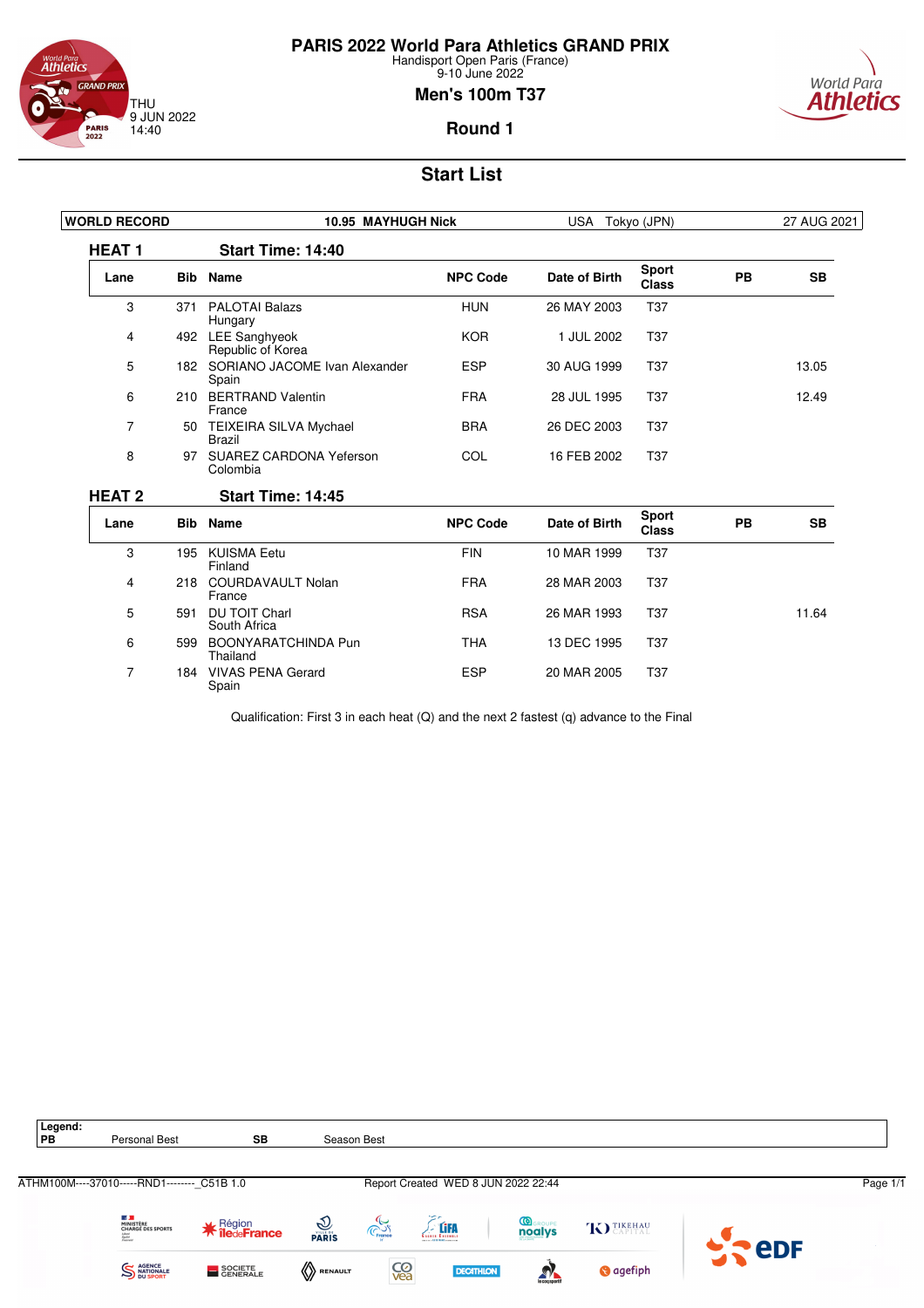

**PARIS 2022 World Para Athletics GRAND PRIX**

Handisport Open Paris (France) 9-10 June 2022

### **Men's 100m T38**



### **Round 1**

# **Start List**

| <b>WORLD RECORD</b> |            | 10.74 HU Jianwen                                |                 | CHN Rio de Janeiro (BRA) |                              |    | 13 SEP 2016 |
|---------------------|------------|-------------------------------------------------|-----------------|--------------------------|------------------------------|----|-------------|
| <b>HEAT1</b>        |            | Start Time: 14:50                               |                 |                          |                              |    |             |
| Lane                |            | <b>Bib</b> Name                                 | <b>NPC Code</b> | Date of Birth            | <b>Sport</b><br><b>Class</b> | PB | <b>SB</b>   |
| 3                   | 266        | <b>BURROWS Shaun</b><br><b>Great Britain</b>    | <b>GBR</b>      | 25 DEC 1997              | T38                          |    | 12.47       |
| 4                   | 91         | LEMOS RIVAS Jose Gregorio<br>Colombia           | COL             | 4 JUN 1991               | <b>T38</b>                   |    | 11.49       |
| 5                   | 281        | <b>WILLIAMS Jahziah</b><br><b>Great Britain</b> | <b>GBR</b>      | 1 JUN 2000               | <b>T38</b>                   |    | 12.98       |
| 6                   | 225        | JOZWICKI Dimitri<br>France                      | <b>FRA</b>      | 8 FEB 1997               | <b>T38</b>                   |    | 11.32       |
| $\overline{7}$      | 25.        | <b>O'HANLON Evan</b><br>Australia               | <b>AUS</b>      | 4 MAY 1988               | <b>T38</b>                   |    |             |
| 8                   |            | 546 CHESSANI GARCIA Jose Rodolfo<br>Mexico      | <b>MEX</b>      | 23 NOV 1998              | <b>T38</b>                   |    |             |
| <b>HEAT 2</b>       |            | <b>Start Time: 14:55</b>                        |                 |                          |                              |    |             |
| Lane                | <b>Bib</b> | Name                                            | <b>NPC Code</b> | Date of Birth            | <b>Sport</b><br><b>Class</b> | PB | <b>SB</b>   |
| 3                   |            | 282 YOUNG Thomas<br><b>Great Britain</b>        | <b>GBR</b>      | 27 JUL 2000              | <b>T38</b>                   |    | 10.99       |
| 4                   | 233        | <b>MALCOSTE Kerrian</b><br>France               | <b>FRA</b>      | 29 JUL 2003              | T38                          |    | 12.06       |
| 5                   | 627        | <b>CHIDA Mohamed Farhat</b><br>Tunisia          | <b>TUN</b>      | 11 SEP 1982              | <b>T38</b>                   |    |             |
| 6                   |            | 55 GINGRAS Zachary<br>Canada                    | CAN             | 30 JUL 2001              | <b>T38</b>                   |    | 11.98       |
| 7                   | 96         | SANCHEZ A. JD<br>Colombia                       | COL             | 14 OCT 2002              | <b>T38</b>                   |    |             |

Qualification: First 3 in each heat (Q) and the next 2 fastest (q) advance to the Final

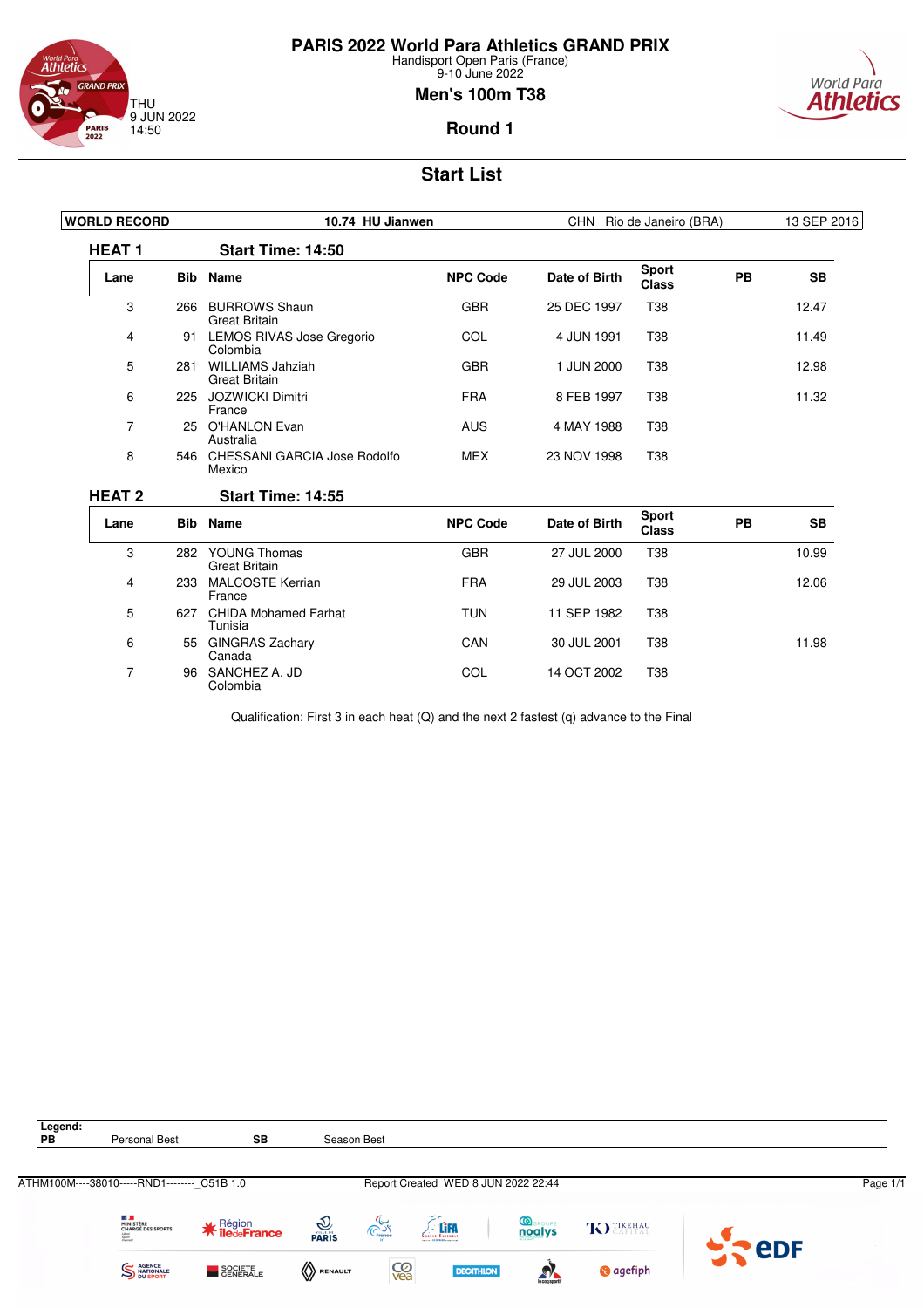

9-10 June 2022

### **Men's 100m T47**

# World Para **Athletics**

**Round 1**

# **Start List**

| ш | <br>$\cdots$<br>٠<br>٠ | - |  |
|---|------------------------|---|--|

5 637 BWAGA Al Bashir Uganda

6 612 SIRIMONGKHOL Chaiwat Thailand

| <b>WORLD RECORD</b> |     | 10.29 FERREIRA dos SANTOS Petrucio BRA Sao Paulo (BRA) |                 |               |                              |           | 31 MAR 2022 |
|---------------------|-----|--------------------------------------------------------|-----------------|---------------|------------------------------|-----------|-------------|
| <b>HEAT1</b>        |     | Start Time: 15:10                                      |                 |               |                              |           |             |
| Lane                |     | <b>Bib</b> Name                                        | <b>NPC Code</b> | Date of Birth | <b>Sport</b><br><b>Class</b> | <b>PB</b> | <b>SB</b>   |
| 3                   | 94  | MESSU OCHOA Jose Alejandro<br>Colombia                 | <b>COL</b>      | 21 MAR 2003   | T46                          |           |             |
| 4                   |     | 264 ABIDOGUN Ola<br>Great Britain                      | <b>GBR</b>      | 3 AUG 1993    | T47                          |           | 11.55       |
| 5                   | 302 | <b>GROLLA Phil</b><br>Germany                          | <b>GER</b>      | 24 JAN 2001   | T47                          |           | 11.15       |
| 6                   | 82. | <b>IBRAHIM BOUBA Bouba</b><br>Cameroon                 | <b>CMR</b>      | 17 MAR 1997   | T47                          |           | 11.81       |
| 7                   | 520 | <b>SODAITIS Danas</b><br>Lithuania                     | LTU.            | 25 APR 1989   | T46                          |           |             |
| <b>HEAT 2</b>       |     | <b>Start Time: 15:15</b>                               |                 |               |                              |           |             |
| Lane                | Bib | Name                                                   | <b>NPC Code</b> | Date of Birth | Sport<br><b>Class</b>        | <b>PB</b> | <b>SB</b>   |
| 3                   | 273 | <b>OYINBO-COKER Emmanual</b><br>Great Britain          | <b>GBR</b>      | 10 OCT 2001   | T47                          |           | 11.42       |
| 4                   | 650 | <b>WRIGHT Tanner</b><br>United States of America       | <b>USA</b>      | 24 AUG 1997   | T46                          |           | 11.44       |

Qualification: First 3 in each heat (Q) and the next 2 fastest (q) advance to the Final

UGA 21 NOV 1992 T47

THA 27 JUL 1993 T47

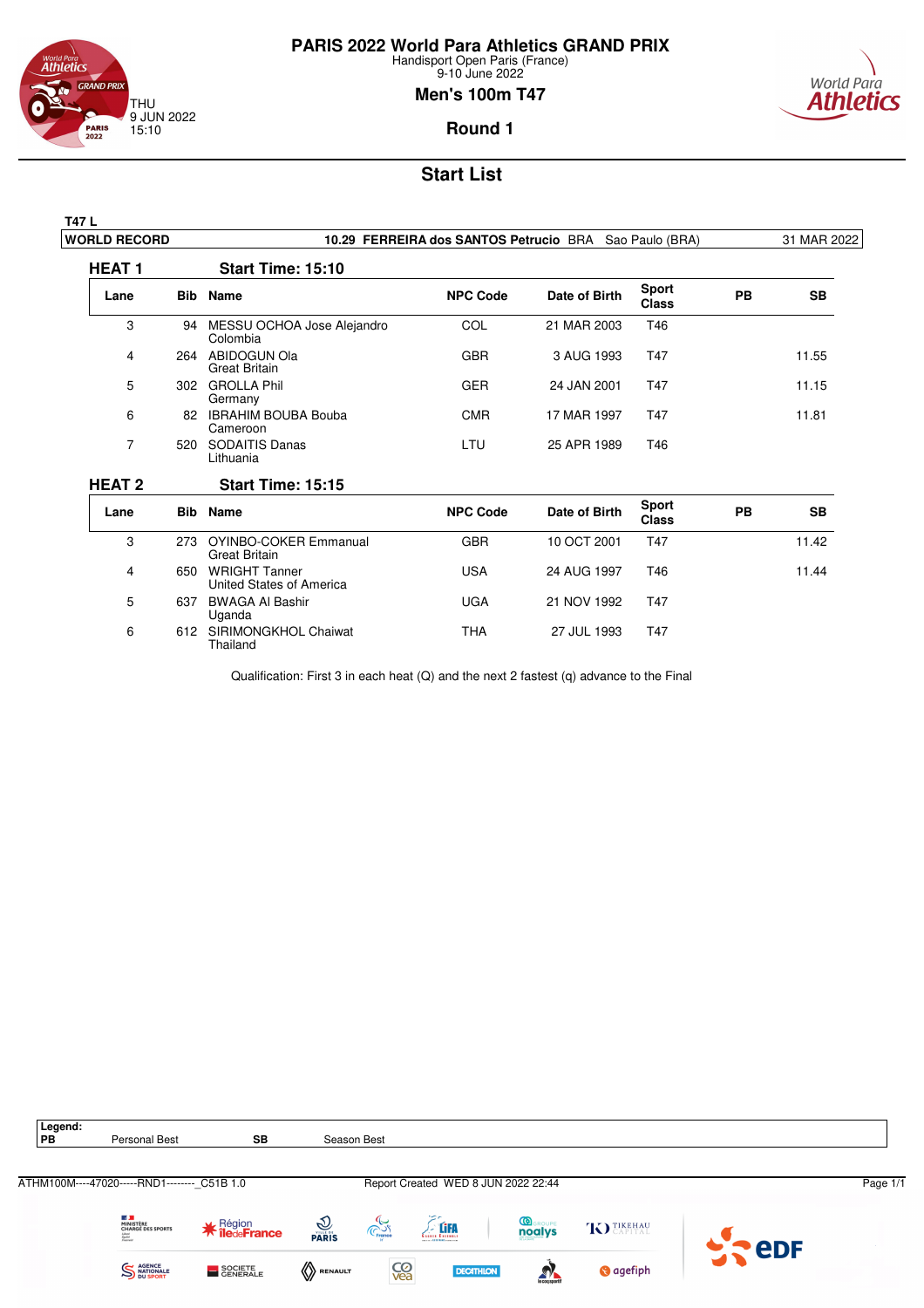



**T51 L**

### **Men's 100m T51/52**



**Final**

| <b>WORLD RECORD</b> |            |                                                        | 19.71 GENYN Peter    | <b>BEL</b>    | Brussels (BEL)               |           | 4 SEP 2020  |
|---------------------|------------|--------------------------------------------------------|----------------------|---------------|------------------------------|-----------|-------------|
| T52 L               |            |                                                        |                      |               |                              |           |             |
| <b>WORLD RECORD</b> |            |                                                        | 16.41 MARTIN Raymond |               | USA Arbon (SUI)              |           | 30 MAY 2019 |
| Lane                | <b>Bib</b> | Name                                                   | <b>NPC</b><br>Code   | Date of Birth | <b>Sport</b><br><b>Class</b> | <b>PB</b> | <b>SB</b>   |
| 1                   | 489        | JEONG Jongdae<br>Republic of Korea                     | <b>KOR</b>           | 28 DEC 1984   | T <sub>52</sub>              |           |             |
| $\overline{c}$      | 31         | <b>CARABIN Maxime</b><br>Belgium                       | <b>BEL</b>           | 18 SEP 2000   | T <sub>52</sub>              |           |             |
| 3                   | 643        | <b>IANNOTTA Gianfranco</b><br>United States of America | <b>USA</b>           | 25 JAN 1994   | T <sub>52</sub>              |           | 17.99       |
| 4                   | 33         | <b>HABSCH Roger</b><br>Belgium                         | <b>BEL</b>           | 5 JAN 1979    | T <sub>51</sub>              |           | 19.81       |
| 5                   | 216        | <b>CHESNAIS Bryce</b><br>France                        | <b>FRA</b>           | 1 SEP 1979    | T <sub>52</sub>              |           | 20.11       |
| 6                   | 199        | PIISPANEN Toni<br>Finland                              | <b>FIN</b>           | 24 JUL 1976   | T <sub>51</sub>              |           | 19.86       |
| $\overline{7}$      | 495        | PARK U Cheol<br>Republic of Korea                      | <b>KOR</b>           | 1 FEB 1999    | T <sub>52</sub>              |           |             |
| 8                   | 3          | <b>BERRAHAL Mohamed</b><br>Algeria                     | <b>ALG</b>           | 24 MAY 1979   | <b>T51</b>                   |           | 21.64       |

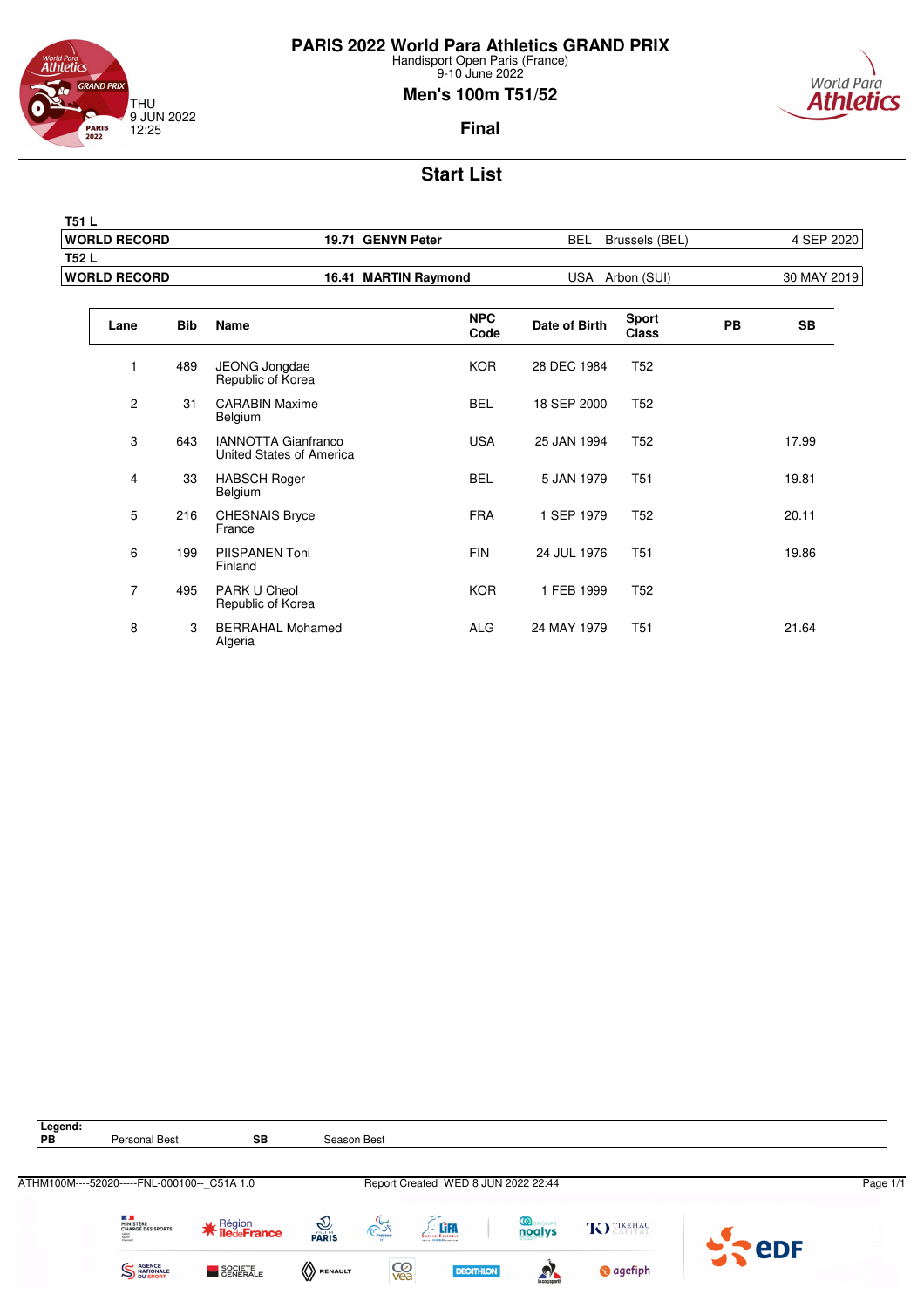



### **Men's 100m T53**



**Final**

| <b>WORLD RECORD</b> |            | <b>14.10 LAKATOS Brent</b>           |                    |               | CAN Arbon (SUI)              |           | 27 MAY 2017 |
|---------------------|------------|--------------------------------------|--------------------|---------------|------------------------------|-----------|-------------|
| Lane                | <b>Bib</b> | Name                                 | <b>NPC</b><br>Code | Date of Birth | <b>Sport</b><br><b>Class</b> | <b>PB</b> | <b>SB</b>   |
| 3                   | 497        | YOO Byunghoon<br>Republic of Korea   | <b>KOR</b>         | 30 JUN 1972   | T <sub>53</sub>              |           |             |
| 4                   | 506        | <b>ALENZEI Abdullah</b><br>Kuwait    | <b>KUW</b>         | 17 JUN 1993   | T <sub>53</sub>              |           | 15.38       |
| 5                   | 565        | PUREVTSOG Enkhmanlai<br>Mongolia     | <b>MGL</b>         | 9 FEB 1991    | T <sub>53</sub>              |           |             |
| 6                   | 222        | <b>FAIRBANK Pierre</b><br>France     | <b>FRA</b>         | 27 JUL 1971   | T <sub>53</sub>              |           | 15.67       |
| $\overline{7}$      | 498        | YOON Kyung Chan<br>Republic of Korea | <b>KOR</b>         | 19 JAN 1992   | T <sub>53</sub>              |           |             |
| 8                   | 262        | <b>KAH Ali</b><br>Gambia             | <b>GAM</b>         | 10 MAR 1992   | T <sub>53</sub>              |           |             |

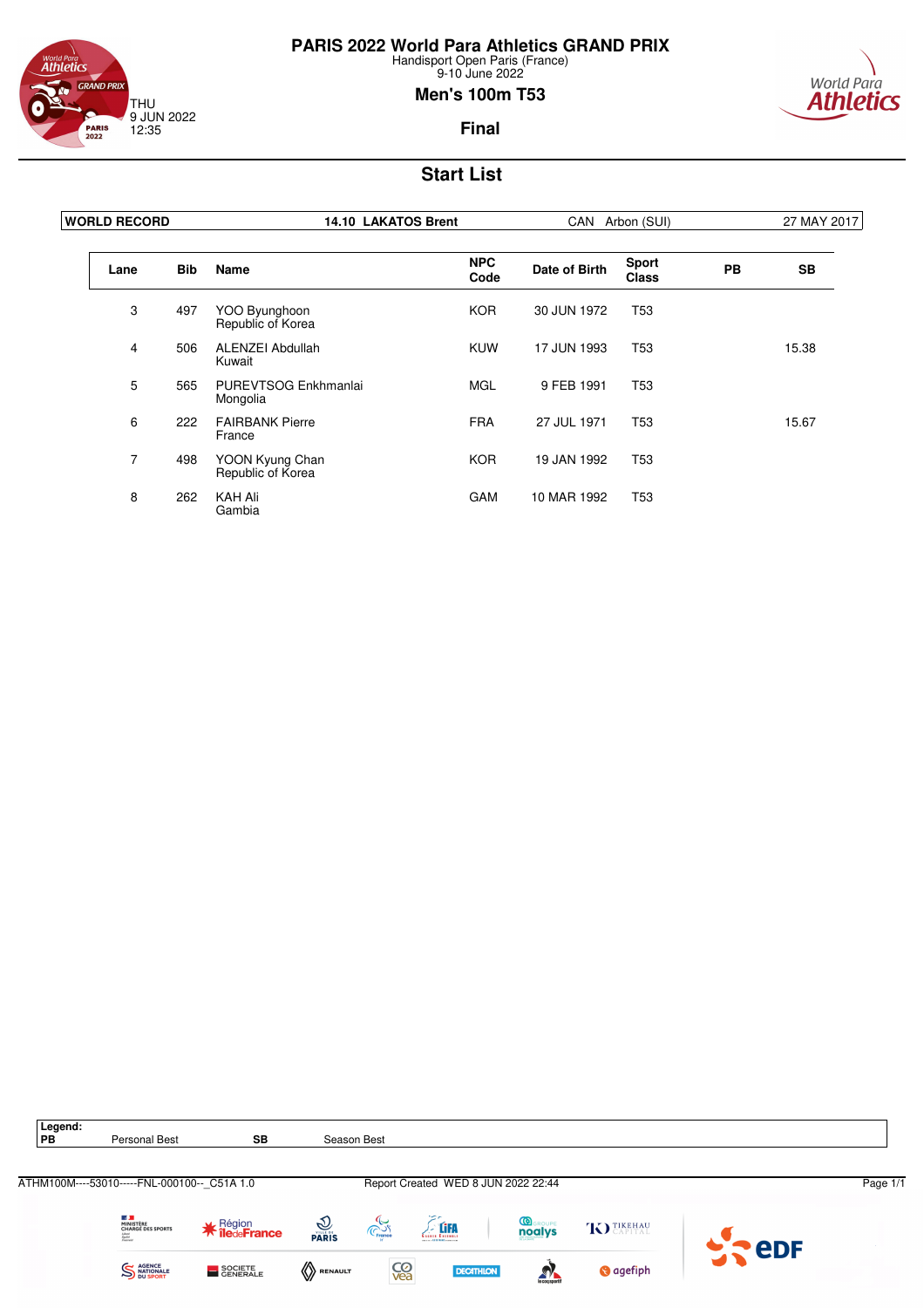

7 26 MALTER Ludwig Austria

**PARIS 2022 World Para Athletics GRAND PRIX**

Handisport Open Paris (France) 9-10 June 2022

### **Men's 100m T54**



**Round 1**

# **Start List**

| <b>WORLD RECORD</b> |     | 13.63 TAHTI Leo-Pekka                | <b>FIN</b><br>London (GBR) |               |                       | 1 SEP 2012 |           |
|---------------------|-----|--------------------------------------|----------------------------|---------------|-----------------------|------------|-----------|
| <b>HEAT1</b>        |     | Start Time: 11:20                    |                            |               |                       |            |           |
| Lane                |     | <b>Bib</b> Name                      | <b>NPC Code</b>            | Date of Birth | Sport<br><b>Class</b> | <b>PB</b>  | <b>SB</b> |
| 3                   | 197 | <b>MATTILA Esa-Pekka</b><br>Finland  | <b>FIN</b>                 | 7 MAR 1989    | T <sub>54</sub>       |            | 14.52     |
| 4                   | 54  | <b>CHRISTOPHE Isaiah</b><br>Canada   | CAN                        | 5 APR 1994    | T <sub>54</sub>       |            | 14.84     |
| 5                   | 236 | MUSANGANYA Yasser<br>France          | <b>FRA</b>                 | 17 MAY 2002   | T <sub>54</sub>       |            | 14.49     |
| 6                   | 507 | ALRAJEHI Faisal<br>Kuwait            | <b>KUW</b>                 | 23 JUL 1998   | T <sub>54</sub>       |            | 14.72     |
| 7                   | 263 | <b>TAMBA Malang</b><br>Gambia        | GAM                        | 16 MAR 1989   | T <sub>54</sub>       |            |           |
| <b>HEAT 2</b>       |     | <b>Start Time: 11:25</b>             |                            |               |                       |            |           |
| Lane                |     | <b>Bib</b> Name                      | <b>NPC Code</b>            | Date of Birth | Sport<br><b>Class</b> | <b>PB</b>  | <b>SB</b> |
| 3                   | 219 | <b>DAURAT Thibault</b><br>France     | <b>FRA</b>                 | 17 APR 2003   | T <sub>54</sub>       |            | 15.34     |
| 4                   | 180 | QUINTERO MACIAS Jose Manuel<br>Spain | <b>ESP</b>                 | 17 DEC 1998   | T <sub>54</sub>       |            | 15.50     |
| 5                   | 200 | <b>TAHTI Leo-Pekka</b><br>Finland    | <b>FIN</b>                 | 22 JUN 1983   | T <sub>54</sub>       |            | 13.92     |
| 6                   | 242 | <b>SINGER Paul</b><br>France         | <b>FRA</b>                 | 5 MAR 2000    | T <sub>54</sub>       |            | 14.37     |

Qualification: First 3 in each heat (Q) and the next 2 fastest (q) advance to the Final

AUT 3 AUG 2000 T54 16.64

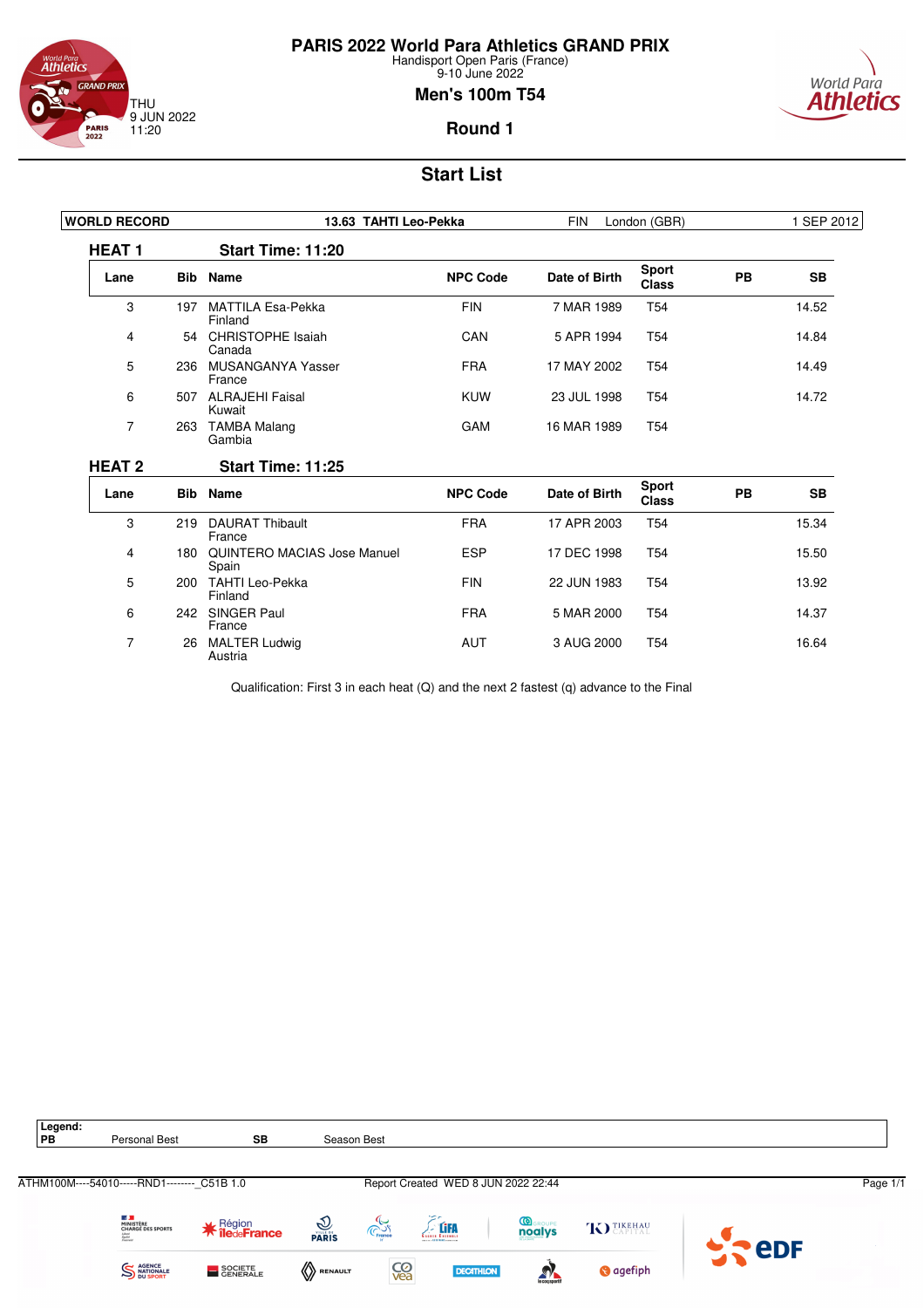



### **Men's 100m T42/63**



| T42 L                |                                 |                        |             |
|----------------------|---------------------------------|------------------------|-------------|
| <b>WORLD RECORD</b>  | 12.04 PROKHOROV Anton           | Tokyo (JPN)<br>RPC.    | 30 AUG 2021 |
| <b>T63L</b>          |                                 |                        |             |
| <b>IWORLD RECORD</b> | <b>11.95 GONCALVES RODRIGU.</b> | BRA São Paulo (BRA)    | 25 APR 2019 |
|                      |                                 |                        |             |
| ---<br>. .           | <b>NPC</b>                      | Sport<br>_ _ _ _<br>-- | $ -$        |

| Lane           | <b>Bib</b> | <b>Name</b>                           | <b>NPC</b><br>Code | Date of Birth | <b>Sport</b><br><b>Class</b> | <b>PB</b> | <b>SB</b> |  |
|----------------|------------|---------------------------------------|--------------------|---------------|------------------------------|-----------|-----------|--|
| 1              | 574        | <b>MBUYAMBA Noah</b><br>Netherlands   | <b>NED</b>         | 11 SEP 1998   | T63                          |           |           |  |
| $\overline{c}$ | 445        | OSSOLA Alessandro<br>Italy            | <b>ITA</b>         | 23 NOV 1987   | T63                          |           |           |  |
| 3              | 604        | <b>KHUMPHONG Kantinan</b><br>Thailand | <b>THA</b>         | 29 SEP 2000   | T63                          |           | 13.50     |  |
| 4              | 30         | <b>BENKADDOUR Ilias</b><br>Belgium    | <b>BEL</b>         | 30 JUL 1993   | T63                          |           |           |  |
| 5              | 327        | <b>ANYFANTIS Georgios</b><br>Greece   | <b>GRE</b>         | 19 SEP 1983   | T63                          |           |           |  |
| 6              | 227        | <b>KAYITARE Clavel</b><br>France      | <b>FRA</b>         | 1 JAN 1986    | T42                          |           | 13.54     |  |
| 7              | 572        | de JONG Joel<br>Netherlands           | <b>NED</b>         | 17 JAN 2002   | T63                          |           |           |  |
| 8              | 142        | <b>WAGNER Daniel</b><br>Denmark       | <b>DEN</b>         | 3 JUN 1993    | T63                          |           |           |  |



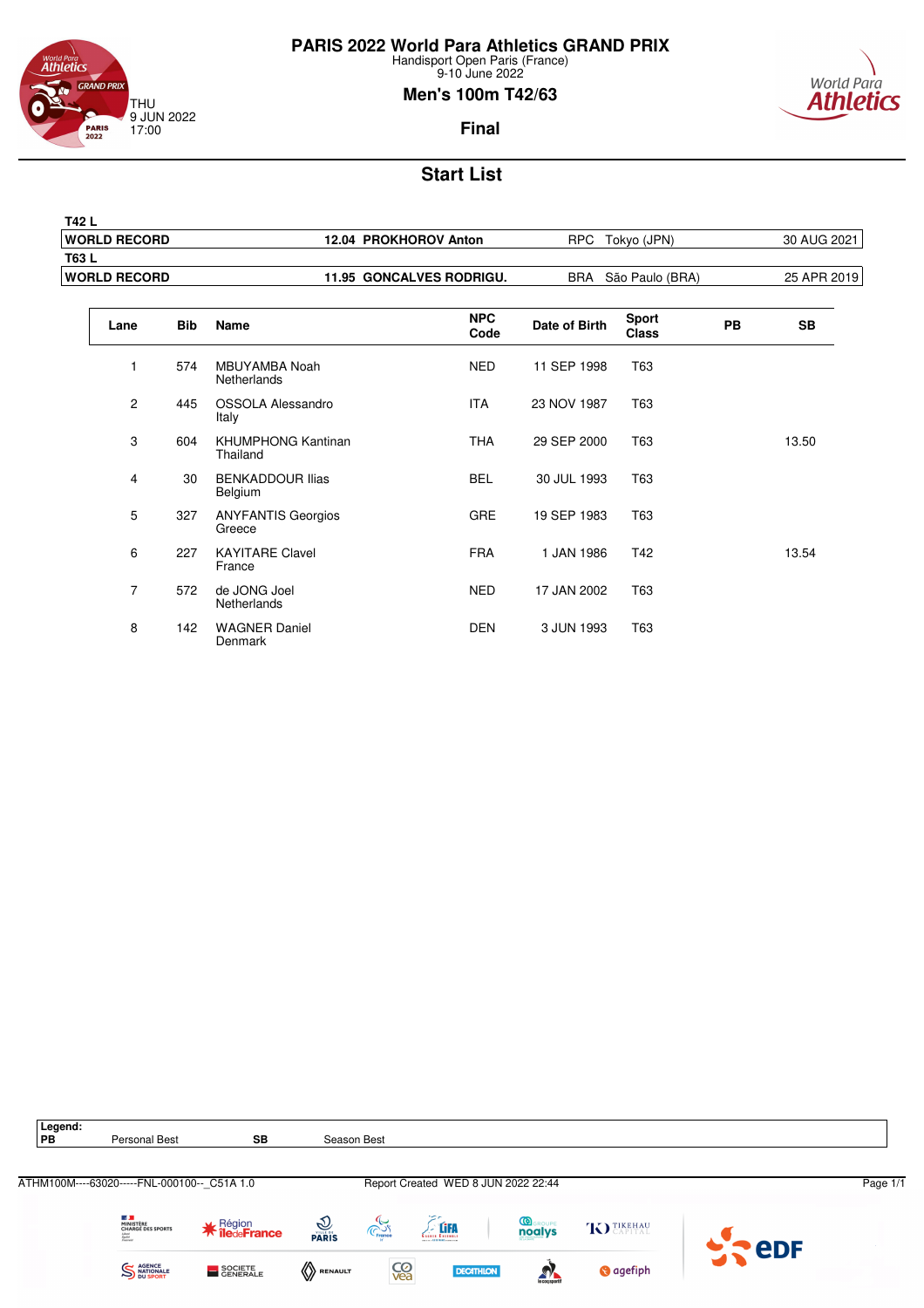

9-10 June 2022

### **Men's 100m T44/62/64**



**Round 1**

# **Start List**

| T44 L               |     |                                          |                         |               |                              |    |             |
|---------------------|-----|------------------------------------------|-------------------------|---------------|------------------------------|----|-------------|
| <b>WORLD RECORD</b> |     |                                          | 11.00 MHLONGO Mpumelelo | <b>RSA</b>    | Dubai (UAE)                  |    | 11 NOV 2019 |
| T62 L               |     |                                          |                         |               |                              |    |             |
| <b>WORLD RECORD</b> |     | 10.54 FLOORS Johannes                    |                         | GER           | Dubai (UAE)                  |    | 10 NOV 2019 |
| T64 L               |     | 10.61 BROWNE Richard                     |                         |               |                              |    |             |
| <b>WORLD RECORD</b> |     |                                          |                         | <b>USA</b>    | Doha (QAT)                   |    | 29 OCT 2015 |
| <b>HEAT1</b>        |     | Start Time: 15:30                        |                         |               |                              |    |             |
| Lane                |     | <b>Bib</b> Name                          | <b>NPC Code</b>         | Date of Birth | <b>Sport</b><br><b>Class</b> | PB | <b>SB</b>   |
| 3                   | 569 | <b>FLORES Antonio</b><br>Malta           | MLT                     | 12 MAR 1990   | T64                          |    |             |
| 4                   |     | 241 SIAPO Felicien<br>France             | <b>FRA</b>              | 6 AUG 2003    | T44                          |    | 12.43       |
| 5                   |     | 437 CICCHETTI Marco<br>Italy             | <b>ITA</b>              | 11 APR 1999   | T44                          |    |             |
| 6                   |     | 166 AVILA CHAMORRO Alberto<br>Spain      | ESP                     | 15 AUG 1996   | T64                          |    | 11.86       |
| $\overline{7}$      |     | 443 MANU Maxcel Amo<br>Italy             | <b>ITA</b>              | 28 FEB 1992   | T64                          |    |             |
| 8                   | 573 | <b>HENDRIKS Olivier</b><br>Netherlands   | <b>NED</b>              | 28 JUL 2003   | T62                          |    |             |
| <b>HEAT 2</b>       |     | <b>Start Time: 15:35</b>                 |                         |               |                              |    |             |
| Lane                |     | <b>Bib</b> Name                          | <b>NPC Code</b>         | Date of Birth | <b>Sport</b><br><b>Class</b> | PB | <b>SB</b>   |
| 3                   |     | 337 MALAKOPOULOS Stylianos<br>Greece     | <b>GRE</b>              | 13 SEP 1996   | T <sub>62</sub>              |    |             |
| 4                   |     | 32 DELESPESSE David<br>Belgium           | <b>BEL</b>              | 15 AUG 1976   | T62                          |    | 14.80       |
| 5                   |     | 44 de LIMA Matheus<br>Brazil             | <b>BRA</b>              | 19 NOV 2003   | T44                          |    | 11.85       |
| 6                   |     | 606 KOTCHARANG Denpoom<br>Thailand       | <b>THA</b>              | 15 FEB 2000   | T64                          |    | 12.12       |
| 7                   |     | 85 WANDJI NGONO Loic<br>Cameroon         | <b>CMR</b>              | 28 DEC 1999   | T44                          |    | 12.81       |
| 8                   |     | 442 MANIGRASSO Simone<br>Italy           | <b>ITA</b>              | 15 SEP 1990   | T64                          |    |             |
| <b>HEAT3</b>        |     | Start Time: 15:40                        |                         |               |                              |    |             |
| Lane                |     | <b>Bib Name</b>                          | <b>NPC Code</b>         | Date of Birth | <b>Sport</b><br><b>Class</b> | PB | SВ          |
| 3                   |     | 274 PEARSON Ben<br>Great Britain         | <b>GBR</b>              | 19 OCT 1996   | T64                          |    |             |
| 4                   |     | 444 MORANA Davide Bartolo<br>Italy       | ITA                     | 25 MAY 1993   | T62                          |    | 12.02       |
| 5                   |     | 100 VELEZ ARBELAEZ Alejandro<br>Colombia | COL                     | 4 FEB 2004    | T44                          |    |             |
| 6                   |     | 45 ELICKER ROSIN Luis Felipe<br>Brazil   | <b>BRA</b>              | 12 SEP 2002   | T64                          |    |             |
| 7                   |     | 438 di MARINO Emanuele<br>Italy          | ITA                     | 9 FEB 1989    | T44                          |    |             |
| 8                   |     | 312 STRENG Felix<br>Germany              | GER                     | 16 FEB 1995   | T64                          |    |             |

Qualification: First 2 in each heat (Q) and the next 2 fastest (q) advance to the Final

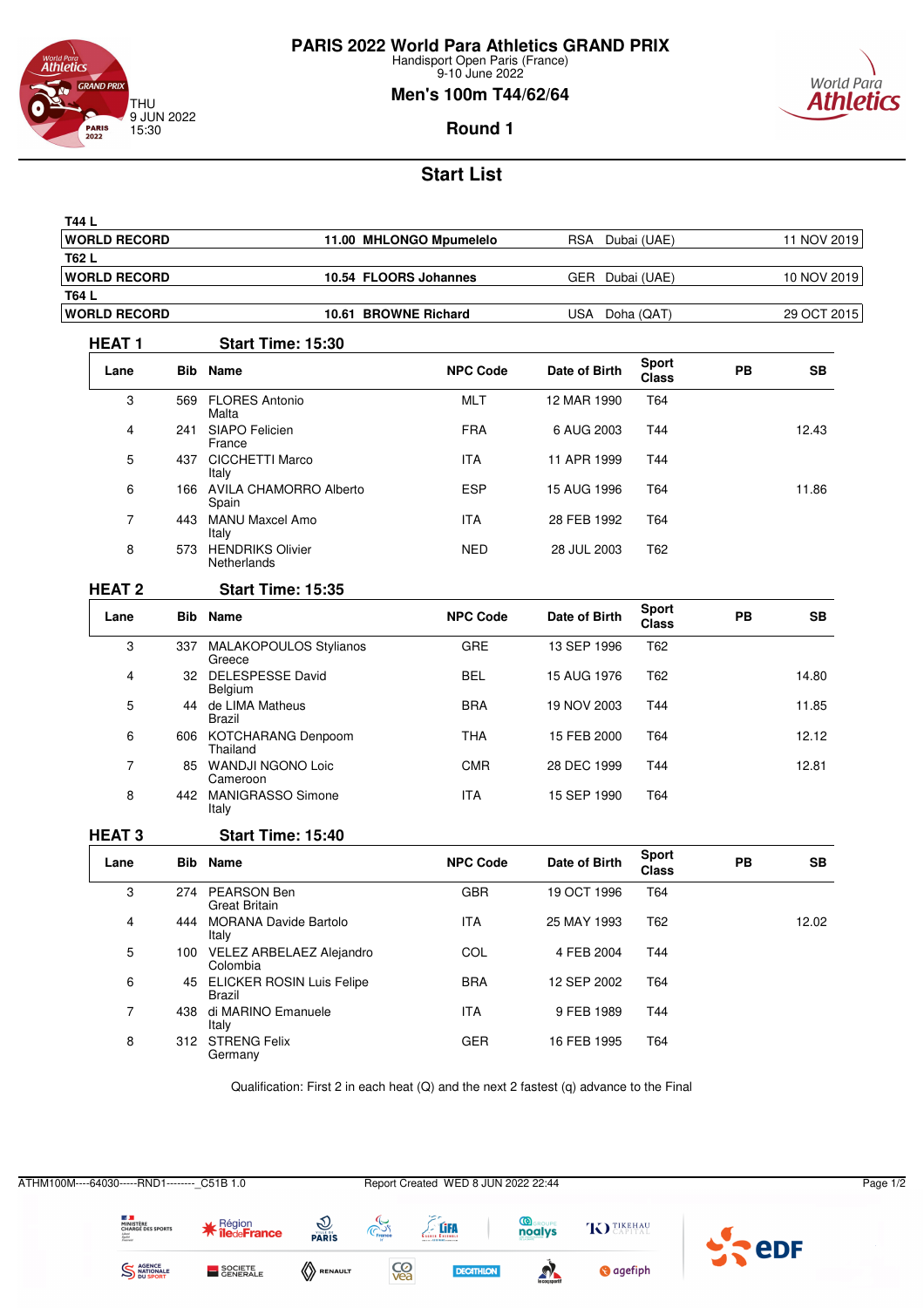

9-10 June 2022

### **Men's 100m T44/62/64**



**Round 1**

| T44 L                |                         |                     |             |
|----------------------|-------------------------|---------------------|-------------|
| <b>IWORLD RECORD</b> | 11.00 MHLONGO Mpumelelo | RSA.<br>Dubai (UAE) | 11 NOV 2019 |
| T62 L                |                         |                     |             |
| <b>IWORLD RECORD</b> | 10.54 FLOORS Johannes   | GER<br>Dubai (UAE)  | 10 NOV 2019 |
| T64 L                |                         |                     |             |
| <b>IWORLD RECORD</b> | 10.61 BROWNE Richard    | USA<br>Doha (QAT)   | 29 OCT 2015 |

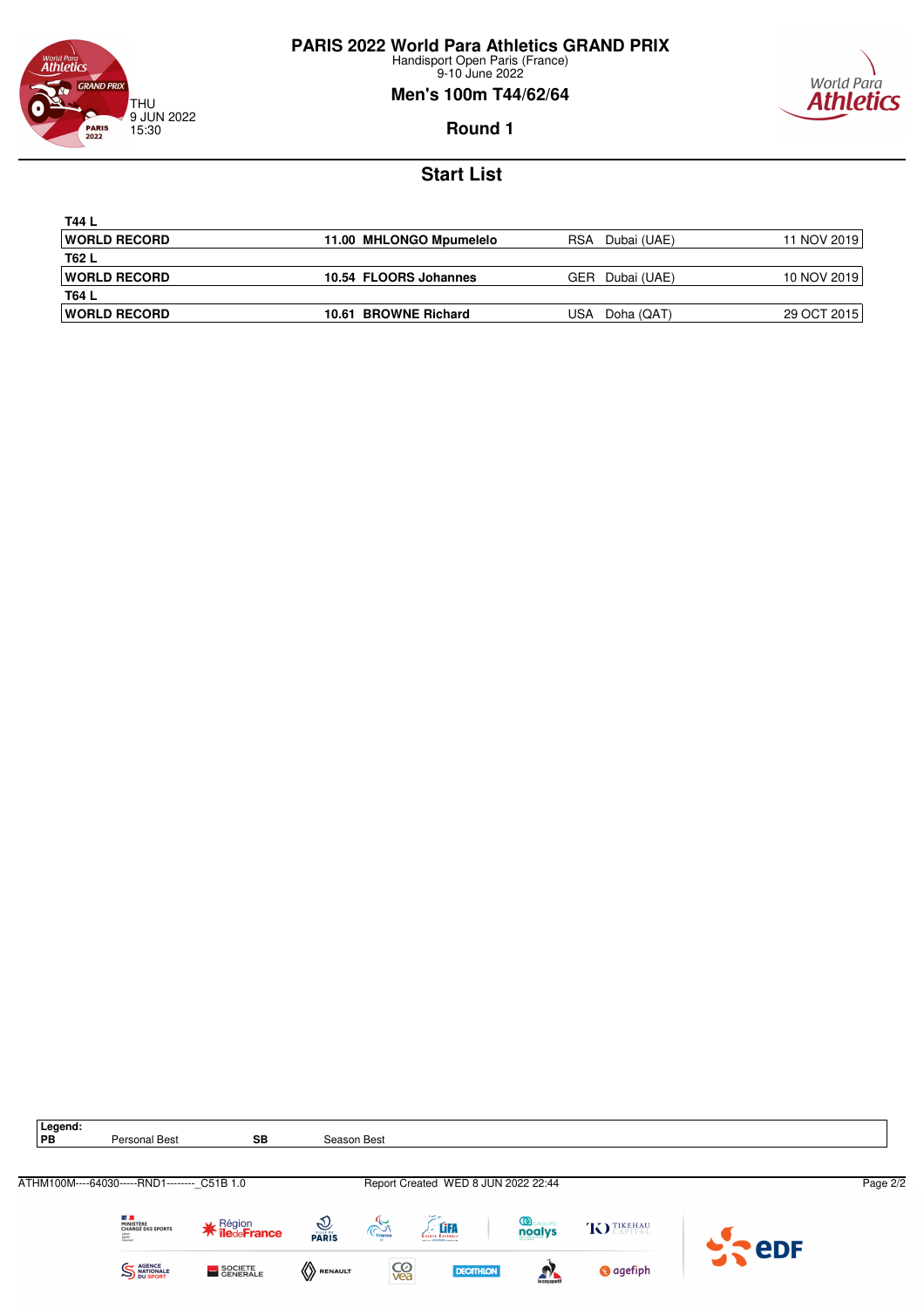

9-10 June 2022

### **Men's 1500m T11**



**Final**

| <b>WORLD RECORD</b> |              | 3:57.60 JACQUES Yeltsin                                       |                    | <b>BRA</b><br>Tokyo (JPN) |                              |           | 31 AUG 2021 |
|---------------------|--------------|---------------------------------------------------------------|--------------------|---------------------------|------------------------------|-----------|-------------|
| Order               | <b>Bib</b>   | <b>Name</b>                                                   | <b>NPC</b><br>Code | Date of Birth             | <b>Sport</b><br><b>Class</b> | <b>PB</b> | <b>SB</b>   |
| 1                   | 145<br>Guide | CAICEDO CASTILLO Jimmy Fabricio<br><b>ARELLANO Israel</b>     | ECU                | 26 DEC 1997               | T <sub>11</sub>              |           | 4:50.79     |
| 2                   | 46<br>Guide  | <b>JACQUES Yeltsin</b><br><b>ABREU PAES Lutimar</b>           | <b>BRA</b>         | 21 SEP 1991               | T <sub>11</sub>              |           | 3:57.60     |
| 3                   | 73<br>Guide  | <b>VALENZUELA Cristian</b><br><b>MOYA Raul</b>                | <b>CHI</b>         | 28 APR 1983               | T <sub>11</sub>              |           | 4:39.40     |
| 4                   | 152<br>Guide | <b>GUAILLA Luis</b><br><b>LLIVE Juan Carlos</b>               | ECU                | 2 NOV 1999                | T <sub>11</sub>              |           |             |
| 5                   | 595<br>Guide | <b>TABOADA Francisco</b><br><b>HERNANDEZ Ilias Pascual</b>    | <b>SUI</b>         | 19 MAR 1976               | T <sub>11</sub>              |           | 5:06.17     |
| 6                   | 146<br>Guide | CASTRO REYES Darwin Gustavo<br>AREVALO VIZHNAY Diego Patricio | ECU                | 6 JUL 1993                | T <sub>11</sub>              |           |             |

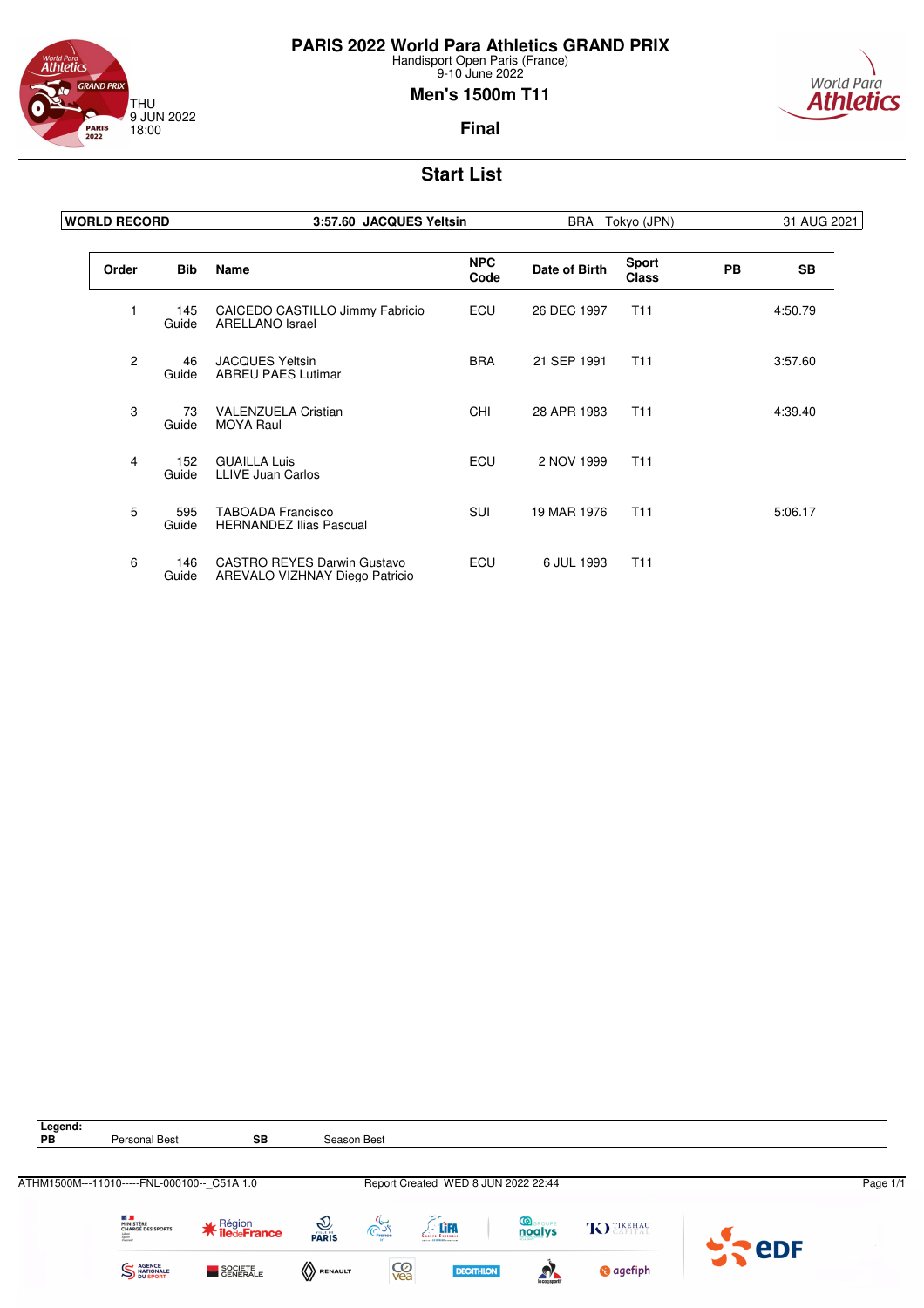

9-10 June 2022

### **Men's 1500m T12/13**



**Final**

| T12 L                |                         |                              |             |
|----------------------|-------------------------|------------------------------|-------------|
| <b>IWORLD RECORD</b> | 3:41.34 CLIFFORD Jaryd  | AUS<br>Canberra (AUS)        | 11 MAR 2021 |
| T13 L                |                         |                              |             |
| <b>IWORLD RECORD</b> | 3:48.29 BAKA Abdellatif | Rio de Janeiro (BRA)<br>ALG. | 11 SEP 2016 |
|                      |                         |                              |             |

| Order          | <b>Bib</b> | Name                                       | <b>NPC</b><br>Code | Date of Birth | <b>Sport</b><br><b>Class</b> | <b>PB</b> | <b>SB</b> |
|----------------|------------|--------------------------------------------|--------------------|---------------|------------------------------|-----------|-----------|
|                | 629        | <b>JEBABLI Rouay</b><br>Tunisia            | <b>TUN</b>         | 17 NOV 1997   | T <sub>12</sub>              |           | 3:47.85   |
| $\overline{c}$ | 615        | <b>TISUWAN Kissanapong</b><br>Thailand     | <b>THA</b>         | 3 OCT 1999    | T <sub>12</sub>              |           |           |
| 3              | 553        | <b>TAVERA GONZALEZ Isidro</b><br>Mexico    | <b>MEX</b>         | 1 JAN 1997    | T <sub>13</sub>              |           |           |
| 4              | 58         | <b>OUELLET Guillaume</b><br>Canada         | CAN                | 3 OCT 1986    | T <sub>13</sub>              |           |           |
| 5              | 363        | <b>WONG King Yeung</b><br>Hong Kong, China | <b>HKG</b>         | 27 DEC 1979   | T <sub>13</sub>              |           |           |
| 6              | 177        | <b>OUHDADI EL ATABY Yassine</b><br>Spain   | <b>ESP</b>         | 20 AUG 1994   | T <sub>13</sub>              |           | 3:59.62   |

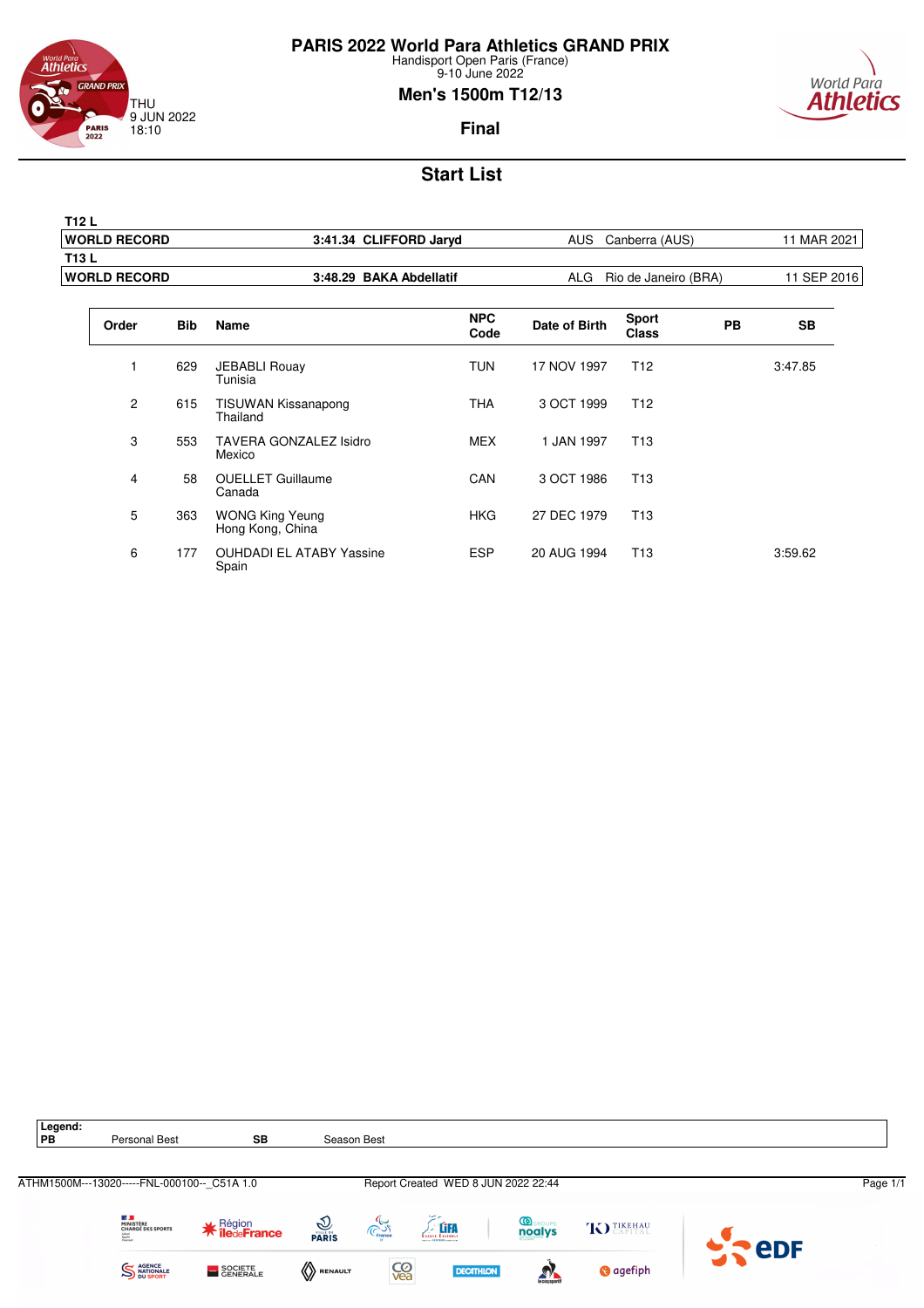



#### 9-10 June 2022 **Men's 1500m T20**



### **Final**

| <b>WORLD RECORD</b> |            | 3:45.50 BRANNIGAN Michael                            | <b>USA</b><br>New York, New York (CAN) |               |                              | 11 FEB 2017 |           |
|---------------------|------------|------------------------------------------------------|----------------------------------------|---------------|------------------------------|-------------|-----------|
| Order               | <b>Bib</b> | Name                                                 | <b>NPC</b><br>Code                     | Date of Birth | <b>Sport</b><br><b>Class</b> | <b>PB</b>   | <b>SB</b> |
| 1                   | 362        | TSE Ho Yin<br>Hong Kong, China                       | <b>HKG</b>                             | 9 FEB 2002    | T <sub>20</sub>              |             |           |
| 2                   | 439        | <b>DIENG Ndiaga</b><br>Italy                         | <b>ITA</b>                             | 17 JUL 1999   | T <sub>20</sub>              |             |           |
| 3                   | 72         | PALMA CONCHA Wladimir Ariel<br>Chile                 | <b>CHI</b>                             | 3 JUN 1995    | T <sub>20</sub>              |             | 4:11.88   |
| 4                   | 638        | <b>BRANNIGAN Michael</b><br>United States of America | <b>USA</b>                             | 12 NOV 1996   | T <sub>20</sub>              |             | 3:59.70   |
| 5                   | 608        | PHINITARCHA Suphan<br>Thailand                       | <b>THA</b>                             | 10 DEC 2000   | T <sub>20</sub>              |             |           |
| 6                   | 212        | <b>BRELIK Renaud</b><br>France                       | <b>FRA</b>                             | 14 MAR 1994   | T <sub>20</sub>              |             |           |
| $\overline{7}$      | 586        | <b>BAESSA Sandro</b><br>Portugal                     | <b>POR</b>                             | 29 MAR 1999   | T <sub>20</sub>              |             | 3:58.20   |
| 8                   | 265        | <b>BRYCE Steven</b><br><b>Great Britain</b>          | <b>GBR</b>                             | 24 OCT 1995   | T <sub>20</sub>              |             | 4:15.77   |
| 9                   | 223        | <b>GEFFROY Gael</b><br>France                        | <b>FRA</b>                             | 16 JUL 1999   | T <sub>20</sub>              |             |           |
| 10                  | 157        | PUGO Juan<br>Ecuador                                 | ECU                                    | 21 MAY 1994   | T <sub>20</sub>              |             | 4:13.82   |
| 11                  | 589        | PEREIRA Cristiano<br>Portugal                        | <b>POR</b>                             | 22 MAY 1996   | T <sub>20</sub>              |             | 4:12.59   |

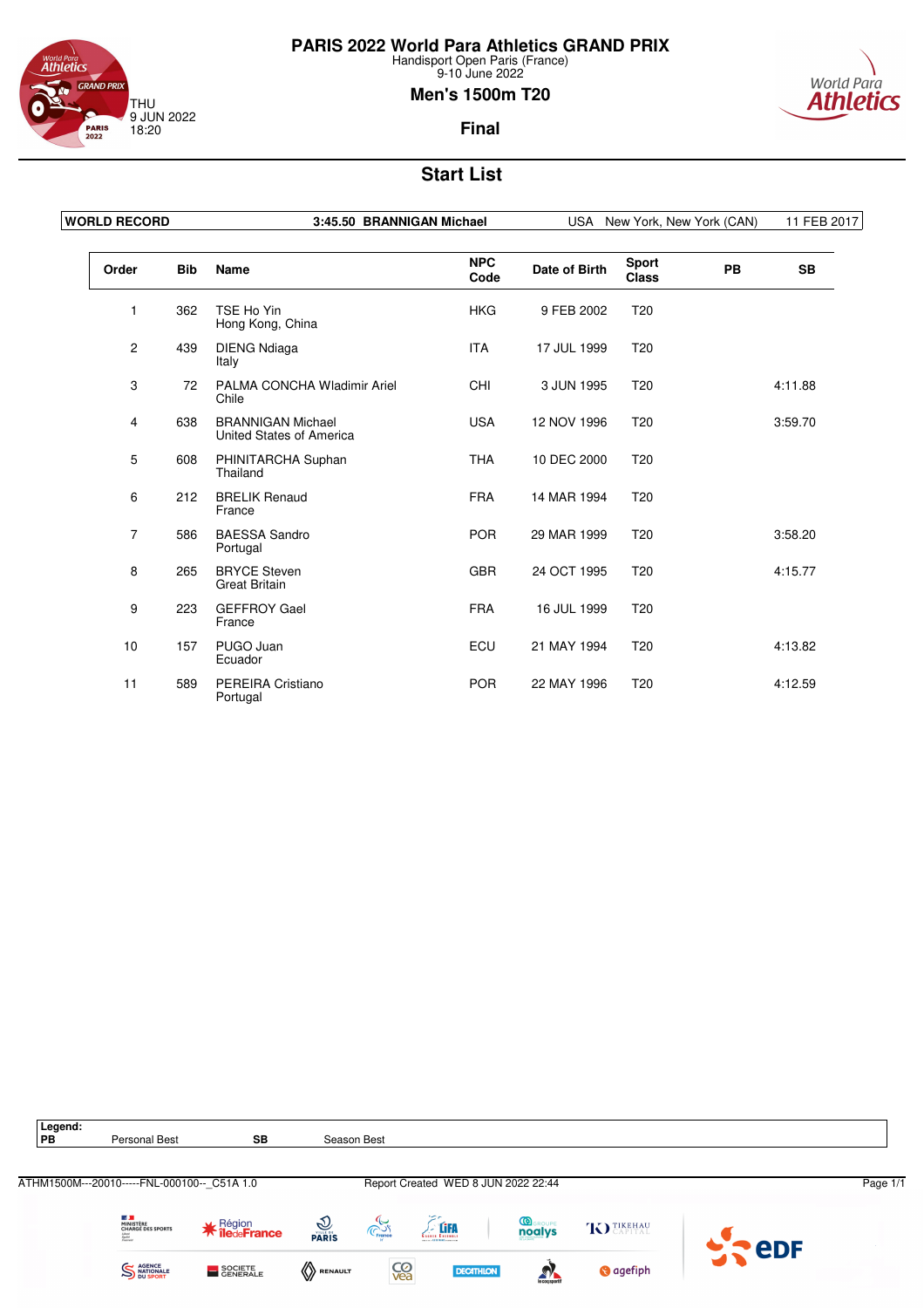

**T37 L**

**PARIS 2022 World Para Athletics GRAND PRIX**

Handisport Open Paris (France) 9-10 June 2022

### **Men's 1500m T38**



**Final**

# **Start List**

|                             | <b>WORLD RECORD</b><br>3:59.54 MCKILLOP Michael<br><b>IRL</b><br>London (GBR) |                                      | 8 MAY 2012         |               |                              |           |           |
|-----------------------------|-------------------------------------------------------------------------------|--------------------------------------|--------------------|---------------|------------------------------|-----------|-----------|
| T38L<br><b>WORLD RECORD</b> |                                                                               | 3:47.89 RIECH Nate                   |                    |               | CAN Portland, OR (USA)       |           |           |
| Order                       | <b>Bib</b>                                                                    | <b>Name</b>                          | <b>NPC</b><br>Code | Date of Birth | <b>Sport</b><br><b>Class</b> | <b>PB</b> | <b>SB</b> |
| 1                           | 217                                                                           | <b>CLERC Renaud</b><br>France        | <b>FRA</b>         | 1 MAY 2001    | <b>T37</b>                   |           |           |
| 2                           | 564                                                                           | <b>GANBOLD Davaakhuu</b><br>Mongolia | <b>MGL</b>         | 16 JUN 2003   | T37                          |           |           |
| 3                           | 529                                                                           | <b>BENTALEB Aissa</b><br>Morocco     | MAR                | 19 SEP 2003   | T37                          |           |           |
| $\overline{4}$              | 240                                                                           | <b>RADIUS Louis</b><br>France        | <b>FRA</b>         | 9 DEC 1979    | T38                          |           |           |
| 5                           | 614                                                                           | SWANGWORACHOT Sakphet<br>Thailand    | <b>THA</b>         | 6 OCT 1992    | T37                          |           |           |
| 6                           | 60                                                                            | <b>STANLEY Liam</b><br>Canada        | CAN                | 12 JUN 1997   | <b>T38</b>                   |           |           |
| $\overline{7}$              | 6                                                                             | <b>KRAI Abdelkrim</b><br>Algeria     | <b>ALG</b>         | 27 FEB 1997   | T38                          |           | 4:09.49   |

GER 24 JAN 2001 T38

8 305 KRUESEMANN Felix Maximilian Sven

**Germany** 

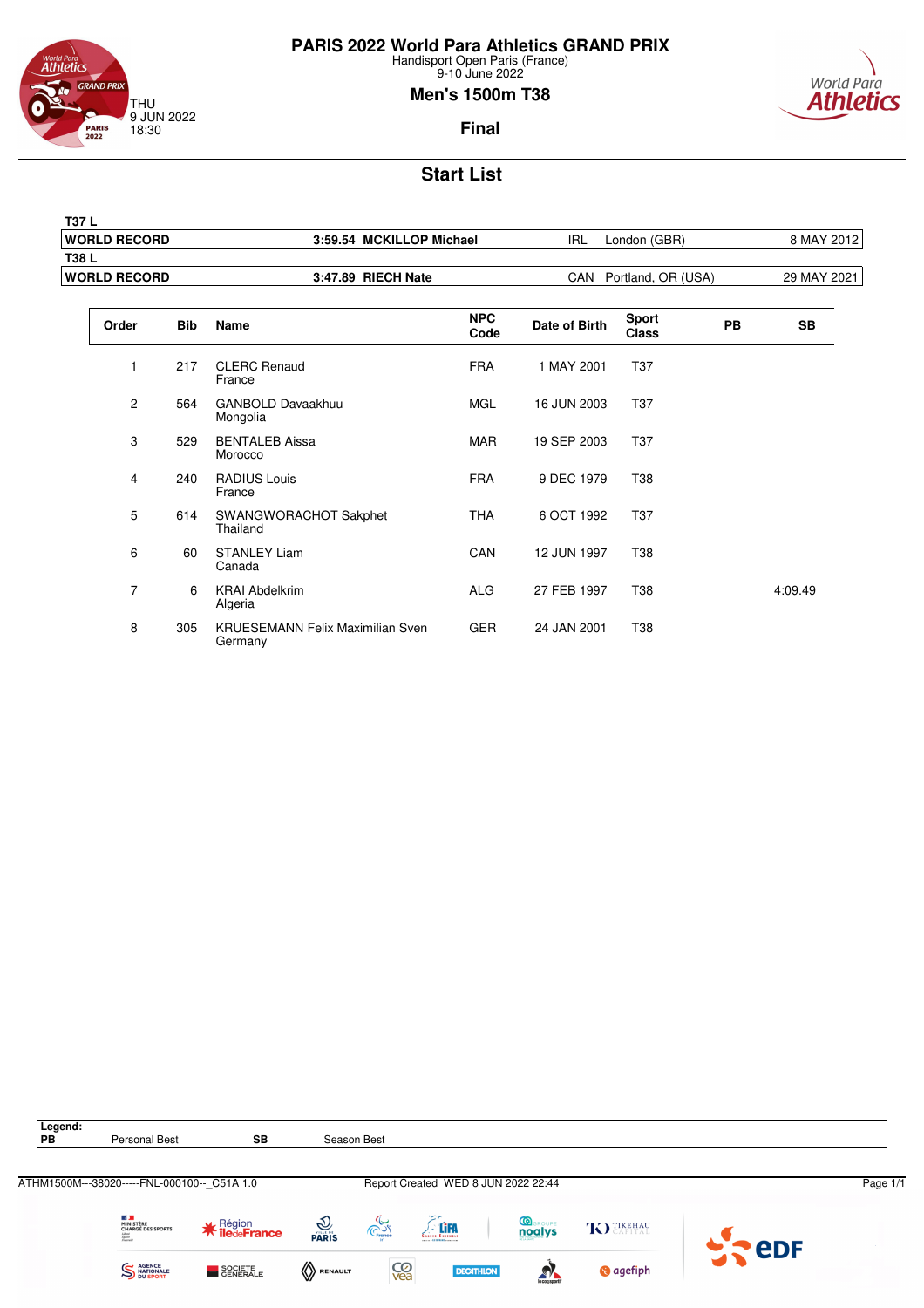



### **Men's 1500m T46**



**Final**

| <b>WORLD RECORD</b> |                | 3:46.51 ROEGER Michael                  |                    | AUS Sydney (AUS) |                              |           | 4 FEB 2017 |
|---------------------|----------------|-----------------------------------------|--------------------|------------------|------------------------------|-----------|------------|
| Order               | <b>Bib</b>     | <b>Name</b>                             | <b>NPC</b><br>Code | Date of Birth    | <b>Sport</b><br><b>Class</b> | <b>PB</b> | <b>SB</b>  |
|                     | 584            | SOTACURO Efrain<br>Peru                 | <b>PER</b>         | 9 OCT 1990       | T46                          |           |            |
| $\overline{2}$      | 14             | <b>JAIME Manuel Ernestro</b><br>Angola  | <b>ANG</b>         | 25 MAR 1994      | T46                          |           |            |
| 3                   | 239            | <b>PRAUD Antoine</b><br>France          | <b>FRA</b>         | 3 DEC 2003       | T46                          |           | 4:19.06    |
| 4                   | 156            | MUGUICHA QUITIO Bryan Paul<br>Ecuador   | ECU                | 18 NOV 2000      | T46                          |           | 4:15.33    |
| 5                   | 71             | ORREGO CAMPOS Mauricio Esteban<br>Chile | <b>CHI</b>         | 13 APR 2000      | T46                          |           | 4:12.17    |
| 6                   | $\overline{7}$ | <b>NOUIOUA Samir</b><br>Algeria         | <b>ALG</b>         | 10 JUL 1985      | T46                          |           |            |
| $\overline{7}$      | 563            | BYAMBA-OCHIR Garmaabazar<br>Mongolia    | <b>MGL</b>         | 22 AUG 1990      | T46                          |           |            |

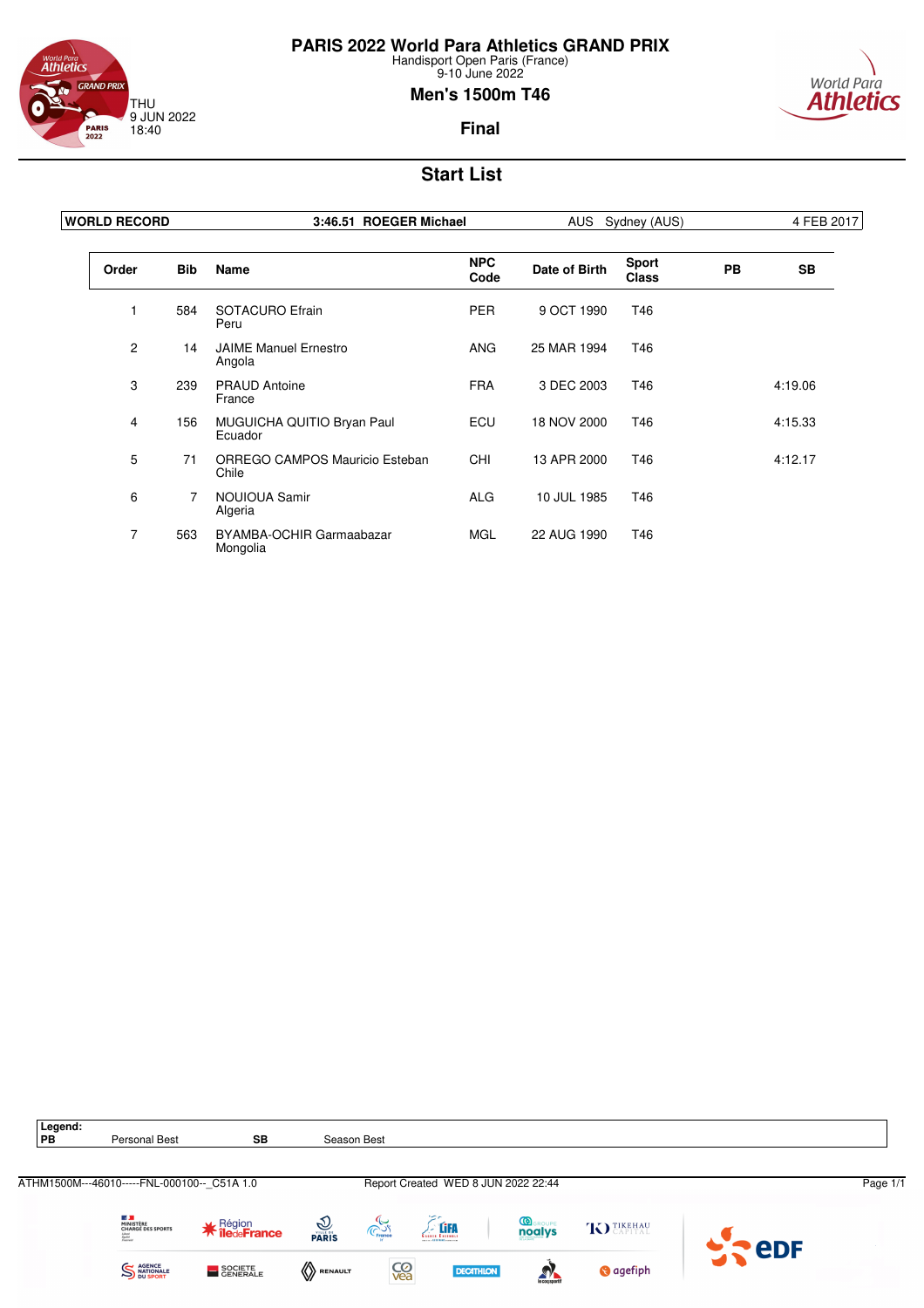

world Para<br>**Athletics GRAND PRIX** THU 9 JUN 2022 18:50 **PARIS**<br>2022

#### 9-10 June 2022 **Men's 1500m T54**



### **Final**

| <b>WORLD RECORD</b> |            | 2:47.82 HUG Marcel                 | <b>SUI</b><br>Nottwil (SUI) |               |                              | 28 MAY 2022 |           |
|---------------------|------------|------------------------------------|-----------------------------|---------------|------------------------------|-------------|-----------|
| Order               | <b>Bib</b> | <b>Name</b>                        | <b>NPC</b><br>Code          | Date of Birth | <b>Sport</b><br><b>Class</b> | <b>PB</b>   | <b>SB</b> |
|                     | 207        | <b>APPERE Damien</b><br>France     | <b>FRA</b>                  | 12 JUL 1990   | T <sub>54</sub>              |             | 3:42.59   |
| $\overline{2}$      | 497        | YOO Byunghoon<br>Republic of Korea | <b>KOR</b>                  | 30 JUN 1972   | T <sub>53</sub>              |             |           |
| 3                   | 214        | <b>CASOLI Julien</b><br>France     | <b>FRA</b>                  | 5 JUL 1982    | T <sub>54</sub>              |             | 2:48.79   |
| 4                   | 507        | <b>ALRAJEHI Faisal</b><br>Kuwait   | <b>KUW</b>                  | 23 JUL 1998   | T <sub>54</sub>              |             | 2:48.83   |
| 5                   | 222        | <b>FAIRBANK Pierre</b><br>France   | <b>FRA</b>                  | 27 JUL 1971   | <b>T53</b>                   |             | 3:04.72   |
| 6                   | 496        | PARK Yunjae<br>Republic of Korea   | <b>KOR</b>                  | 23 OCT 2000   | <b>T54</b>                   |             |           |
| $\overline{7}$      | 26         | <b>MALTER Ludwig</b><br>Austria    | <b>AUT</b>                  | 3 AUG 2000    | T <sub>54</sub>              |             | 3:07.43   |

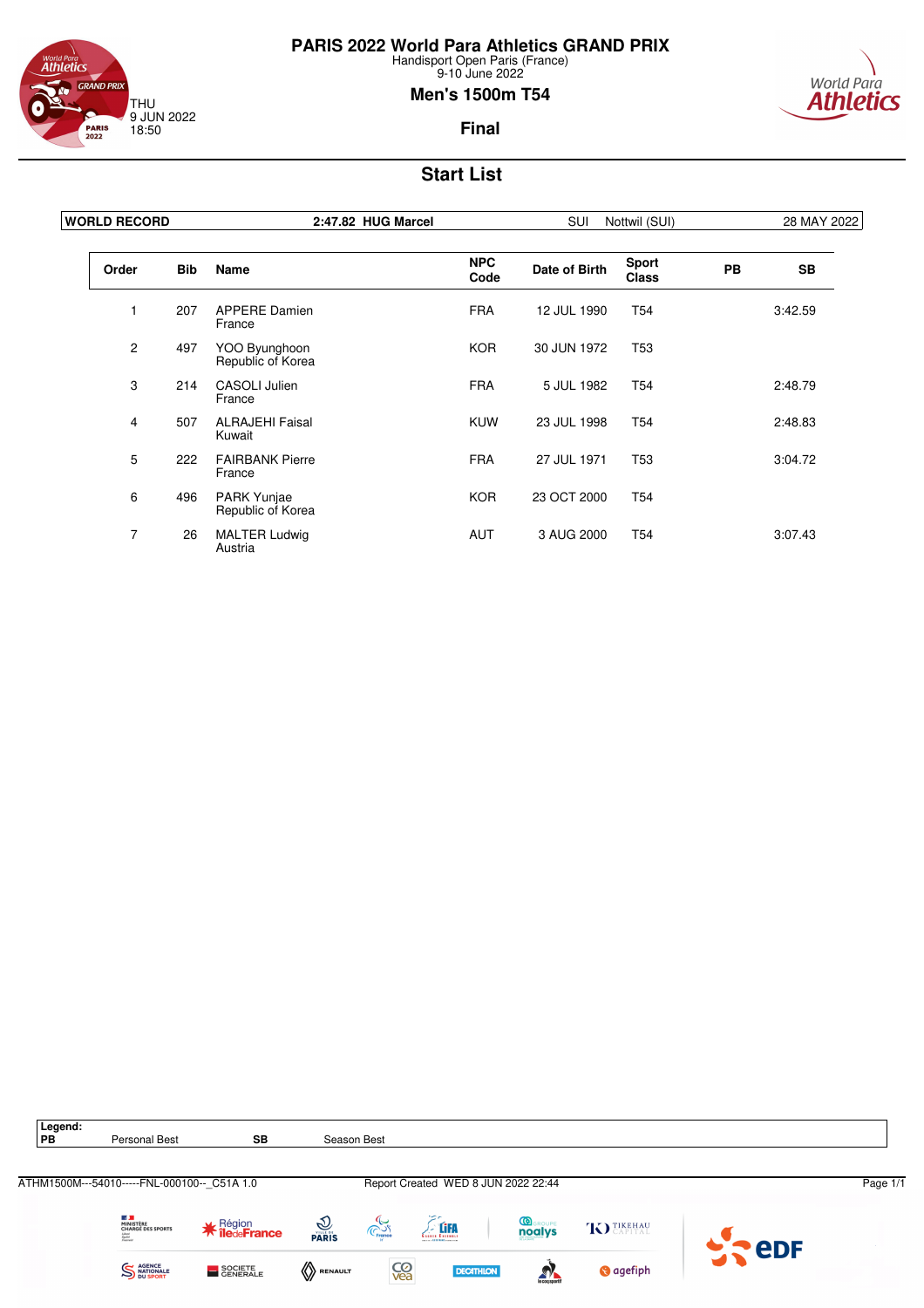

<sup>World Para</sup><br>**Athletics GRAND PRIX** THU 9 JUN 2022 10:00 **PARIS**<br>2022

#### 9-10 June 2022 **Men's 5000m T54**



**Final**

| <b>IWORLD RECORD</b> |            | 9:32.32 HUG Marcel                      |                    | SUI<br>Dubai (UAE) |                       |    | 24 MAR 2022 |  |
|----------------------|------------|-----------------------------------------|--------------------|--------------------|-----------------------|----|-------------|--|
| Order                | <b>Bib</b> | Name                                    | <b>NPC</b><br>Code | Date of Birth      | <b>Sport</b><br>Class | PB | <b>SB</b>   |  |
|                      | 496        | <b>PARK Yunjae</b><br>Republic of Korea | <b>KOR</b>         | 23 OCT 2000        | T54                   |    |             |  |
| $\overline{2}$       | 214        | CASOLI Julien<br>France                 | <b>FRA</b>         | 5 JUL 1982         | T <sub>54</sub>       |    | 10:02.07    |  |
| 3                    | 507        | <b>ALRAJEHI Faisal</b><br>Kuwait        | <b>KUW</b>         | 23 JUL 1998        | T <sub>54</sub>       |    | 10:00.89    |  |
| 4                    | 207        | <b>APPERE Damien</b><br>France          | <b>FRA</b>         | 12 JUL 1990        | T <sub>54</sub>       |    | 13:45.59    |  |

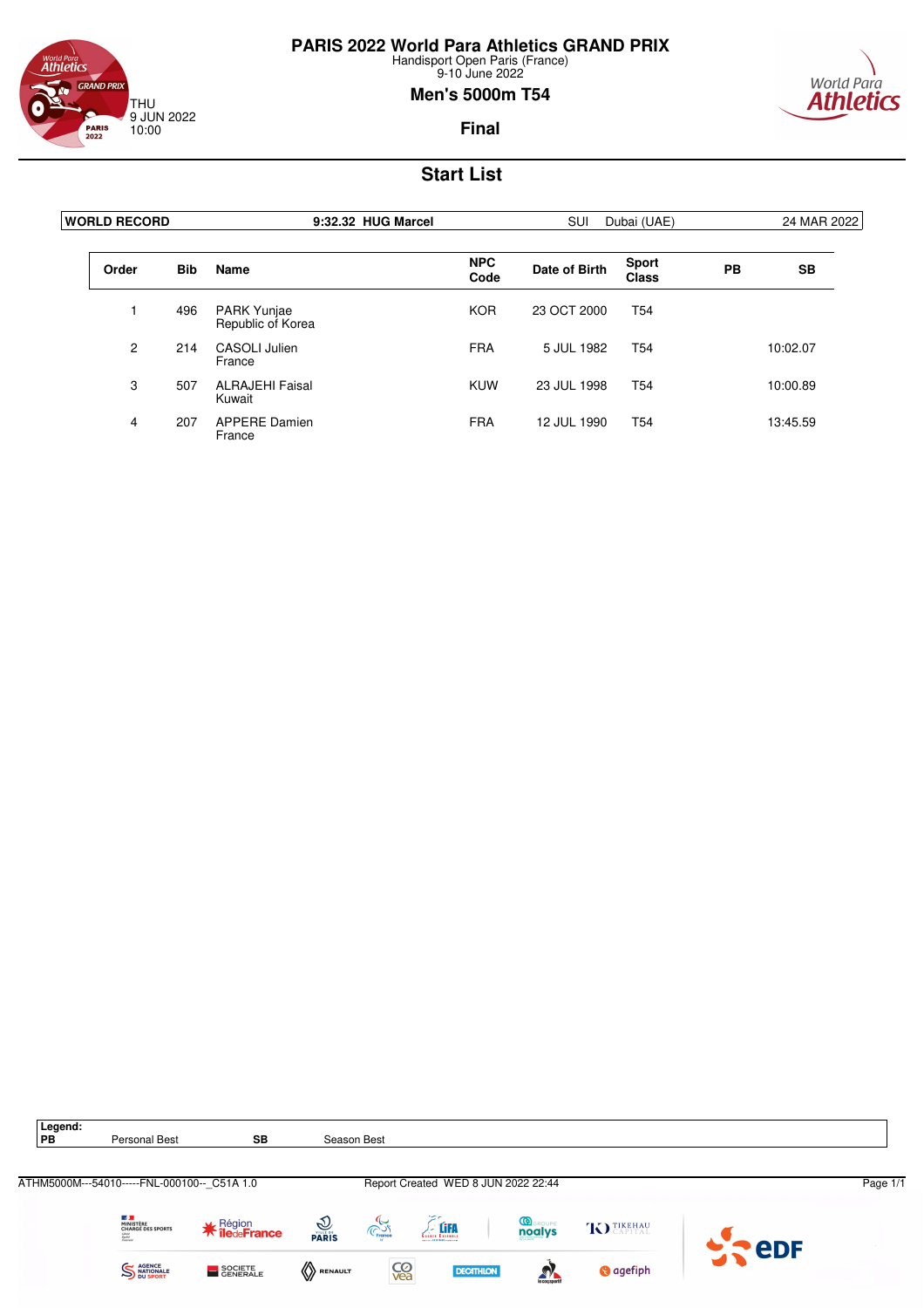

### <sup>World Para</sup><br>**Athletics GRAND PRIX** THU 9 JUN 2022 15:15 **PARIS**<br>2022

### **Men's Discus Throw F37**



### **Final**

| <b>WORLD RECORD</b> |                          |            |                                               | 59.75 NORBEKOV Khusniddin | UZB           | Rio de Janeiro (BRA)         |           |       | 8 SEP 2016 |
|---------------------|--------------------------|------------|-----------------------------------------------|---------------------------|---------------|------------------------------|-----------|-------|------------|
|                     | <b>Start Time: 15:15</b> |            |                                               |                           |               |                              |           |       |            |
|                     | Order                    | <b>Bib</b> | Name                                          | <b>NPC</b><br>Code        | Date of Birth | <b>Sport</b><br><b>Class</b> | <b>PB</b> | SB    |            |
|                     |                          | 548        | <b>ENRIQUEZ G. BL</b><br>Mexico               | MEX                       | 13 APR 1998   | F37                          |           |       |            |
|                     | 2                        | 670        | VARELA MEZA EA<br>Venezuela                   | <b>VEN</b>                | 21 MAY 1993   | F37                          |           |       |            |
|                     | 3                        | 136        | <b>VIMMER Michal</b><br><b>Czech Republic</b> | <b>CZE</b>                | 27 APR 2000   | F37                          |           | 34.54 |            |
|                     | 4                        | 605        | KONGSAO Thanaphon<br>Thailand                 | <b>THA</b>                | 11 NOV 1996   | F37                          |           |       |            |
|                     | 5                        | 62         | <b>ZESSEU Jesse</b><br>Canada                 | CAN                       | 27 JUN 1999   | F37                          |           | 45.48 |            |
|                     | 6                        | 211        | <b>BIREE Johann</b><br>France                 | <b>FRA</b>                | 28 OCT 1984   | F37                          |           |       |            |
|                     | 7                        | 132        | <b>KUKLA Martin</b><br>Czech Republic         | <b>CZE</b>                | 6 JAN 1993    | F37                          |           | 25.18 |            |
|                     | 8                        | 99         | VASQUEZ BEDOYA JS<br>Colombia                 | COL                       | 11 JAN 2004   | F37                          |           |       |            |

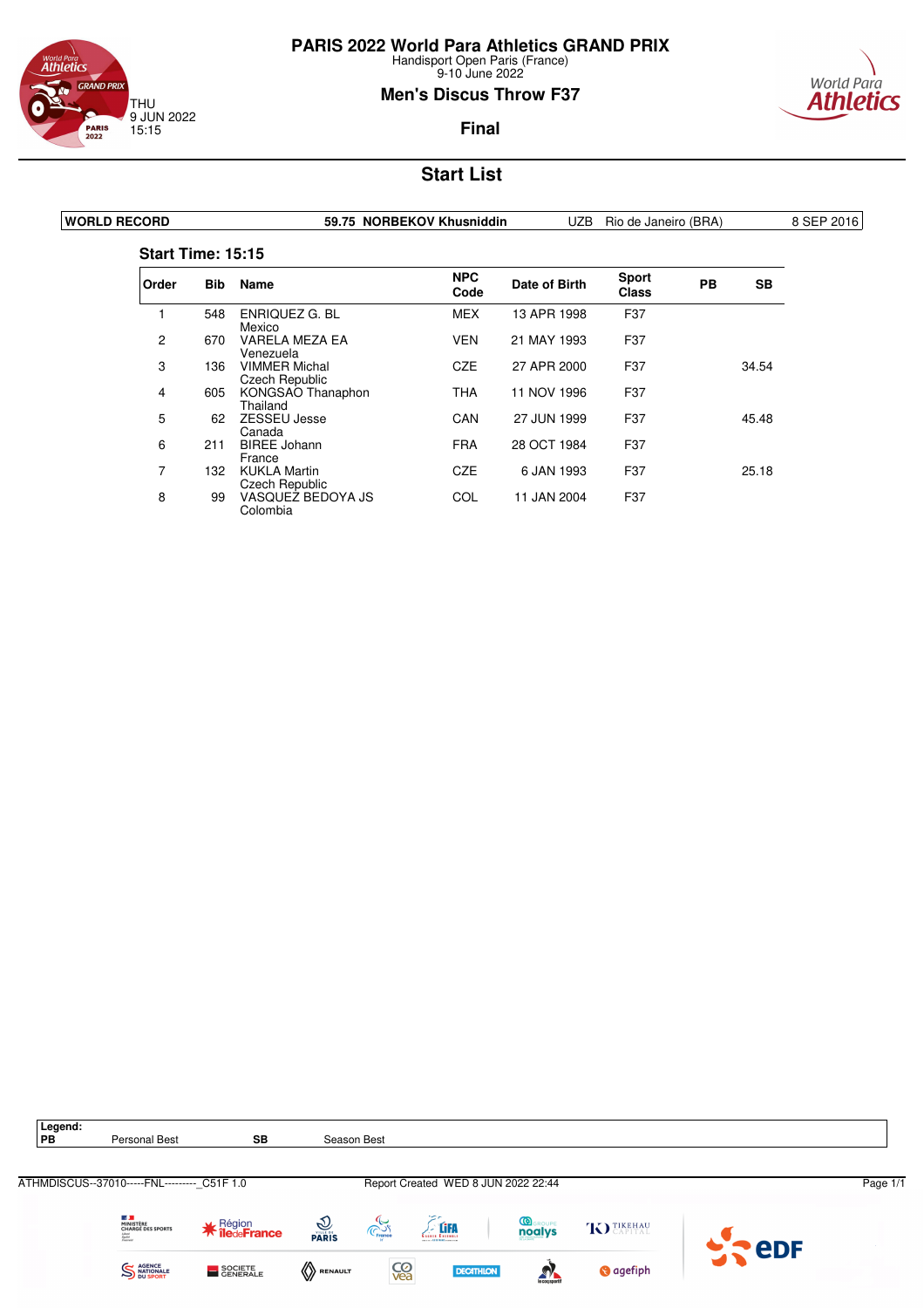

9-10 June 2022

### **Men's Discus Throw F52/54**



**Final**

# **Start List**

| F52 L                |                         |                      |             |
|----------------------|-------------------------|----------------------|-------------|
| <b>IWORLD RECORD</b> | 23.80 ROCHA Andre       | BRA<br>London (GBR)  | 18 JUL 2017 |
| F54 L                |                         |                      |             |
| <b>IWORLD RECORD</b> | 33.68 MITROVIC Drazenko | SRB<br>Swansea (GBR) | 20 AUG 2014 |

#### **Start Time: 12:30**

| <b>Order</b> | <b>Bib</b> | Name                               | <b>NPC</b><br>Code | Date of Birth | <b>Sport</b><br><b>Class</b> | РB | <b>SB</b> |
|--------------|------------|------------------------------------|--------------------|---------------|------------------------------|----|-----------|
|              | 48         | ROCHA Andre<br><b>Brazil</b>       | <b>BRA</b>         | 15 APR 1977   | F <sub>52</sub>              |    |           |
| 2            | 121        | <b>PAVLIDIS Michalis</b><br>Cyprus | CYP                | 19 MAR 1988   | F <sub>54</sub>              |    |           |
| 3            | 512        | DABUZINSKAS Raimondas<br>Lithuania | LTU                | 8 JUL 1984    | F <sub>52</sub>              |    |           |

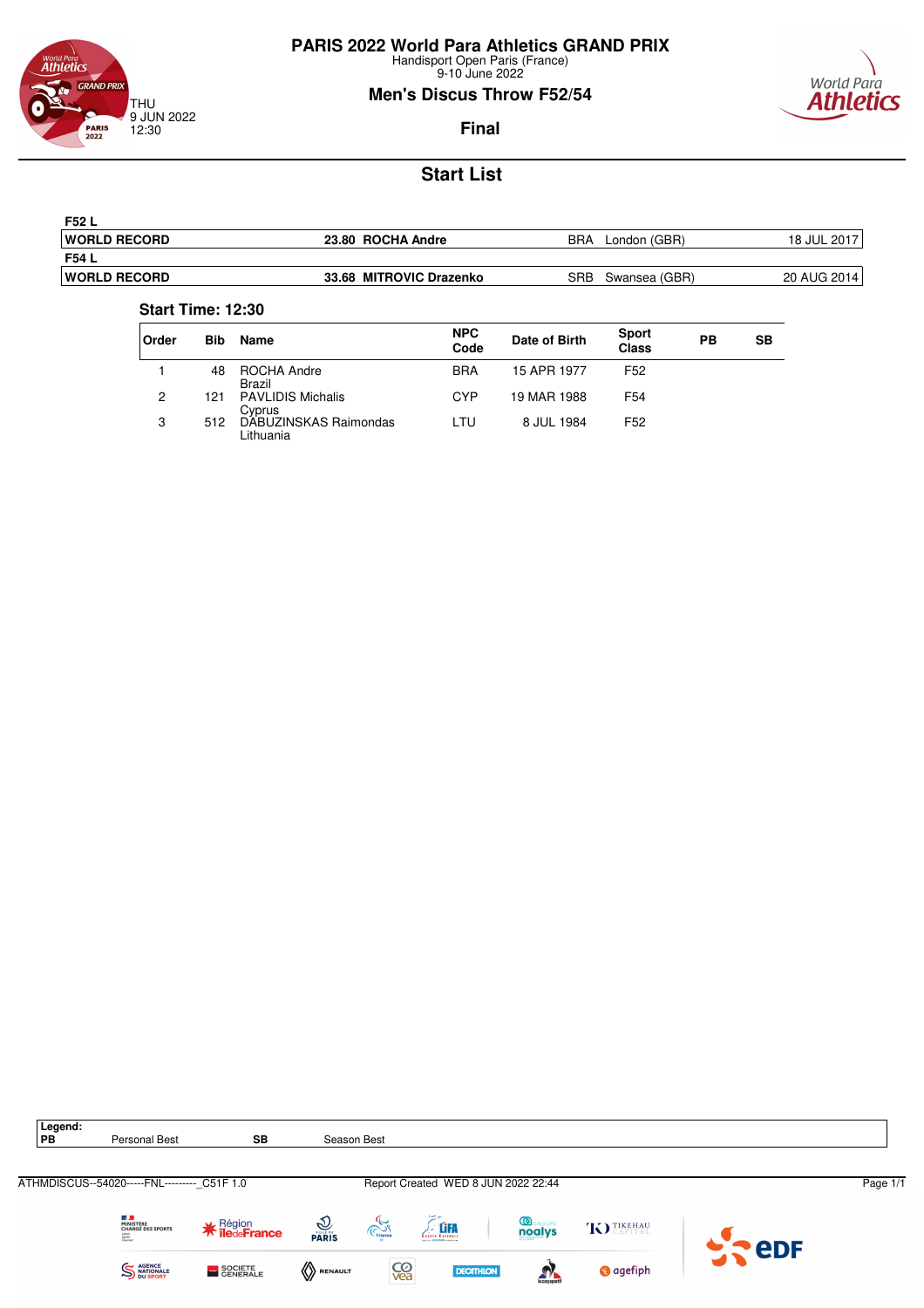

9-10 June 2022

# **Men's Discus Throw F38/44/64**



**Final**

# **Start List**

| <b>F38 L</b>         |                       |                         |             |
|----------------------|-----------------------|-------------------------|-------------|
| <b>IWORLD RECORD</b> | 52.91 HARDANI Javad   | IRI<br>London (GBR)     | 7 SEP 2012  |
| F44 L                |                       |                         |             |
| <b>IWORLD RECORD</b> | 64.26 BLAIR David     | Tucson, AZ (USA)<br>USA | 20 MAY 2021 |
| F64 L                |                       |                         |             |
| <b>IWORLD RECORD</b> | 65.86 CAMPBELL Jeremy | Arizona (USA)<br>USA    | 30 MAY 2021 |

### **Start Time: 17:00**

| Order          | <b>Bib</b> | <b>Name</b>                                    | <b>NPC</b><br>Code | Date of Birth | <b>Sport</b><br><b>Class</b> | <b>PB</b> | <b>SB</b> |
|----------------|------------|------------------------------------------------|--------------------|---------------|------------------------------|-----------|-----------|
|                | 280        | <b>WALSH Harrison</b><br><b>Great Britain</b>  | <b>GBR</b>         | 4 MAR 1996    | F44                          |           |           |
| $\overline{c}$ | 79         | ATCHOUKEU M. AB<br>Cameroon                    | <b>CMR</b>         | 22 JUL 1989   | F44                          |           |           |
| 3              | 270        | <b>JENKINS Michael</b><br><b>Great Britain</b> | <b>GBR</b>         | 4 OCT 2004    | F38                          |           |           |
| 4              | 111        | <b>KATANUSIC Ivan</b><br>Croatia               | CRO                | 22 MAY 1991   | F64                          |           | 54.28     |
| 5              | 373        | SZOMSZED Mate<br>Hungary                       | <b>HUN</b>         | 8 JUL 1983    | F64                          |           |           |
| 6              | 278        | <b>TANDY Zachary</b><br><b>Great Britain</b>   | <b>GBR</b>         | 15 MAR 2003   | F44                          |           | 44.58     |
| 7              | 451        | <b>TONETTO Lorenzo</b><br>Italy                | <b>ITA</b>         | 18 AUG 1974   | F64                          |           | 48.49     |
| 8              | 522        | <b>STRELKAUSKIS Simonas</b><br>Lithuania       | LTU                | 25 JUN 2002   | F38                          |           |           |

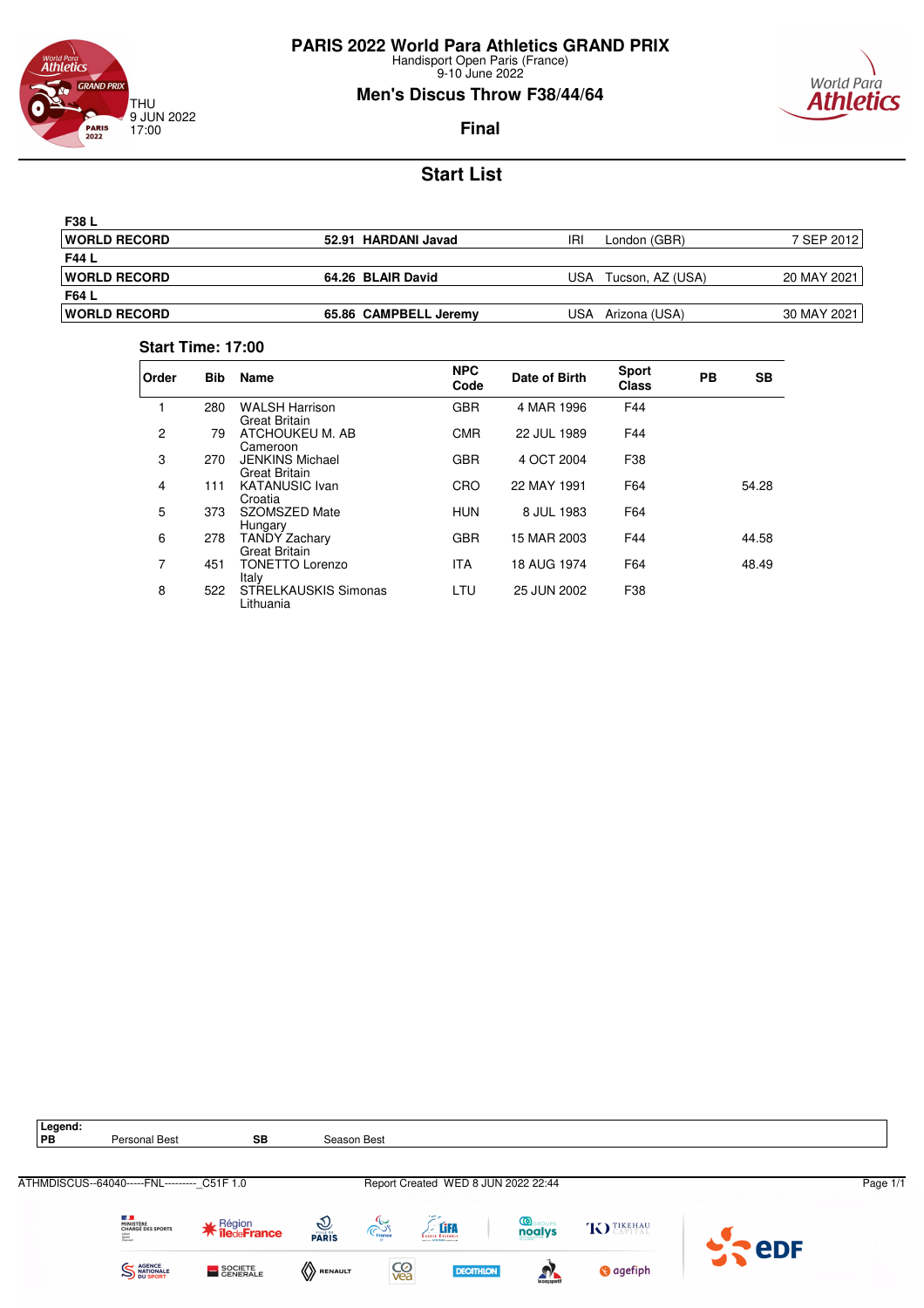

9-10 June 2022

### **Men's High Jump T44/46/47**



**Final**

# **Start List**

| T44 L                |                        |                             |             |
|----------------------|------------------------|-----------------------------|-------------|
| <b>IWORLD RECORD</b> | 2.19 LEPIATO Maciei    | POL<br>Rio de Janeiro (BRA) | 12 SEP 2016 |
| <b>T47 L</b>         |                        |                             |             |
| <b>IWORLD RECORD</b> | 2.15 TOWNSEND Roderick | USA.<br>Tokyo (JPN)         | 29 AUG 2021 |
|                      |                        |                             |             |

#### **Start Time: 14:00**

| Order              | <b>Bib</b> | <b>Name</b>                                    |      |      |      |      | <b>NPC</b><br>Code |      | Date of Birth |             |      | <b>Sport</b><br><b>Class</b> | <b>PB</b> | <b>SB</b> | European<br>Ranking |
|--------------------|------------|------------------------------------------------|------|------|------|------|--------------------|------|---------------|-------------|------|------------------------------|-----------|-----------|---------------------|
|                    | 85         | <b>WANDJI NGONO Loic</b><br>Cameroon           |      |      |      |      | <b>CMR</b>         |      | 28 DEC 1999   |             |      | T44                          |           |           |                     |
| 2                  | 179        | PEREZ MARTINEZ Daniel<br>Spain                 |      |      |      |      | <b>ESP</b>         |      |               | 4 JAN 1995  |      | T47                          |           | 1.75      |                     |
| 3                  | 601        | CHANABOON Angkarn<br>Thailand                  |      |      |      |      | <b>THA</b>         |      | 15 NOV 1983   |             |      | T47                          |           | 1.90      |                     |
| 4                  | 221        | DIPOKO-EWANE Alexandre<br>France               |      |      |      |      | <b>FRA</b>         |      |               | 22 FEB 1996 |      | T46                          |           |           |                     |
| 5                  | 431        | LEE Jordan<br>Ireland                          |      |      |      |      | <b>IRL</b>         |      |               | 1 JUL 2000  |      | T47                          |           | 1.85      |                     |
| 6                  | 649        | <b>WISE Dallas</b><br>United States of America |      |      |      |      | <b>USA</b>         |      |               | 14 DEC 2000 |      | T46                          |           | 2.09      |                     |
| Height Progression |            | 1.70                                           | 1.75 | 1.80 | 1.85 | 1.90 | 1.93               | 1.96 | 1.99          | 2.01        | 2.03 |                              |           |           |                     |

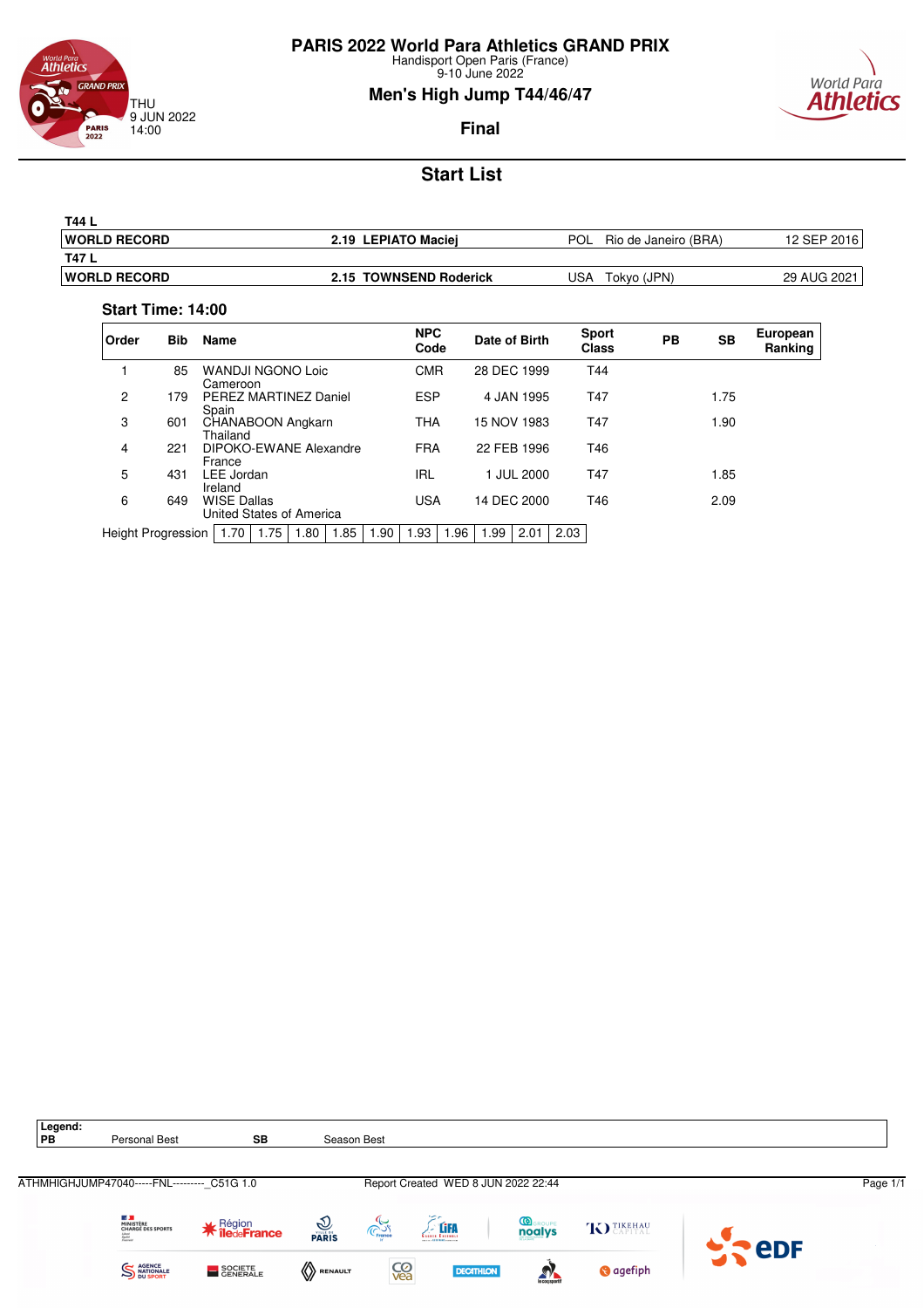

9-10 June 2022

### **Men's Javelin Throw F33/34**



### **Final**

# **Start List**

| <b>F33 L</b>         |                     |                     |             |
|----------------------|---------------------|---------------------|-------------|
| <b>WORLD RECORD</b>  | 26.96 SCHEIL Daniel | GER<br>Berlin (GER) | 19 JUN 2015 |
| F34 L                |                     |                     |             |
| <b>IWORLD RECORD</b> | 40.05 AFROOZ Saeid  | IRI<br>Tokyo (JPN)  | SEP 2021    |
|                      |                     |                     |             |

#### **Start Time: 9:30**

| Order | <b>Bib</b> | Name                                          | <b>NPC</b><br>Code | Date of Birth | <b>Sport</b><br><b>Class</b> | PB | <b>SB</b> |
|-------|------------|-----------------------------------------------|--------------------|---------------|------------------------------|----|-----------|
|       | 310        | <b>SCHEIL Daniel</b><br>Germany               | <b>GER</b>         | 13 JAN 1973   | F33                          |    |           |
| 2     | 98         | <b>VALENCIA Mauricio</b><br>Colombia          | COL                | 28 DEC 1987   | F34                          |    |           |
| 3     | 133        | MAJO Jan<br><b>Czech Republic</b>             | CZE                | 22 FEB 1981   | F34                          |    |           |
| 4     | 436        | <b>CAMPOCCIO Giuseppe</b><br>Italy            | ITA.               | 19 OCT 1966   | F34                          |    |           |
| 5     | 531        | NOUIRI Azeddine<br>Morocco                    | MAR.               | 21 JUL 1986   | F34                          |    |           |
| 6     | 523        | <b>VAICAITIS Eugenijus</b><br>Lithuania       | LTU                | 6 APR 1988    | F34                          |    |           |
| 7     | 126        | <b>DOUDA Marek</b><br><b>Czech Republic</b>   | <b>CZE</b>         | 27 APR 1999   | F34                          |    |           |
| 8     | 346        | <b>STYLIANAKIS Konstaninos</b><br>Greece      | GRE                | 5 JAN 1985    | F34                          |    |           |
| 9     | 127        | <b>DVORAK Martin</b><br><b>Czech Republic</b> | CZE                | 26 APR 1994   | F34                          |    |           |
| 10    | 80         | <b>BAHA Louis Gervais</b><br>Cameroon         | <b>CMR</b>         | 27 JAN 1983   | F34                          |    |           |
| 11    | 93         | <b>MENESES MEDINA DF</b><br>Colombia          | COL                | 7 JUL 1998    | F34                          |    |           |
| 12    | 129        | <b>HIRKA Lukas</b><br>Czech Republic          | CZE                | 16 JUL 1986   | F34                          |    |           |

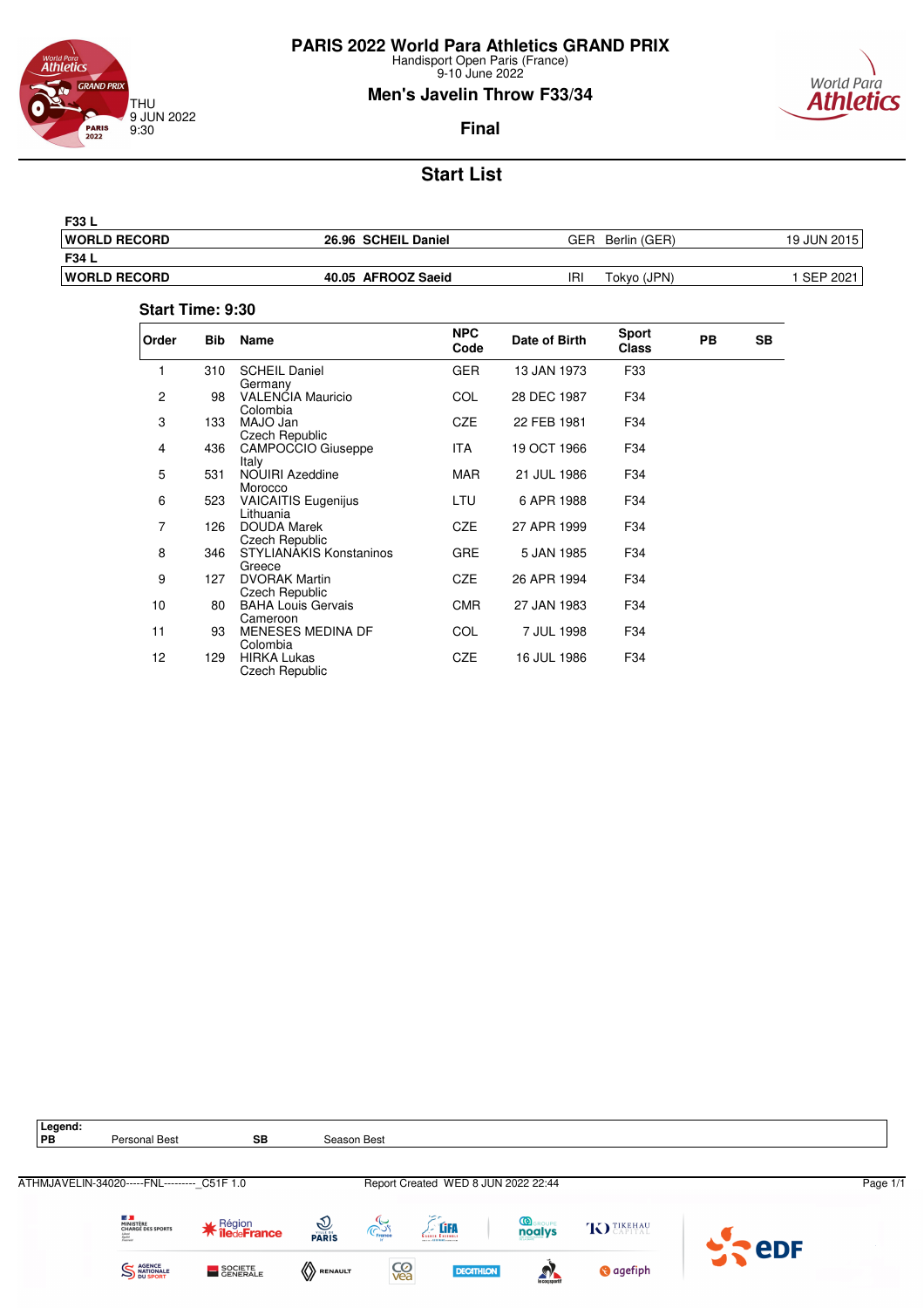![](_page_25_Picture_0.jpeg)

9-10 June 2022

### **Men's Javelin Throw F12/38**

![](_page_25_Picture_4.jpeg)

### **Final**

# **Start List**

| <b>F12 L</b>         |                                 |                    |             |
|----------------------|---------------------------------|--------------------|-------------|
| <b>IWORLD RECORD</b> | 64.89 CABRERA LLACER Hector     | ESP<br>Dubai (UAE) | 13 NOV 2019 |
| <b>F38 L</b>         |                                 |                    |             |
| <b>IWORLD RECORD</b> | 60.58 LEMOS RIVAS Jose Gregorio | COL<br>Dubai (UAE) | 21 MAR 2022 |

#### **Start Time: 9:15**

| Order | <b>Bib</b> | <b>Name</b>                             | <b>NPC</b><br>Code | Date of Birth | <b>Sport</b><br><b>Class</b> | PВ | SВ    |
|-------|------------|-----------------------------------------|--------------------|---------------|------------------------------|----|-------|
|       | 516        | <b>KUCAVICIUS Osvaldas</b><br>Lithuania | LTU                | 6 AUG 1998    | F <sub>12</sub>              |    |       |
| 2     | 92         | LUCUMI VILLEGAS LF<br>Colombia          | COL                | 2 FEB 1998    | F38                          |    | 54.28 |
| 3     | 522        | STRELKAUSKIS Simonas<br>Lithuania       | LTU                | 25 JUN 2002   | F38                          |    |       |
| 4     | 91         | LEMOS RIVAS Jose Gregorio<br>Colombia   | COL                | 4 JUN 1991    | F38                          |    | 60.58 |
| 5     | 602        | <b>JUNTINMATORN Wasun</b><br>Thailand   | THA                | 26 JUN 1989   | F <sub>12</sub>              |    |       |
| 6     | 514        | EIGMINAS Juozas<br>Lithuania            | LTU                | 22 OCT 1996   | F <sub>12</sub>              |    |       |

![](_page_25_Picture_10.jpeg)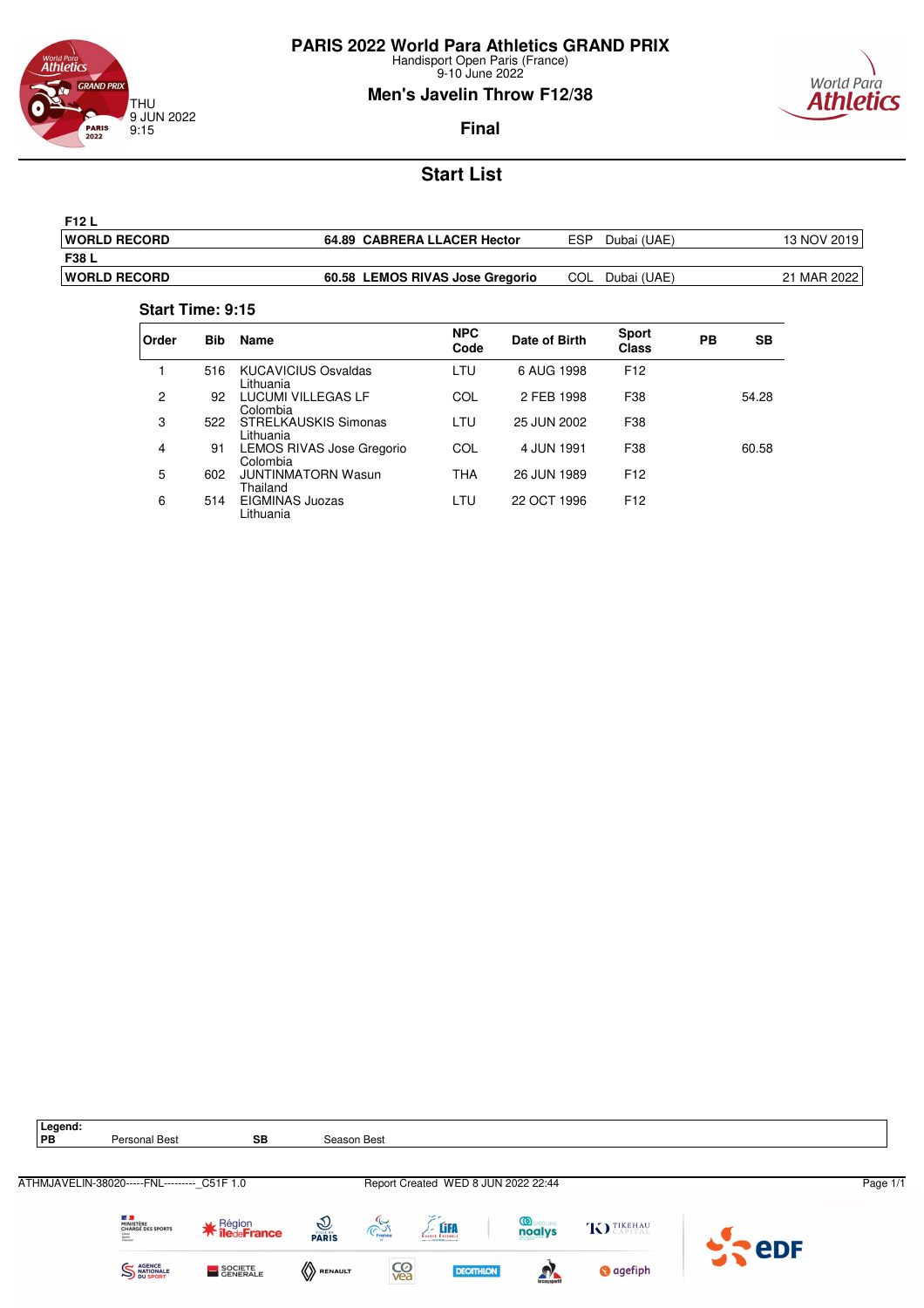![](_page_26_Picture_0.jpeg)

9-10 June 2022

### **Men's Javelin Throw F56/57**

![](_page_26_Picture_4.jpeg)

### **Final**

# **Start List**

| F56 L                |                                        |     |                      |             |
|----------------------|----------------------------------------|-----|----------------------|-------------|
| <b>IWORLD RECORD</b> | 42.74 BATISTA dos SANTOS Claudiney BRA |     | Rio de Janeiro (BRA) | 12 SEP 2016 |
| F57 L                |                                        |     |                      |             |
| <b>IWORLD RECORD</b> | 51.42 HEIDARI Hamed                    | A∠E | Tokyo (JPN)          | 28 AUG 2021 |

#### **Start Time: 14:30**

| Order | <b>Bib</b> | Name                            | <b>NPC</b><br>Code | Date of Birth | <b>Sport</b><br><b>Class</b> | РB | SВ    |
|-------|------------|---------------------------------|--------------------|---------------|------------------------------|----|-------|
|       | 368        | <b>FARKAS Zsolt</b><br>Hungary  | <b>HUN</b>         | 8 JAN 1988    | F <sub>57</sub>              |    |       |
| 2     | 518        | ROJUS Ramunas<br>Lithuania      | <b>LTU</b>         | 27 MAY 1991   | F <sub>57</sub>              |    |       |
| 3     | 617        | YIMBANCHANG Sakchai<br>Thailand | THA                | 21 NOV 1988   | F <sub>57</sub>              |    | 38.65 |
| 4     | 42         | BATISTA dos S. C<br>Brazil      | <b>BRA</b>         | 13 NOV 1978   | F56                          |    |       |
| 5     | 226        | KAVAKAVA Vitolio<br>France      | <b>FRA</b>         | 6 APR 1995    | F <sub>57</sub>              |    | 40.72 |

![](_page_26_Picture_10.jpeg)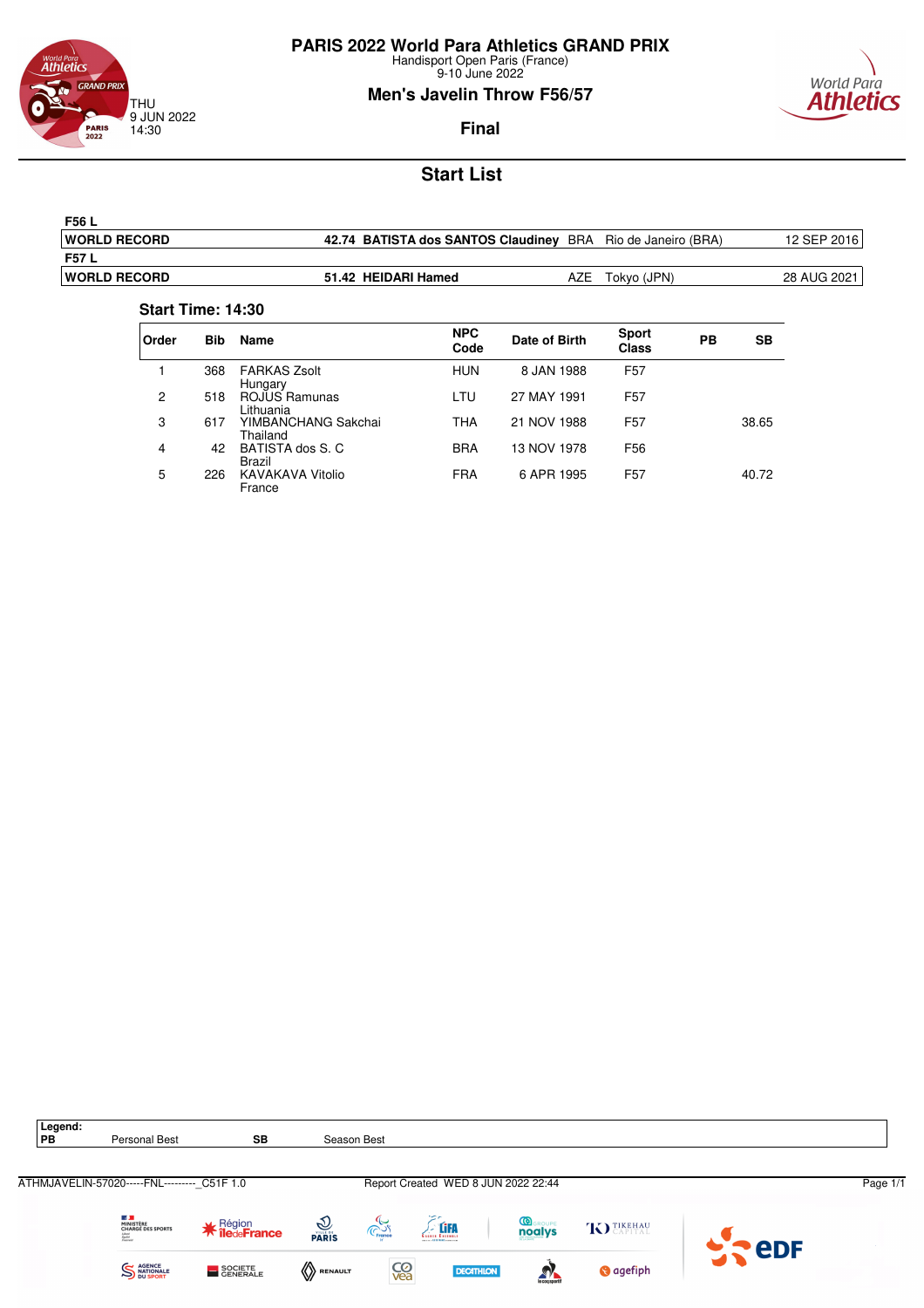![](_page_27_Picture_0.jpeg)

9-10 June 2022

# **Men's Long Jump T11/12**

![](_page_27_Picture_4.jpeg)

### **Final**

# **Start List**

| <b>T11 L</b>          |                         |                            |             |
|-----------------------|-------------------------|----------------------------|-------------|
| <b>LEWORLD RECORD</b> | 6.73 GILLETTE Lex       | USA<br>Mesa, Arizona (USA) | 7 MAY 201   |
| T <sub>12</sub> L     |                         |                            |             |
| <b>IWORLD RECORD</b>  | 7.47 SCHROEDER Matthias | GER<br>Berlin (GER)        | 12 JUL 2009 |
|                       |                         |                            |             |

#### **Start Time: 16:00**

| <b>Order</b> | <b>Bib</b> | <b>Name</b>                                | <b>NPC</b><br>Code | Date of Birth | <b>Sport</b><br><b>Class</b> | PВ | <b>SB</b> |
|--------------|------------|--------------------------------------------|--------------------|---------------|------------------------------|----|-----------|
|              | 539        | <b>ISHAK Mohamad Saifuddin</b><br>Malaysia | MAS                | 19 APR 1992   | T12                          |    | 6.28      |
| 2            | 134        | <b>PARTIK Tomas</b><br>Czech Republic      | CZE                | 20 JUN 2002   | T12                          |    |           |
| 3            | 237        | <b>PALLIER Ronan</b><br>France             | <b>FRA</b>         | 23 OCT 1970   | T11                          |    | 6.13      |
| 4            | 131        | <b>KRIZ Marek</b><br><b>Czech Republic</b> | CZE                | 19 JAN 2002   | T12                          |    |           |

![](_page_27_Picture_10.jpeg)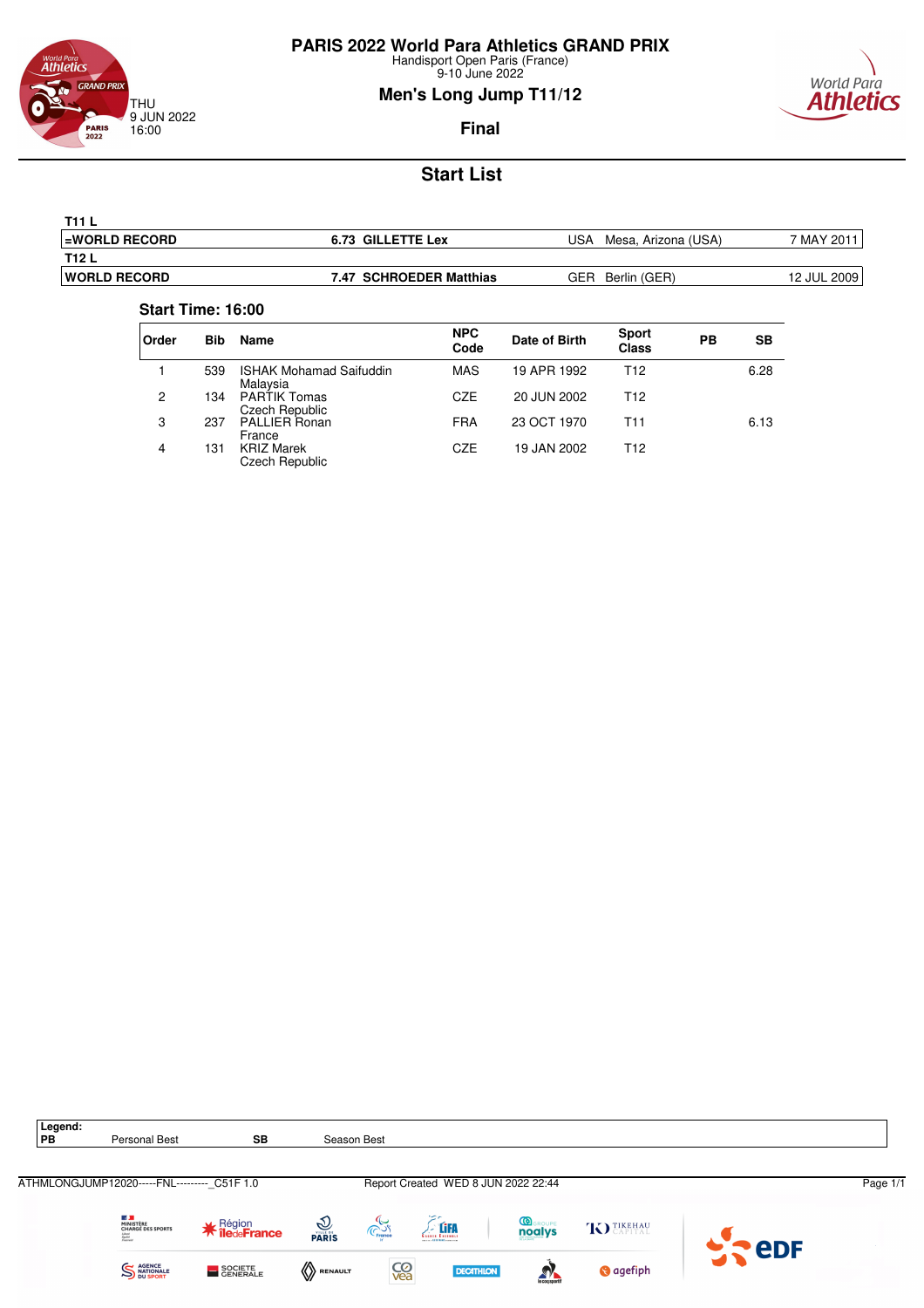![](_page_28_Picture_0.jpeg)

9-10 June 2022

### **Men's Shot Put F11/12**

![](_page_28_Picture_4.jpeg)

# **Start List**

| F11 L                |                            |                           |             |
|----------------------|----------------------------|---------------------------|-------------|
| <b>IWORLD RECORD</b> | 15.26 CASINOS SIERRA David | ESP.<br>Sydney (AUS)      | 20 OCT 2000 |
| <b>F12 L</b>         |                            |                           |             |
| <b>IWORLD RECORD</b> | 17.04 LOPEZ GONZALEZ Kim   | <b>ESP</b><br>Tokyo (JPN) | 28 AUG 2021 |
|                      |                            |                           |             |

#### **Start Time: 9:05**

| Order          | <b>Bib</b> | Name                                  | <b>NPC</b><br>Code | Date of Birth | <b>Sport</b><br><b>Class</b> | PB | SВ    |
|----------------|------------|---------------------------------------|--------------------|---------------|------------------------------|----|-------|
| 1              | 176        | LOPEZ GONZALEZ Kim<br>Spain           | <b>ESP</b>         | 4 JAN 1989    | F <sub>12</sub>              |    | 15.60 |
| $\overline{2}$ | 570        | <b>SPAIC Milos</b><br>Montenegro      | <b>MNE</b>         | 18 JUL 1992   | F <sub>11</sub>              |    | 11.19 |
| 3              | 198        | PEITSO Petteri<br>Finland             | <b>FIN</b>         | 13 MAY 1987   | F11                          |    | 11.30 |
| 4              | 116        | <b>VUCIC Miljenko</b><br>Croatia      | CRO                | 6 OCT 1981    | F11                          |    | 12.73 |
| 5              | 602        | <b>JUNTINMATORN Wasun</b><br>Thailand | THA                | 26 JUN 1989   | F <sub>12</sub>              |    |       |
| 6              | 450        | TAPIA Oney<br>Italy                   | ITA                | 27 FEB 1976   | F11                          |    | 12.94 |
| 7              | 43         | DA SILVA Alessandro Rodrigo<br>Brazil | <b>BRA</b>         | 28 AUG 1984   | F <sub>11</sub>              |    | 14.16 |
| 8              | 353        | <b>ZYGOURAS Eleftherios</b><br>Greece | <b>GRE</b>         | 28 AUG 1998   | F11                          |    |       |
| 9              | 134        | <b>PARTIK Tomas</b><br>Czech Republic | CZE                | 20 JUN 2002   |                              |    |       |
| 10             | 616        | <b>WONGNGOEN Arnon</b><br>Thailand    | THA                | 16 MAY 1984   | F <sub>12</sub>              |    |       |

![](_page_28_Picture_9.jpeg)

![](_page_28_Picture_10.jpeg)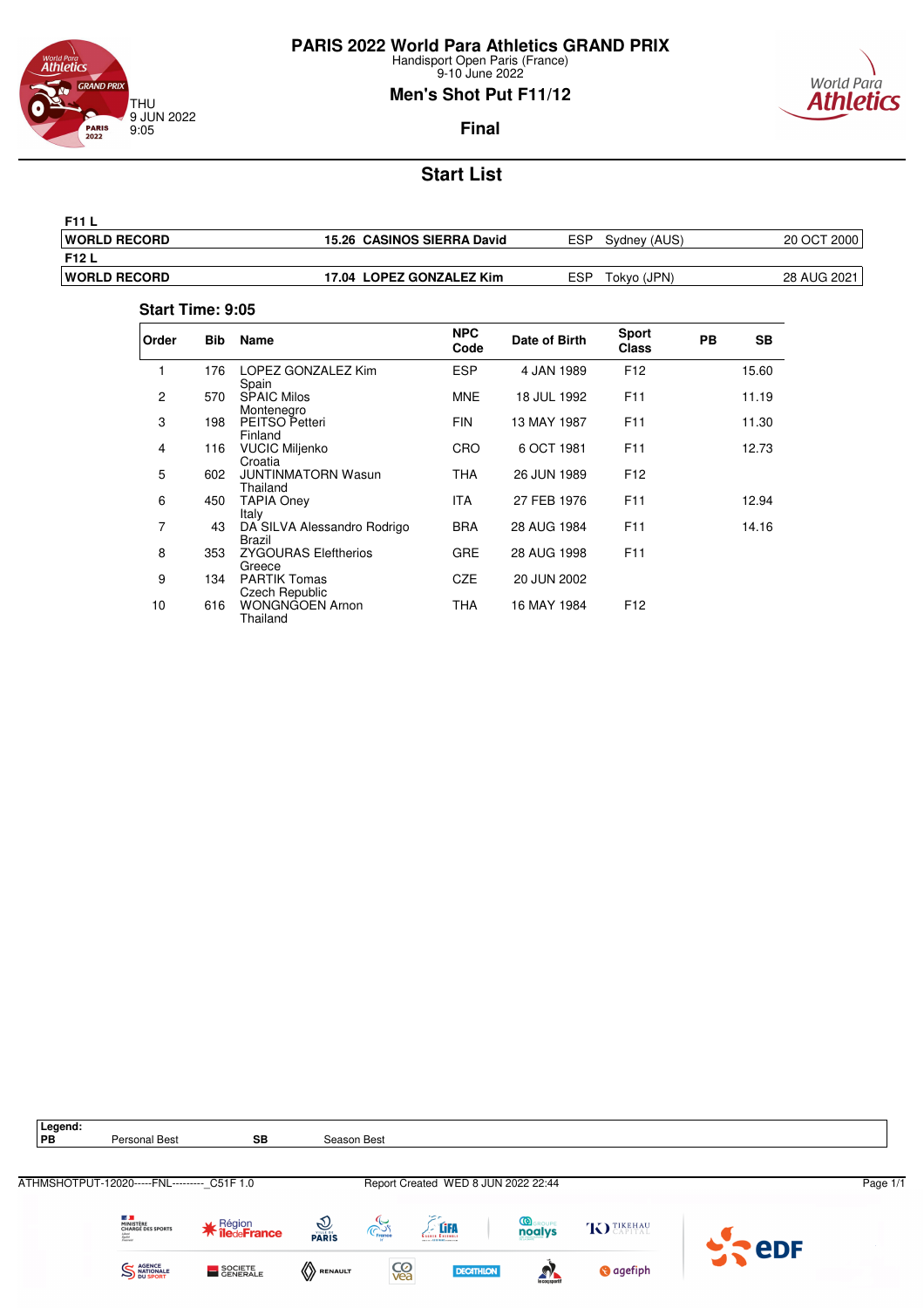![](_page_29_Picture_0.jpeg)

9-10 June 2022

### **Men's Shot Put F32/33**

![](_page_29_Picture_4.jpeg)

**Final**

# **Start List**

| F32 L               |                      |                          |             |
|---------------------|----------------------|--------------------------|-------------|
| <b>WORLD RECORD</b> | 12.97 LIU Li         | CHN<br>Tokvo (JPN)       | 31 AUG 2021 |
| F33 L               |                      |                          |             |
| <b>WORLD RECORD</b> | 12.36 MALYKH Evgenii | <b>RUS</b><br>Doha (QAT) | 25 OCT 2015 |

#### **Start Time: 14:10**

| Order | <b>Bib</b> | Name                                       | <b>NPC</b><br>Code | Date of Birth | <b>Sport</b><br><b>Class</b> | PB | <b>SB</b> |
|-------|------------|--------------------------------------------|--------------------|---------------|------------------------------|----|-----------|
| 1     | 334        | <b>KONSTANTINIDIS Athanasios</b><br>Greece | <b>GRE</b>         | 29 APR 1970   | F32                          |    |           |
| 2     | 2          | <b>BAHLAZ Lahouari</b><br>Algeria          | ALG                | 12 MAR 1979   | F32                          |    |           |
| 3     | 109        | <b>CERNI Deni</b><br>Croatia               | CRO                | 3 MAY 1993    | F33                          |    | 10.81     |
| 4     | 5          | <b>KARDJENA Kamel</b><br>Algeria           | <b>ALG</b>         | 26 MAY 1981   | F33                          |    | 10.46     |
| 5     | 369        | NAGY Ambrus<br>Hungary                     | <b>HUN</b>         | 27 JAN 1979   | F33                          |    |           |
| 6     | 343        | STEFANIDIS Lazaros<br>Greece               | <b>GRE</b>         | 1 FEB 1957    | F33                          |    |           |
| 7     | 310        | <b>SCHEIL Daniel</b><br>Germany            | <b>GER</b>         | 13 JAN 1973   | F33                          |    | 10.48     |
| 8     | 352        | <b>ZISIDIS Dimitrios</b><br>Greece         | <b>GRE</b>         | 26 MAR 1975   | F32                          |    |           |
| 9     | 125        | DOLEZEL Matej<br>Czech Republic            | <b>CZE</b>         | 23 DEC 1993   | F33                          |    |           |
| 10    | 530        | <b>DERHEM Zakariae</b><br>Morocco          | <b>MAR</b>         | 9 OCT 1990    | F33                          |    |           |
| 11    | 332        | <b>GKAMPRIELTSIK Mateous</b><br>Greece     | <b>GRE</b>         | 6 JUL 1998    | F33                          |    |           |

![](_page_29_Figure_10.jpeg)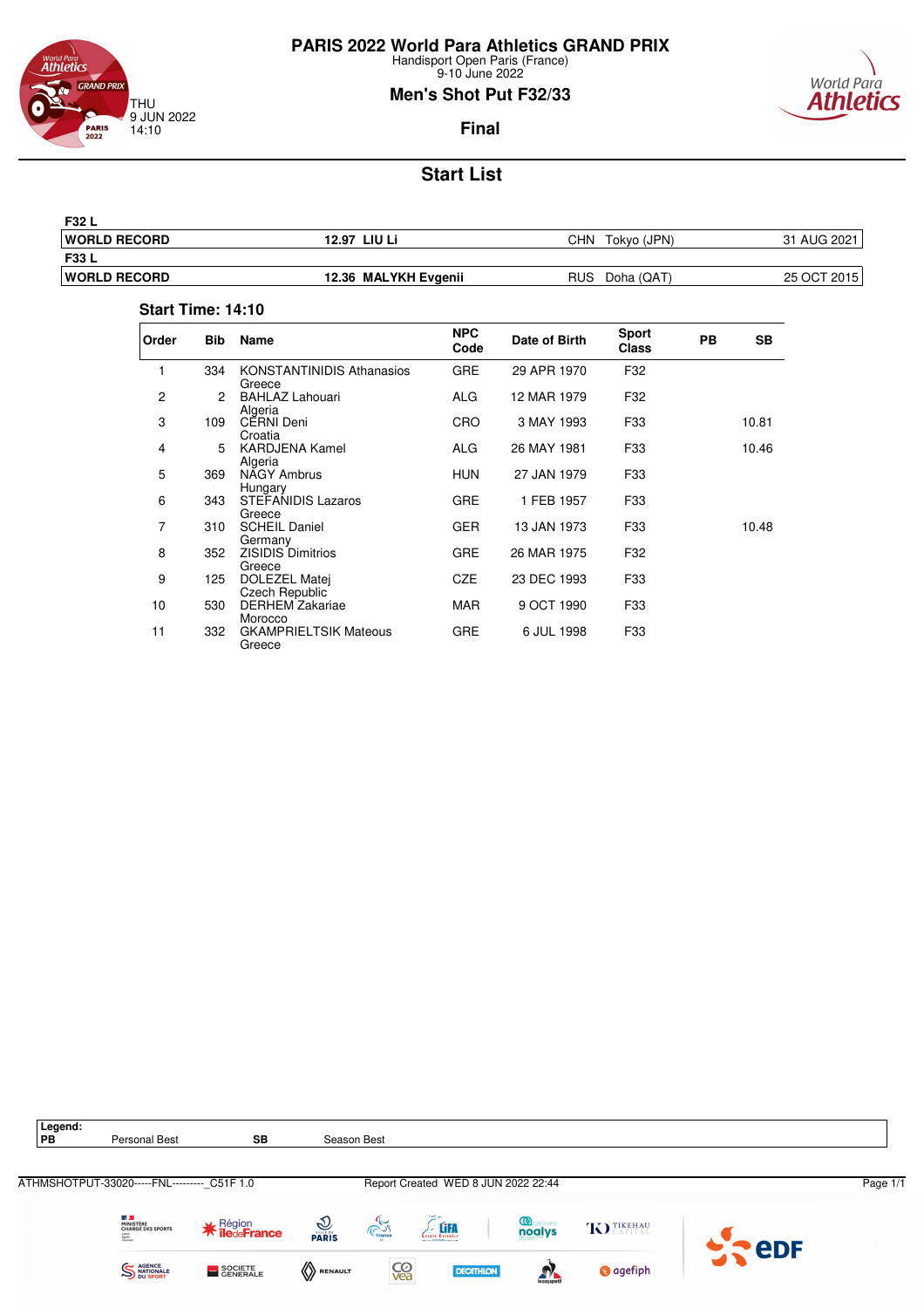![](_page_30_Picture_0.jpeg)

9-10 June 2022

### **Men's Shot Put F35/36**

World Para

**Athletics** 

![](_page_30_Picture_4.jpeg)

# **Start List**

| F35 L                |                           |                    |                 |
|----------------------|---------------------------|--------------------|-----------------|
| <b>IWORLD RECORD</b> | 17.32 NORBEKOV Khusniddin | JZB<br>Dubai (UAE) | <b>NOV 2019</b> |
| F36 L                |                           |                    |                 |
| <b>IWORLD RECORD</b> | 16.67 SVIRIDOV Vladimir   | RPC<br>Tokyo (JPN) | 31 AUG 2021     |

#### **Start Time: 11:00**

| Order | <b>Bib</b> | <b>Name</b>                              | <b>NPC</b><br>Code | Date of Birth | <b>Sport</b><br><b>Class</b> | PB | SВ    |
|-------|------------|------------------------------------------|--------------------|---------------|------------------------------|----|-------|
| 1     | 348        | <b>VAGIANNOPOULOS Georgios</b><br>Greece | <b>GRE</b>         | 25 FEB 1981   | F36                          |    |       |
| 2     | 21         | <b>URRA Hernan Emanuel</b><br>Argentina  | ARG                | 31 OCT 1996   | F35                          |    | 15.30 |
| 3     | 628        | <b>GUENICHI Yassine</b><br>Tunisia       | TUN                | 3 APR 1995    | F36                          |    |       |
| 4     | 466        | MUKASHBEKOV Dastan<br>Kazakhstan         | <b>KAZ</b>         | 31 MAY 1990   | F36                          |    | 14.48 |
| 5     | 448        | <b>RUSSO Nicky</b><br>Italy              | <b>ITA</b>         | 1 AUG 1974    | F35                          |    | 12.39 |
| 6     | 551        | RUIZ CASTRO Jose Roman<br>Mexico         | <b>MEX</b>         | 16 AUG 1988   | F36                          |    |       |
| 7     | 468        | <b>ZHOLAMAN Yelaman</b><br>Kazakhstan    | KAZ                | 22 JAN 1995   | F35                          |    | 10.42 |

![](_page_30_Picture_9.jpeg)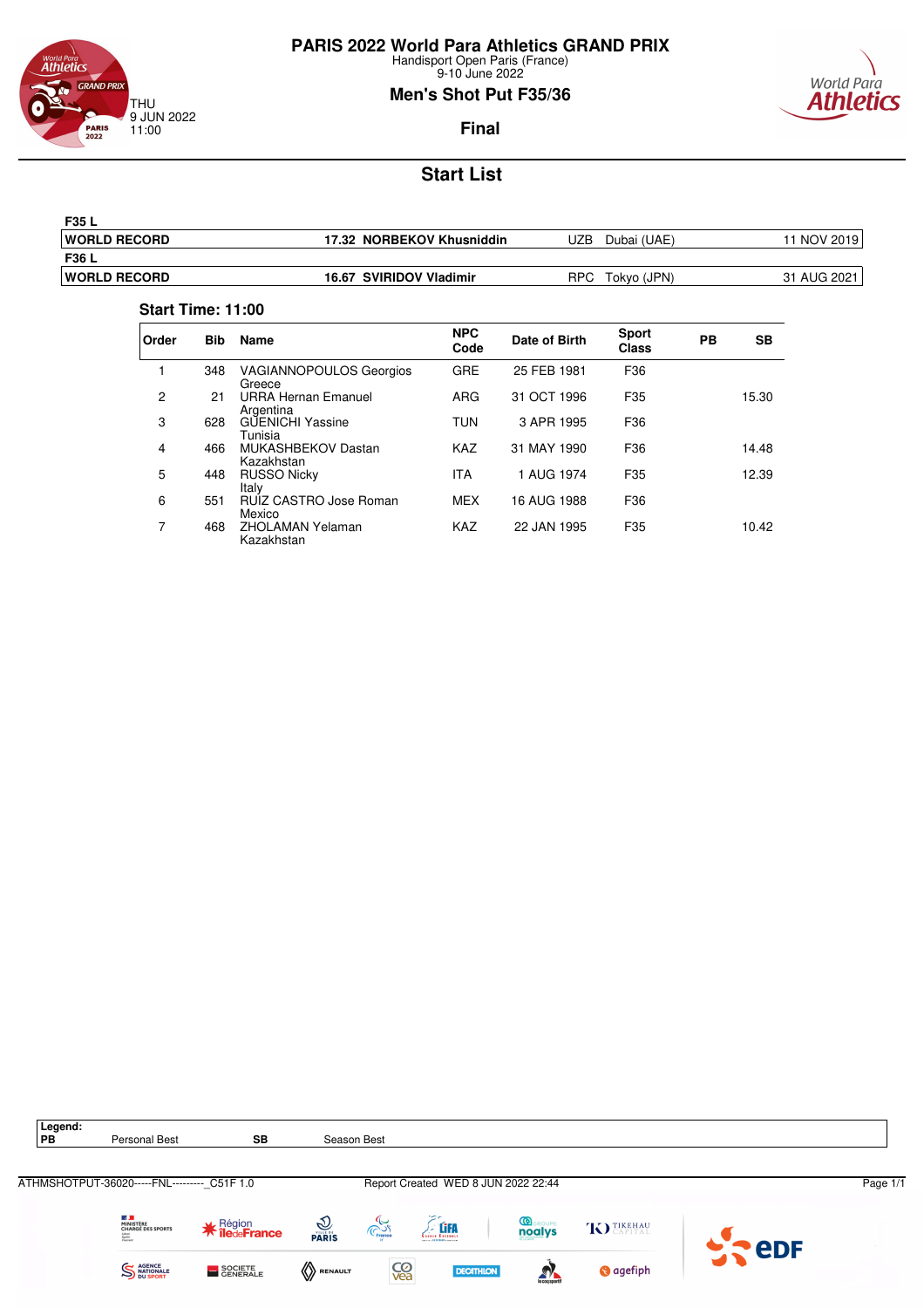![](_page_31_Picture_0.jpeg)

### <sup>World Para</sup><br>**Athletics GRAND PRIX** THU 9 JUN 2022 15:30 **PARIS**<br>2022

### **Men's Shot Put F40**

![](_page_31_Picture_4.jpeg)

**Final**

| <b>WORLD RECORD</b>      |            | 11.60 MONTEIRO Miquel               |                    |               | POR Pombal (POR)             |           |       | 27 FEB 2022 |
|--------------------------|------------|-------------------------------------|--------------------|---------------|------------------------------|-----------|-------|-------------|
| <b>Start Time: 15:30</b> |            |                                     |                    |               |                              |           |       |             |
| Order                    | <b>Bib</b> | <b>Name</b>                         | <b>NPC</b><br>Code | Date of Birth | <b>Sport</b><br><b>Class</b> | <b>PB</b> | SB    |             |
|                          | 588        | <b>MONTEIRO Miguel</b><br>Portugal  | <b>POR</b>         | 23 DEC 2000   | F40                          |           | 11.60 |             |
| $\overline{2}$           | 300        | <b>FISCHER Yannis</b><br>Germany    | <b>GER</b>         | 12 FEB 2002   | F40                          |           | 10.63 |             |
| 3                        | 594        | NOORDIN Muhammad Diroy<br>Singapore | <b>SGP</b>         | 25 FEB 1992   | F40                          |           |       |             |
| 4                        | 115        | SLOUP Matija<br>Croatia             | CRO                | 24 JUN 1996   | F40                          |           | 9.60  |             |
| 5                        | 215        | <b>CAZOTTES Cedric</b><br>France    | <b>FRA</b>         | 6 NOV 1979    | F40                          |           |       |             |

![](_page_31_Picture_8.jpeg)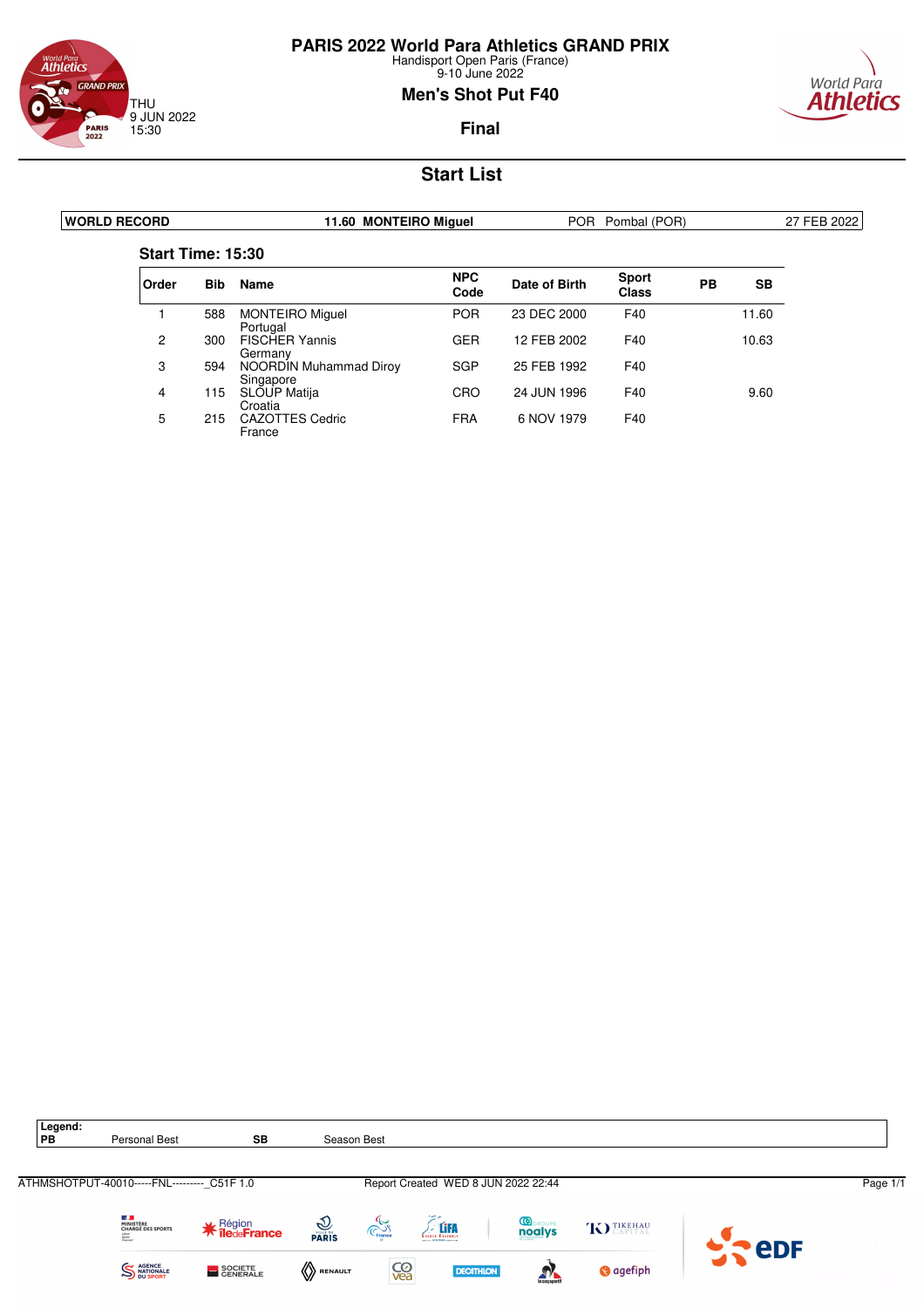![](_page_32_Picture_0.jpeg)

### <sup>World Para</sup><br>**Athletics GRAND PRIX** THU 9 JUN 2022 18:25 **PARIS**<br>2022

### **Men's Shot Put F41**

![](_page_32_Picture_4.jpeg)

**Final**

| <b>WORLD RECORD</b> |                          |            | 14.99 KAPPEL Niko                        |                    |               | GER Nottwil (SUI)            |           |       | 28 MAY 2022 |
|---------------------|--------------------------|------------|------------------------------------------|--------------------|---------------|------------------------------|-----------|-------|-------------|
|                     | <b>Start Time: 18:25</b> |            |                                          |                    |               |                              |           |       |             |
|                     | Order                    | <b>Bib</b> | Name                                     | <b>NPC</b><br>Code | Date of Birth | <b>Sport</b><br><b>Class</b> | <b>PB</b> | SB    |             |
|                     |                          | 148        | <b>CHURUCHUMBI Marco</b><br>Ecuador      | <b>ECU</b>         | 20 NOV 1988   | F41                          |           |       |             |
|                     | $\overline{2}$           | 269        | <b>DUKE Kyron</b><br>Great Britain       | <b>GBR</b>         | 12 OCT 1992   | F41                          |           |       |             |
|                     | 3                        | 490        | <b>JUNG Jisona</b><br>Republic of Korea  | <b>KOR</b>         | 25 FEB 1998   | F41                          |           |       |             |
|                     | 4                        | 147        | CHURUCHUMBI Luis<br>Ecuador              | ECU                | 8 JUL 1979    | F41                          |           |       |             |
|                     | 5                        | 644        | LANDRY Hagan<br>United States of America | <b>USA</b>         | 14 JUL 1994   | F41                          |           | 13.67 |             |
|                     | 6                        | 304        | <b>KAPPEL Niko</b><br>Germany            | <b>GER</b>         | 1 MAR 1995    | F41                          |           | 14.99 |             |
|                     | 7                        | 175        | <b>JIMENEZ ALONSO Alvaro</b><br>Spain    | <b>ESP</b>         | 29 FEB 2000   | F41                          |           |       |             |

![](_page_32_Picture_8.jpeg)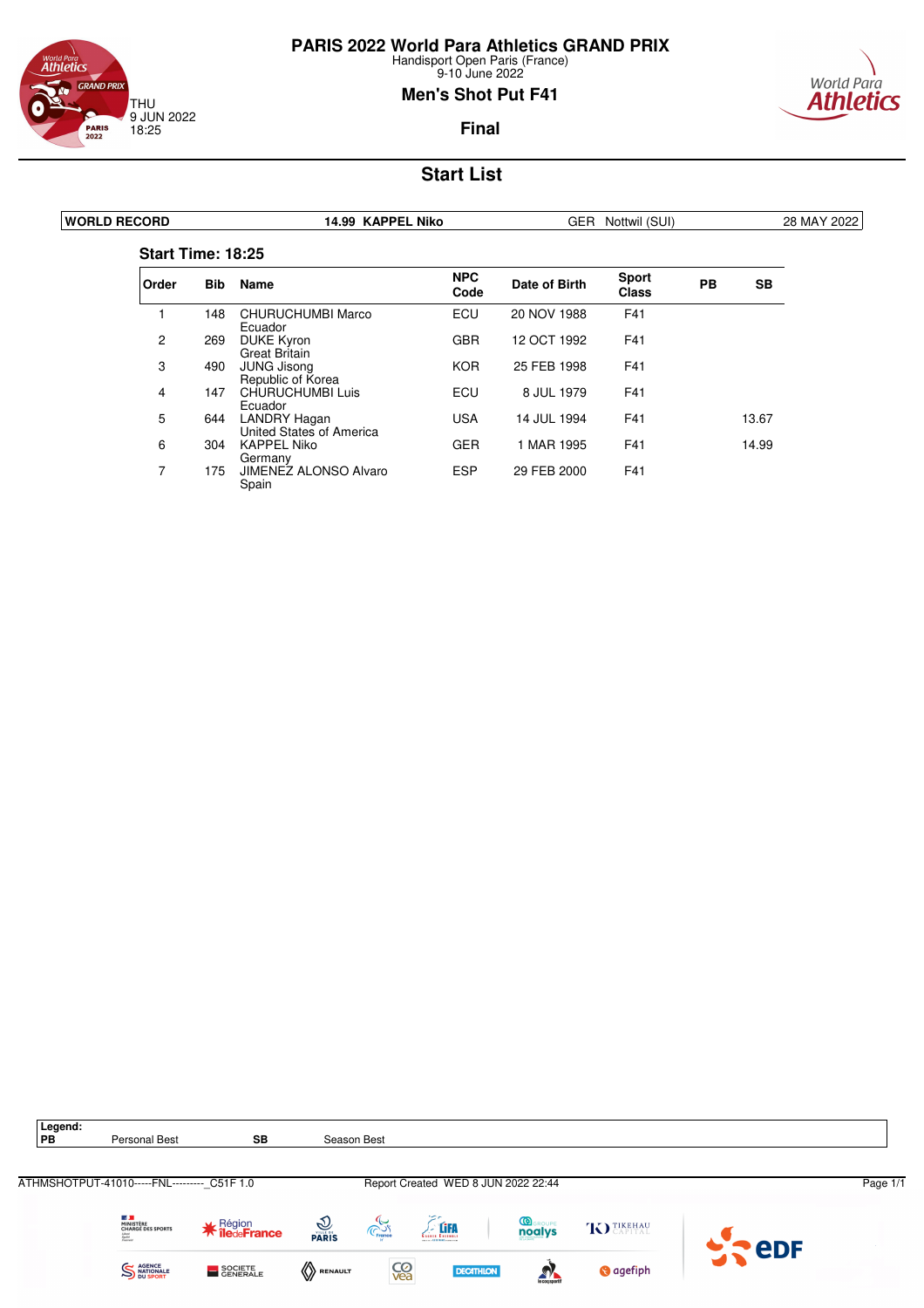![](_page_33_Picture_0.jpeg)

9-10 June 2022

### **Men's Shot Put F53/55**

![](_page_33_Picture_4.jpeg)

**Final**

# **Start List**

| F53 L                |                      |                     |             |
|----------------------|----------------------|---------------------|-------------|
| <b>IWORLD RECORD</b> | 8.83 ROCHA Andre     | BRA<br>Berlin (GER) | 30 JUN 2018 |
| F55 L                |                      |                     |             |
| <b>IWORLD RECORD</b> | 12.63 SANTOS Wallace | BRA<br>Tokyo (JPN)  | 27 AUG 2021 |

#### **Start Time: 11:15**

| Order | <b>Bib</b> | <b>Name</b>                             | <b>NPC</b><br>Code | Date of Birth | <b>Sport</b><br><b>Class</b> | PB | SВ    |
|-------|------------|-----------------------------------------|--------------------|---------------|------------------------------|----|-------|
|       | 544        | ZAKARIA Mohammad Zikri<br>Malaysia      | <b>MAS</b>         | 20 JAN 1999   | F <sub>55</sub>              |    |       |
| 2     | 124        | <b>BROZ Jaroslav</b><br>Czech Republic  | <b>CZE</b>         | 23 JUN 1981   | F <sub>53</sub>              |    | 6.32  |
| 3     | 113        | PRESECAN Marijan<br>Croatia             | CRO                | 30 AUG 1977   | F <sub>53</sub>              |    | 7.50  |
| 4     | 525        | <b>VERBAVICIUS Ramunas</b><br>Lithuania | LTU                | 7 APR 1986    | F <sub>55</sub>              |    |       |
| 5     | 329        | FERNANDES Che Jon<br>Greece             | <b>GRE</b>         | 22 JUL 1971   | F <sub>53</sub>              |    |       |
| 6     | 130        | <b>KISY Ales</b><br>Czech Republic      | <b>CZE</b>         | 30 SEP 1980   | F <sub>53</sub>              |    | 7.46  |
| 7     | 49         | <b>SANTOS Wallace</b><br><b>Brazil</b>  | <b>BRA</b>         | 22 JUL 1984   | F <sub>55</sub>              |    | 11.70 |

![](_page_33_Figure_10.jpeg)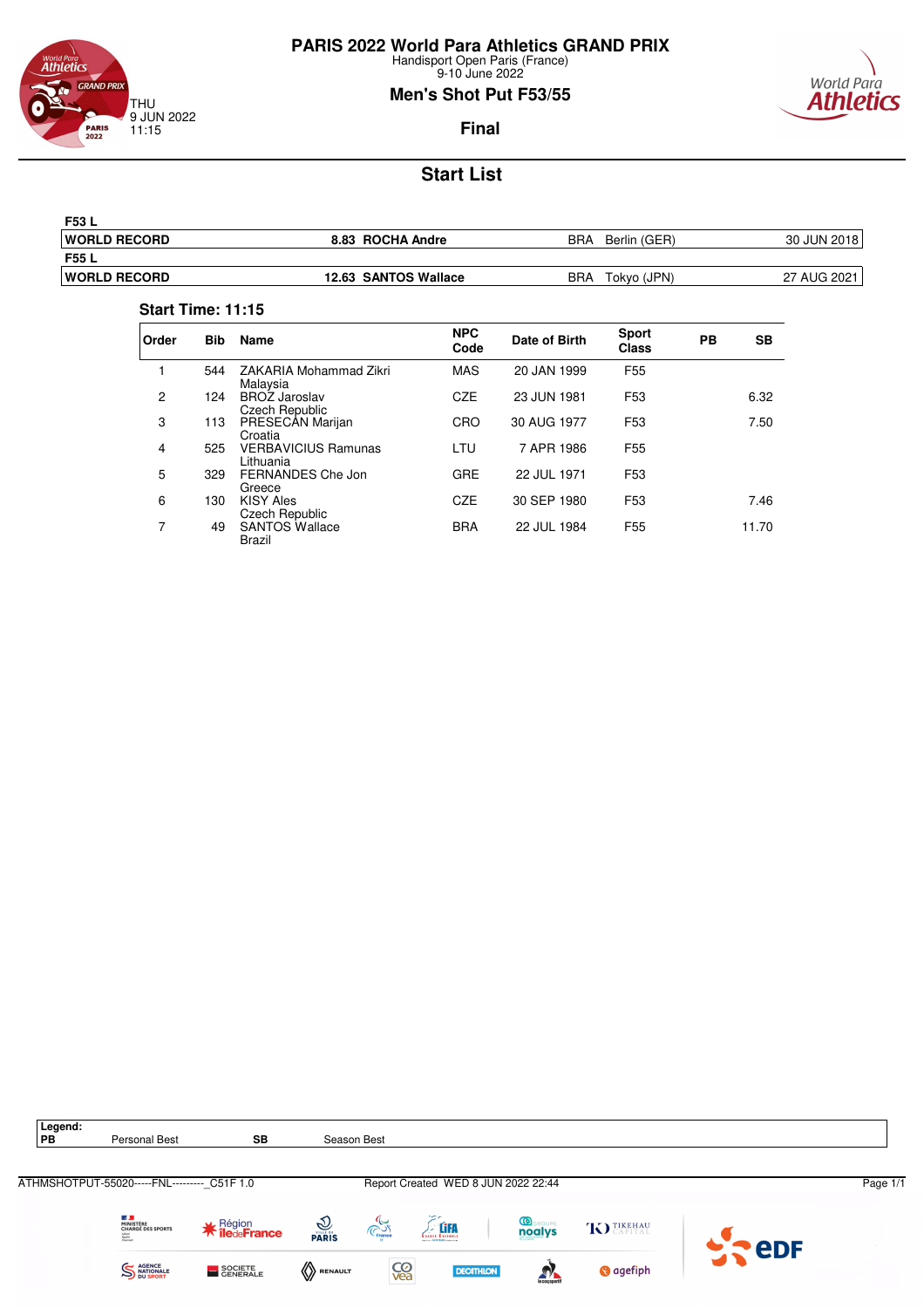![](_page_34_Picture_0.jpeg)

**PARIS 2022 World Para Athletics GRAND PRIX**

Handisport Open Paris (France) 9-10 June 2022

### **Women's 100m T11**

![](_page_34_Picture_4.jpeg)

**Round 1**

# **Start List**

| <b>WORLD RECORD</b> |              | 11.85 GEBER dos SANTOS Jerusa                                     |                 | BRA<br>Sao Paulo (BRA) |                              |           | 27 SEP 2019 |
|---------------------|--------------|-------------------------------------------------------------------|-----------------|------------------------|------------------------------|-----------|-------------|
| <b>HEAT1</b>        |              | <b>Start Time: 12:05</b>                                          |                 |                        |                              |           |             |
| Lane                |              | <b>Bib</b> Name                                                   | <b>NPC Code</b> | Date of Birth          | <b>Sport</b><br><b>Class</b> | <b>PB</b> | <b>SB</b>   |
| 3                   | 186<br>Guide | <b>BEEL QUINTANA Lia</b><br><b>ILLESCAS ORDONEZ Marco Antonio</b> | <b>ESP</b>      | 22 JUL 1995            | T <sub>11</sub>              |           |             |
| 5                   | 248<br>Guide | <b>BOULAGHLEM Delya</b><br><b>CLERC</b> Farah                     | <b>FRA</b>      | 26 JUL 1989            | T <sub>11</sub>              |           | 13.78       |
| 7                   | 17<br>Guide  | MOKO Juliana Ngleya<br>SANTO Abel Narciso Espirito                | ANG             | 20 JUN 2000            | T <sub>11</sub>              |           |             |
| <b>HEAT 2</b>       |              | <b>Start Time: 12:10</b>                                          |                 |                        |                              |           |             |
| Lane                |              | <b>Bib</b> Name                                                   | <b>NPC Code</b> | Date of Birth          | <b>Sport</b><br><b>Class</b> | PB        | SB          |
| 3                   | 15<br>Guide  | ADELINO EFK<br><b>HAIPAPA Jose</b>                                | <b>ANG</b>      | 22 OCT 1999            | T <sub>11</sub>              |           |             |
| 5                   | 86<br>Guide  | <b>LEBOG Judith Mariette</b><br><b>SASSENE Franck Kevin</b>       | <b>CMR</b>      | 13 MAY 1990            | T <sub>11</sub>              |           | 13.58       |
| $\overline{7}$      | 16<br>Guide  | DUMBO Regina Josefina Vieira<br>SOARES Adao Manuel Andre          | ANG             | 14 AUG 2003            | T <sub>11</sub>              |           |             |

Qualification: First 1 in each heat (Q) and the next 2 fastest (q) advance to the Final

![](_page_34_Picture_9.jpeg)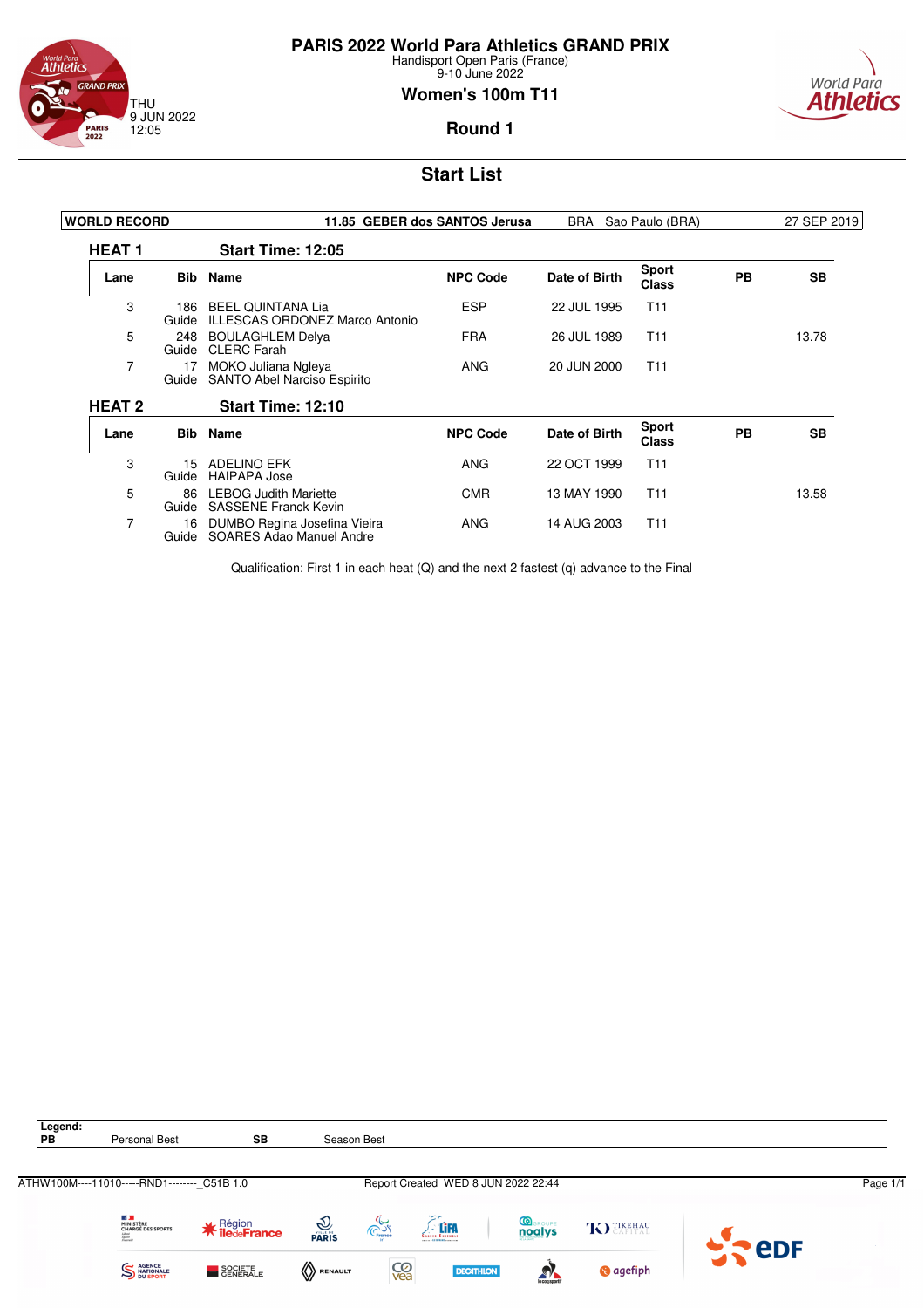![](_page_35_Picture_0.jpeg)

9-10 June 2022

### **Women's 100m T12**

![](_page_35_Picture_4.jpeg)

**Round 1**

# **Start List**

| <b>WORLD RECORD</b> |              | 11.40 DURAND ELIAS Omara                                         |                 | Rio de Janeiro (BRA)<br>CUB. |                              |           | 9 SEP 2016 |
|---------------------|--------------|------------------------------------------------------------------|-----------------|------------------------------|------------------------------|-----------|------------|
| <b>HEAT1</b>        |              | <b>Start Time: 12:15</b>                                         |                 |                              |                              |           |            |
| Lane                |              | <b>Bib</b> Name                                                  | <b>NPC Code</b> | Date of Birth                | <b>Sport</b><br><b>Class</b> | <b>PB</b> | <b>SB</b>  |
|                     | 678<br>Guide | PEREZ LOPEZ Alejandra Paola<br>MANZANILLA VELASQUEZ Markinzon D. | <b>VEN</b>      | 9 JUL 1998                   | T <sub>12</sub>              |           |            |
| 3                   | 254<br>Guide | LOGETTE-LODS Tiffany<br><b>LEROUX Mathieu</b>                    | <b>FRA</b>      | 22 JUL 1994                  | T <sub>12</sub>              |           | 13.29      |
| 5                   | 190<br>Guide | <b>GARCIA FALAGAN Alba</b><br><b>SANCHEZ CANO Marcos</b>         | <b>ESP</b>      | 16 FEB 2002                  | T <sub>12</sub>              |           | 13.00      |
| 7                   | 204<br>Guide | LOUNELA lida<br><b>LOUNELA Henrik</b>                            | <b>FIN</b>      | 27 OCT 2003                  | T <sub>12</sub>              |           |            |
| <b>HEAT 2</b>       |              | Start Time: 12:20                                                |                 |                              |                              |           |            |
| Lane                |              | <b>Bib</b> Name                                                  | <b>NPC Code</b> | Date of Birth                | <b>Sport</b><br><b>Class</b> | <b>PB</b> | <b>SB</b>  |
| 3                   | 457<br>Guide | <b>INGA Antonella</b><br><b>GARGANTINI Giulia</b>                | <b>ITA</b>      | 28 JAN 1995                  | T <sub>12</sub>              |           |            |
| 5                   | 321<br>Guide | <b>MUELLER-ROTTGARDT Katrin</b><br><b>BUSSE Jan</b>              | <b>GER</b>      | 15 JAN 1982                  | T <sub>12</sub>              |           | 12.64      |
| 7                   | 682<br>Guide | VILLARROEL HERNAN.<br>ZAMBRANO PENA Amilcar Jose                 | <b>VEN</b>      | 24 JUN 1996                  | T <sub>12</sub>              |           |            |

Qualification: First 1 in each heat (Q) and the next 2 fastest (q) advance to the Final

![](_page_35_Picture_9.jpeg)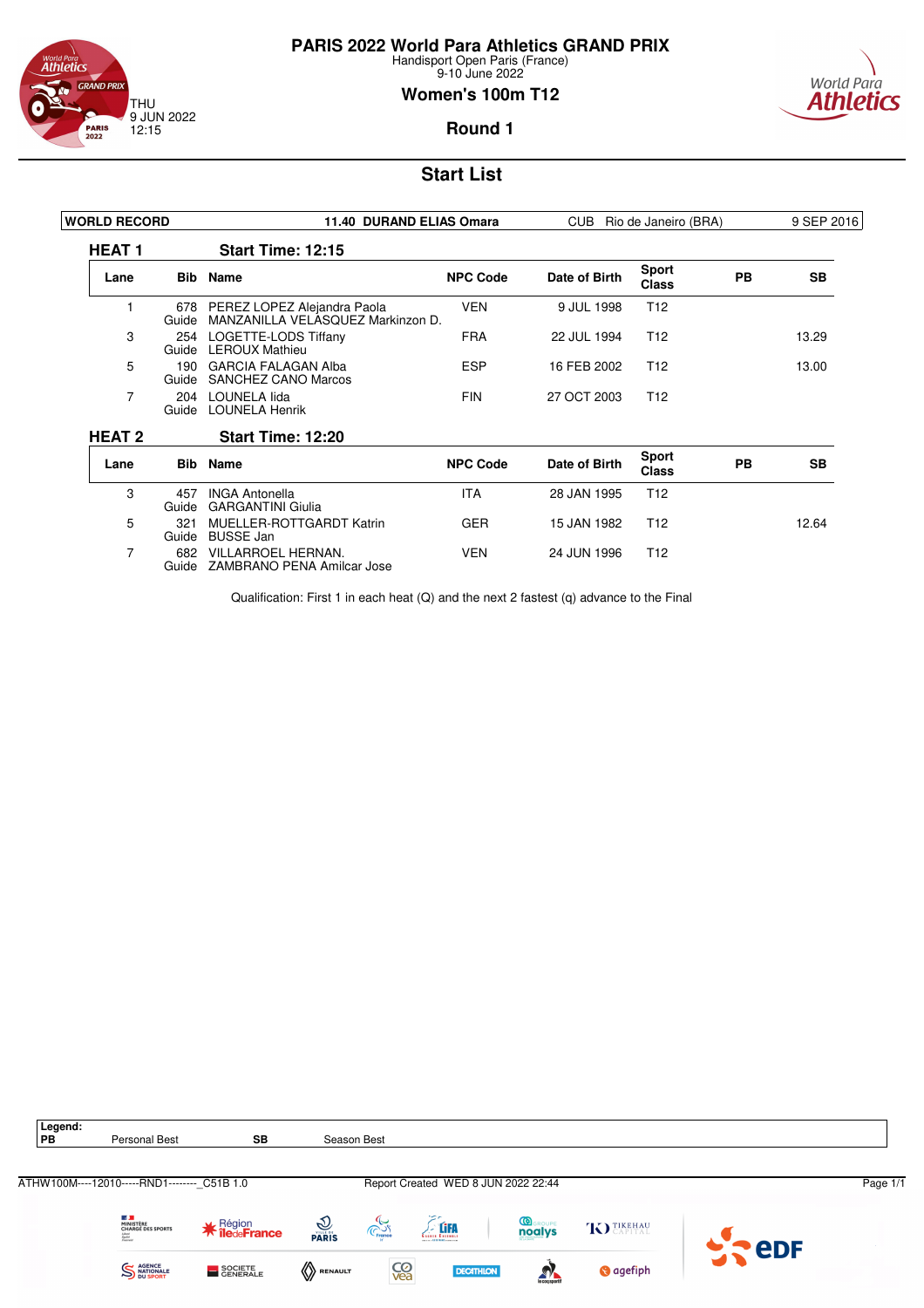![](_page_36_Picture_0.jpeg)

### <sub>World Para</sub><br>**Athletics GRAND PRIX** THU 9 JUN 2022 **PARIS**<br>2022 13:15

### **Women's 100m T13**

![](_page_36_Picture_4.jpeg)

**Final**

| <b>WORLD RECORD</b> |            | 11.79 ADZHAMETOVA Leilia                    | UKR Rio de Janeiro (BRA) |               |                              | 11 SEP 2016 |           |
|---------------------|------------|---------------------------------------------|--------------------------|---------------|------------------------------|-------------|-----------|
| Lane                | <b>Bib</b> | Name                                        | <b>NPC</b><br>Code       | Date of Birth | <b>Sport</b><br><b>Class</b> | <b>PB</b>   | <b>SB</b> |
| 3                   | 314        | <b>ENGELEITER Janne Sophie</b><br>Germany   | <b>GER</b>               | 18 AUG 1995   | T <sub>13</sub>              |             | 12.59     |
| $\overline{4}$      | 582        | <b>TEMMINK Zara</b><br><b>Netherlands</b>   | <b>NED</b>               | 24 NOV 2004   | T <sub>13</sub>              |             | 12.86     |
| 5                   | 260        | <b>TERKI Celia</b><br>France                | <b>FRA</b>               | 27 MAR 2001   | T <sub>13</sub>              |             | 13.31     |
| 6                   | 191        | <b>IGLESIAS FORNEIRO Adiaratou</b><br>Spain | <b>ESP</b>               | 6 FEB 1999    | T <sub>13</sub>              |             | 12.15     |
| 7                   | 459        | <b>PETRILLO Valentina</b><br>Italy          | <b>ITA</b>               | 2 OCT 1973    | T <sub>13</sub>              |             |           |
| 8                   | 253        | LE VOURC'H Gwenaig<br>France                | <b>FRA</b>               | 18 JUN 2003   | T <sub>13</sub>              |             | 14.11     |

![](_page_36_Picture_8.jpeg)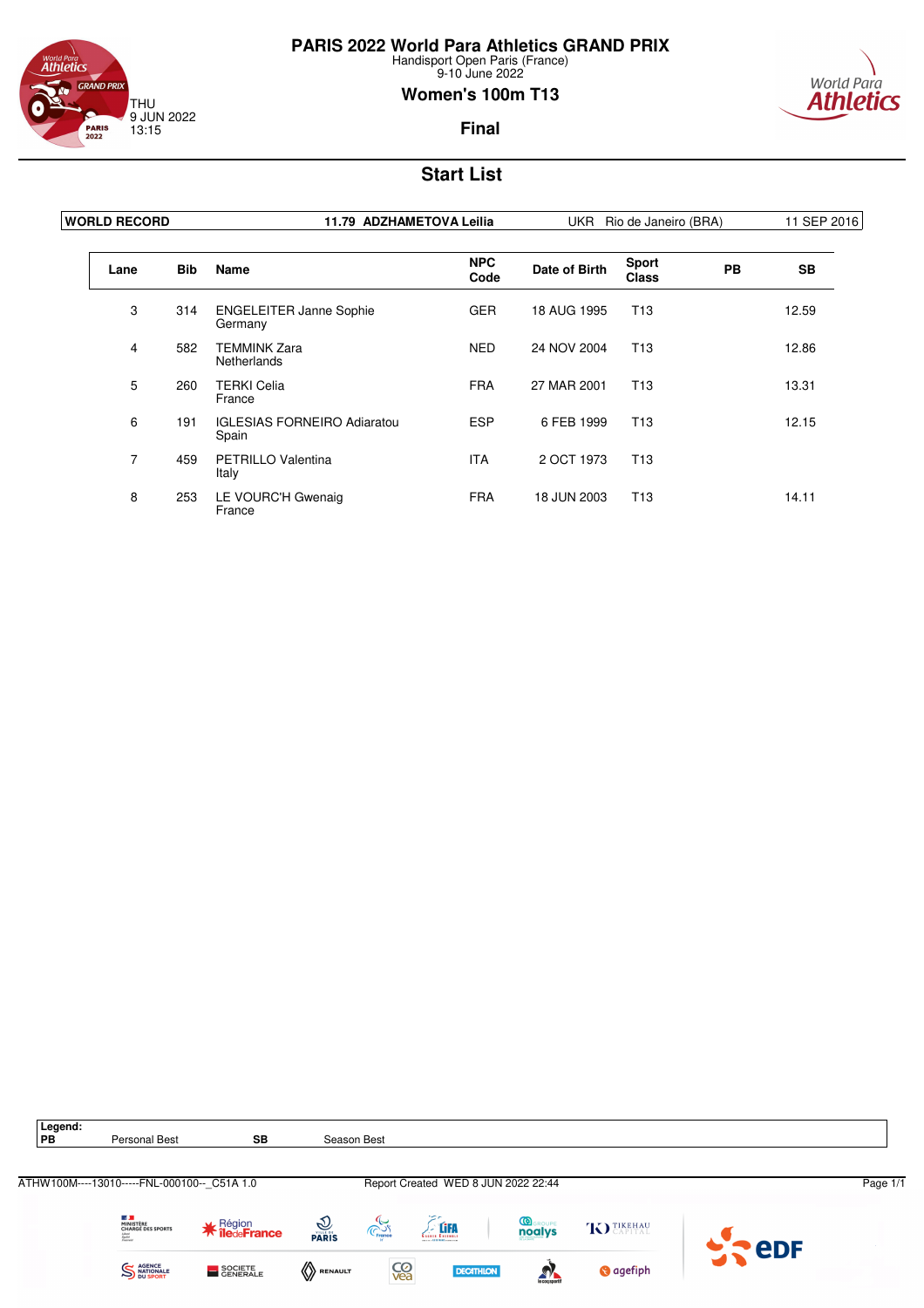![](_page_37_Picture_0.jpeg)

### <sup>World Para</sup><br>**Athletics GRAND PRIX** THU 9 JUN 2022 16:35 **PARIS**<br>2022

### **Women's 100m T35**

![](_page_37_Picture_4.jpeg)

**Final**

| <b>WORLD RECORD</b> | 13.00 ZHOU Xia |                                            | <b>CHN</b>         | Tokyo (JPN)   |                              |           |           |
|---------------------|----------------|--------------------------------------------|--------------------|---------------|------------------------------|-----------|-----------|
| Lane                | <b>Bib</b>     | <b>Name</b>                                | <b>NPC</b><br>Code | Date of Birth | <b>Sport</b><br><b>Class</b> | <b>PB</b> | <b>SB</b> |
| 3                   | 259            | <b>STRASSER Maja</b><br>France             | <b>FRA</b>         | 23 FEB 2007   | T <sub>35</sub>              |           | 16.27     |
| $\overline{4}$      | 297            | <b>BAKRADZE Mariam</b><br>Georgia          | <b>GEO</b>         | 2 OCT 2005    | T <sub>35</sub>              |           | 21.15     |
| 5                   | 291            | <b>OATES</b> India<br><b>Great Britain</b> | <b>GBR</b>         | 24 AUG 2002   | T <sub>35</sub>              |           | 16.53     |
| 6                   | 315            | <b>FOERDER Isabelle</b><br>Germany         | <b>GER</b>         | 7 JUL 1979    | T35                          |           | 15.66     |
| 7                   | 583            | <b>TIMMER Nienke</b><br>Netherlands        | <b>NED</b>         | 10 FEB 1998   | T <sub>35</sub>              |           |           |

![](_page_37_Picture_8.jpeg)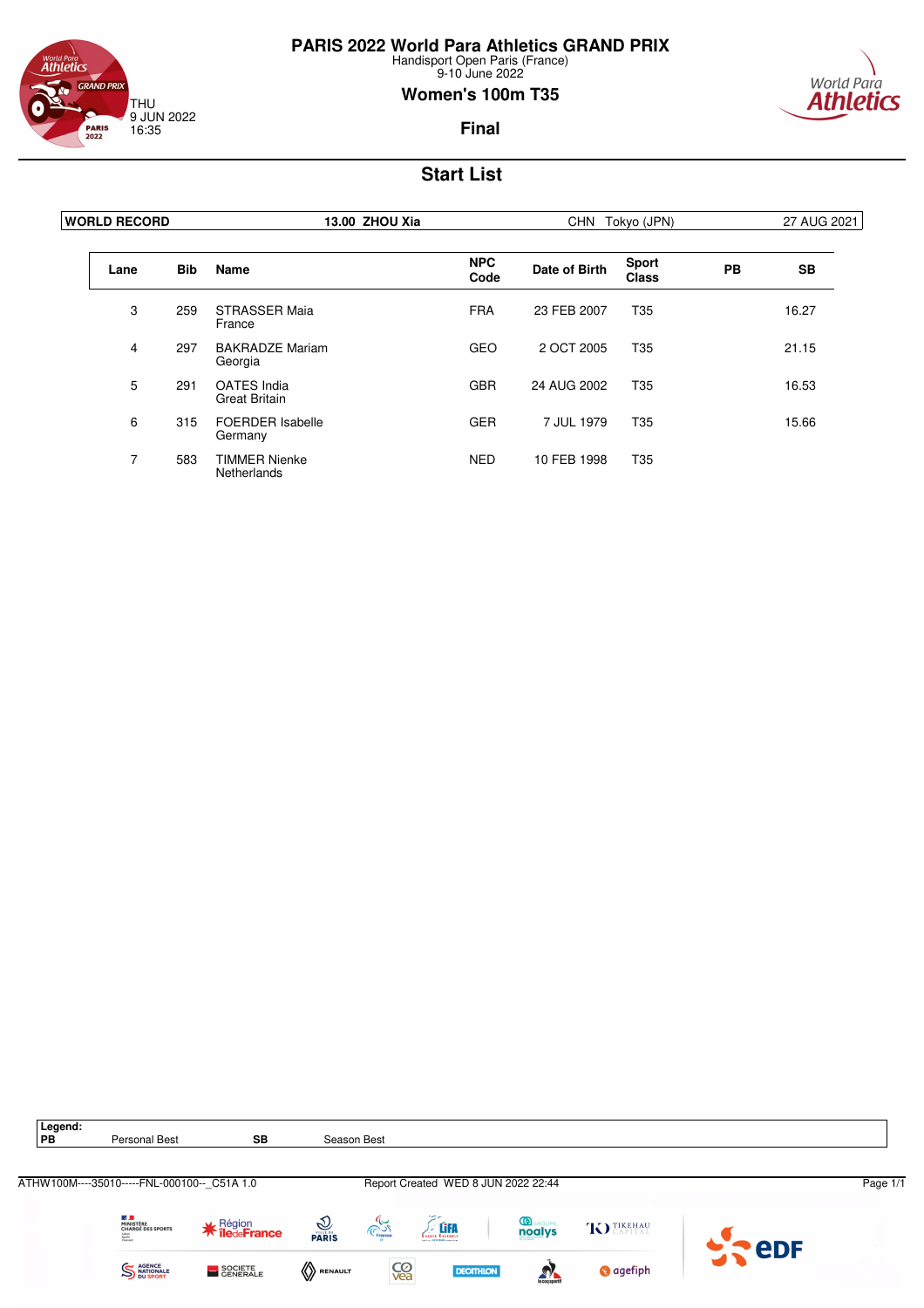![](_page_38_Picture_0.jpeg)

#### <sup>World Para</sup><br>**Athletics GRAND PRIX** THU 9 JUN 2022 16:40 **PARIS**<br>2022

### **Women's 100m T36**

![](_page_38_Picture_4.jpeg)

**Final**

| <b>WORLD RECORD</b> | 13.61 SHI Yiting |                                            | CHN Tokyo (JPN)    |               |                       | SEP 2021  |           |
|---------------------|------------------|--------------------------------------------|--------------------|---------------|-----------------------|-----------|-----------|
| Lane                | <b>Bib</b>       | <b>Name</b>                                | <b>NPC</b><br>Code | Date of Birth | <b>Sport</b><br>Class | <b>PB</b> | <b>SB</b> |
| 3                   | 322              | NICOLEITZIK Nicole<br>Germany              | <b>GER</b>         | 1 AUG 1995    | T36                   |           | 14.71     |
| 4                   | 499              | JEON Min Jae<br>Republic of Korea          | <b>KOR</b>         | 12 JUL 1977   | T <sub>36</sub>       |           |           |
| 5                   | 366              | YAM Kwok Fan<br>Hong Kong, China           | <b>HKG</b>         | 7 AUG 1997    | T <sub>36</sub>       |           |           |
| 6                   | 23               | <b>MARTINEZ Yanina Andrea</b><br>Argentina | <b>ARG</b>         | 24 DEC 1993   | T <sub>36</sub>       |           | 14.22     |
| 7                   | 367              | <b>YU Chun Lai</b><br>Hong Kong, China     | <b>HKG</b>         | 10 MAR 1978   | T <sub>36</sub>       |           |           |

![](_page_38_Picture_8.jpeg)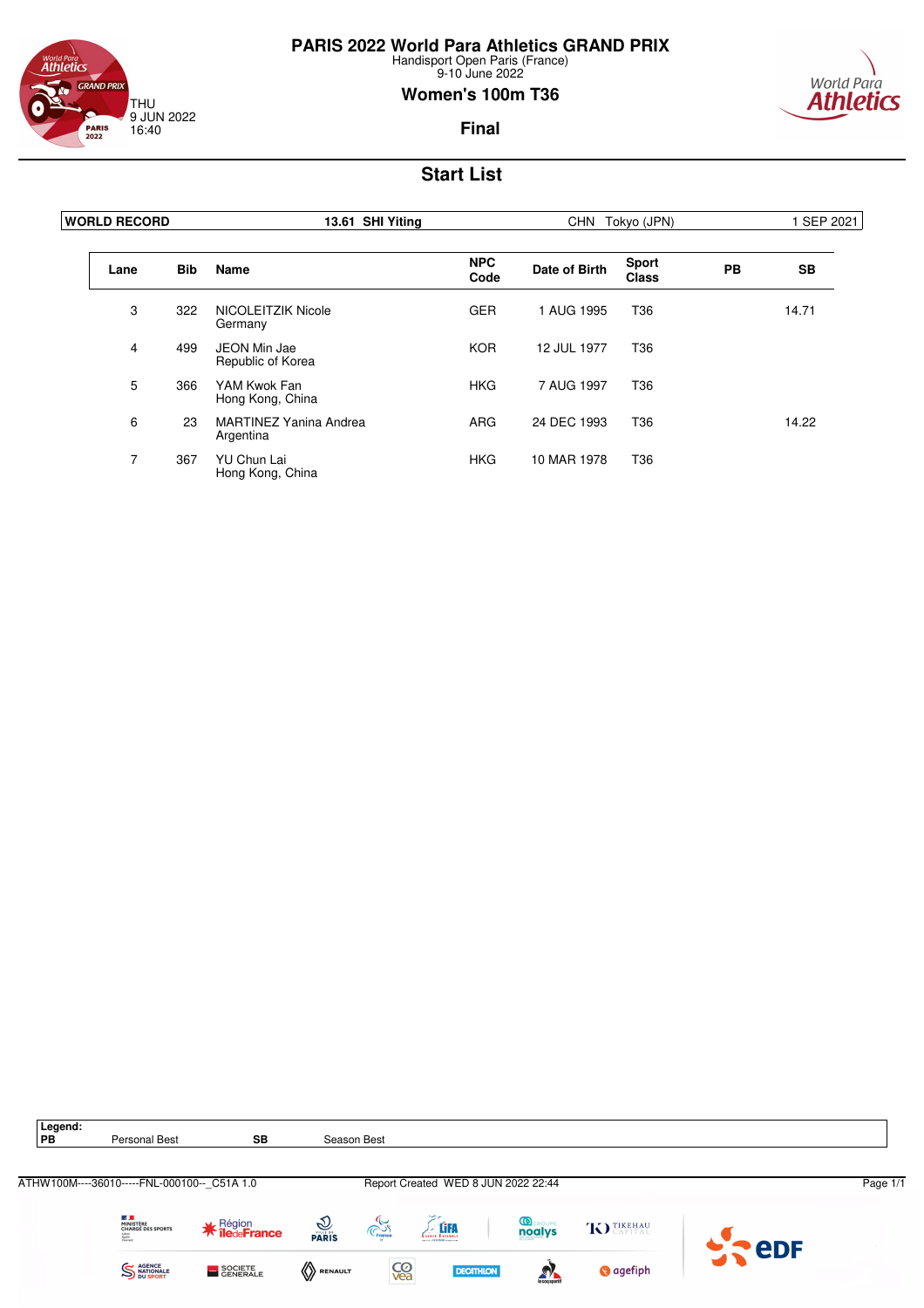![](_page_39_Picture_0.jpeg)

### <sup>World Para</sup><br>**Athletics GRAND PRIX** THU 9 JUN 2022 16:45 **PARIS**<br>2022

### **Women's 100m T37**

![](_page_39_Picture_4.jpeg)

**Final**

| <b>WORLD RECORD</b> | 13.00 WEN Xiaoyan |                                       |                    | CHN Tokyo (JPN) |                       |           | 2 SEP 2021 |  |
|---------------------|-------------------|---------------------------------------|--------------------|-----------------|-----------------------|-----------|------------|--|
| Lane                | <b>Bib</b>        | <b>Name</b>                           | <b>NPC</b><br>Code | Date of Birth   | <b>Sport</b><br>Class | <b>PB</b> | <b>SB</b>  |  |
| 3                   | 187               | <b>CASTILLO CUESTA Tania</b><br>Spain | <b>ESP</b>         | 22 JAN 2005     | T <sub>37</sub>       |           | 15.47      |  |
| 4                   | 593               | <b>GOUWS Liezel</b><br>South Africa   | <b>RSA</b>         | 28 DEC 1998     | T <sub>37</sub>       |           | 14.21      |  |
| 5                   | 618               | <b>CHIMPAEN Aorawan</b><br>Thailand   | <b>THA</b>         | 2 JUL 2002      | T <sub>37</sub>       |           |            |  |
| 6                   | 252               | <b>FRANCOIS-ELIE Mandy</b><br>France  | <b>FRA</b>         | 27 SEP 1989     | T <sub>37</sub>       |           | 13.15      |  |
| 7                   | 455               | <b>CIPELLI Francesca</b><br>Italy     | ITA                | 23 FEB 1997     | T37                   |           |            |  |

![](_page_39_Picture_8.jpeg)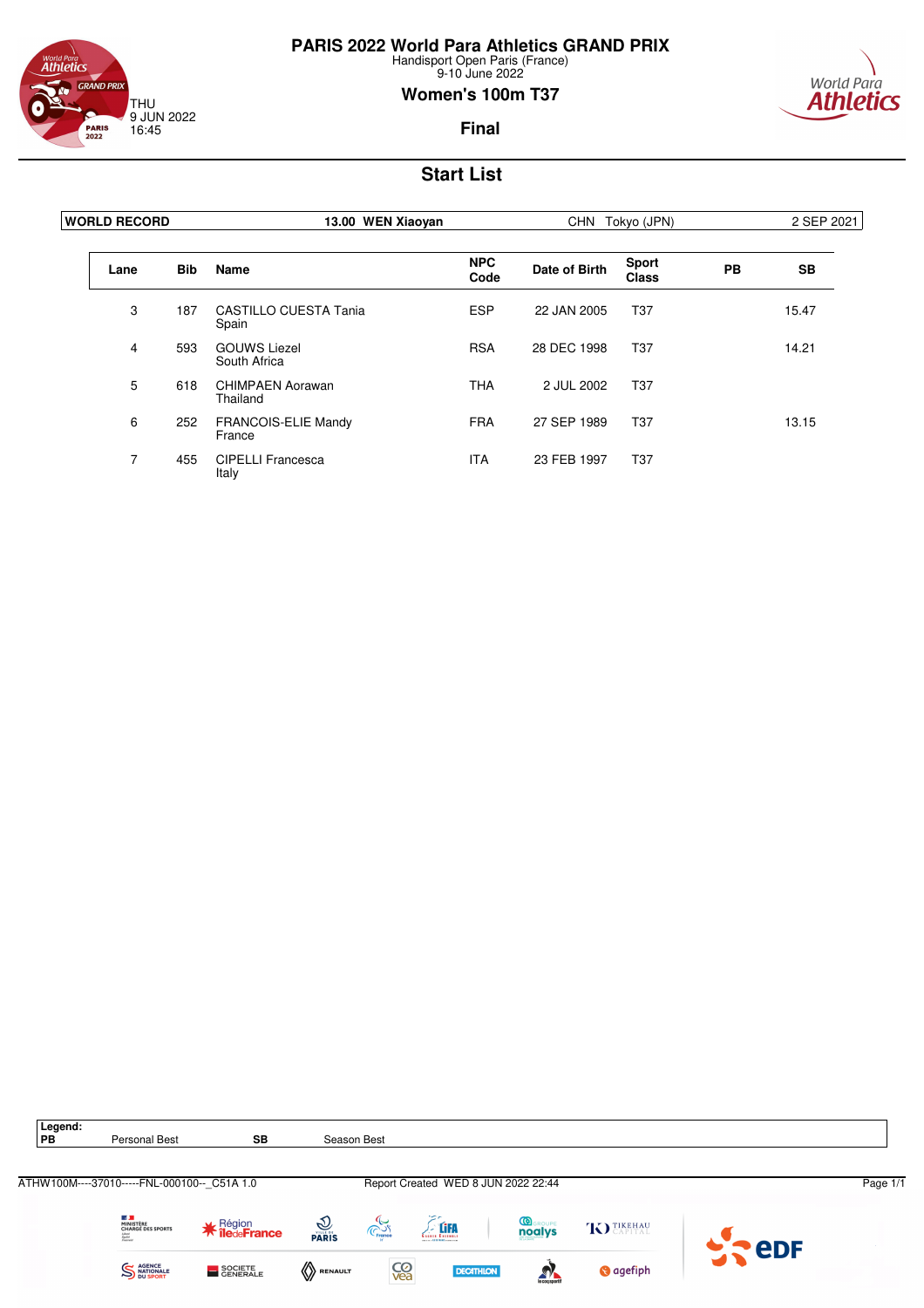![](_page_40_Picture_0.jpeg)

Mexico

# **PARIS 2022 World Para Athletics GRAND PRIX**

Handisport Open Paris (France) 9-10 June 2022

### **Women's 100m T38**

![](_page_40_Picture_4.jpeg)

### **Round 1**

# **Start List**

| <b>WORLD RECORD</b> |            | 12.38 HAHN Sophie                             |                 | GBR Tokyo (JPN) |                              | 28 AUG 2021 |           |
|---------------------|------------|-----------------------------------------------|-----------------|-----------------|------------------------------|-------------|-----------|
| <b>HEAT1</b>        |            | <b>Start Time: 15:00</b>                      |                 |                 |                              |             |           |
| Lane                |            | <b>Bib</b> Name                               | <b>NPC Code</b> | Date of Birth   | <b>Sport</b><br><b>Class</b> | <b>PB</b>   | <b>SB</b> |
| 3                   | 285        | <b>BREEN Olivia</b><br><b>Great Britain</b>   | <b>GBR</b>      | 26 JUL 1996     | <b>T38</b>                   |             |           |
| 4                   | 104        | JIMENEZ SANCHEZ Darian Faisury<br>Colombia    | COL             | 6 MAR 2000      | <b>T38</b>                   |             | 12.92     |
| 5                   | 249        | <b>BOULARD Romane</b><br>France               | <b>FRA</b>      | 3 MAY 2001      | T <sub>38</sub>              |             | 14.83     |
| 6                   |            | 376 EKLER Luca<br>Hungary                     | <b>HUN</b>      | 28 OCT 1998     | T38                          |             |           |
| 7                   | 37         | <b>HARDIES Katia</b><br>Belgium               | <b>BEL</b>      | 4 MAR 1987      | T38                          |             |           |
| <b>HEAT 2</b>       |            | <b>Start Time: 15:05</b>                      |                 |                 |                              |             |           |
| Lane                | <b>Bib</b> | <b>Name</b>                                   | <b>NPC Code</b> | Date of Birth   | <b>Sport</b><br><b>Class</b> | PB          | <b>SB</b> |
| 3                   | 201        | <b>BERG Vilma</b><br>Finland                  | <b>FIN</b>      | 23 OCT 2002     | T38                          |             |           |
| 4                   | 288        | <b>HAHN Sophie</b><br><b>Great Britain</b>    | <b>GBR</b>      | 23 JAN 1997     | <b>T38</b>                   |             | 13.76     |
| 5                   | 577        | <b>BOUTHOORN Cheyenne</b><br>Netherlands      | <b>NED</b>      | 8 DEC 1997      | T38                          |             |           |
| 6                   | 284        | <b>BARTLETT Hetty</b><br><b>Great Britain</b> | <b>GBR</b>      | 27 MAR 1991     | T38                          |             | 14.38     |
| 7                   |            | 554 CARDENAS HERRERA Karla Sofia              | <b>MEX</b>      | 31 MAR 2000     | T38                          |             |           |

Qualification: First 3 in each heat (Q) and the next 2 fastest (q) advance to the Final

![](_page_40_Picture_9.jpeg)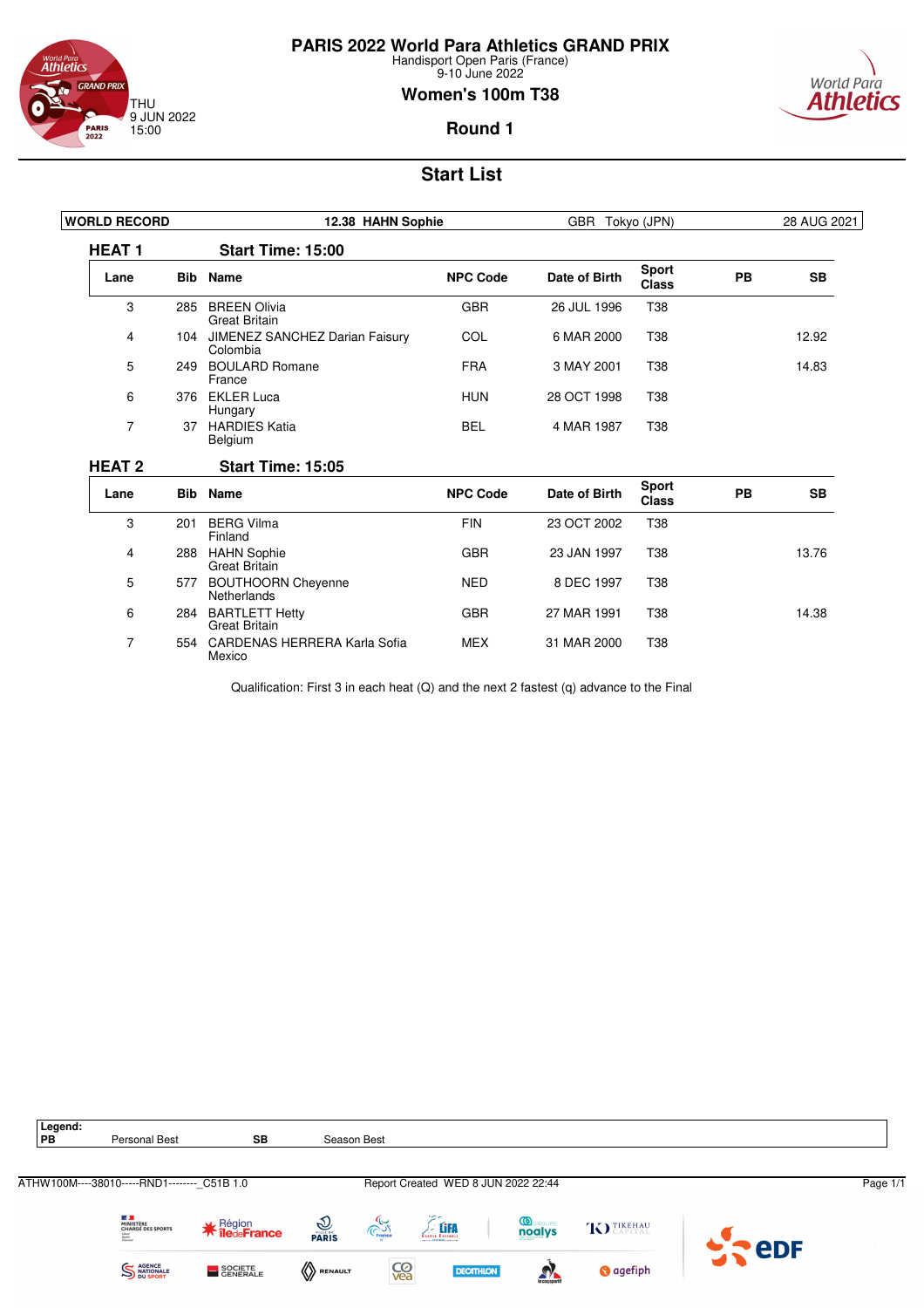![](_page_41_Picture_0.jpeg)

### <sup>World Para</sup><br>**Athletics GRAND PRIX** THU 9 JUN 2022 16:10 **PARIS**<br>2022

### **Women's 100m T47**

![](_page_41_Picture_4.jpeg)

**Final**

| <b>WORLD RECORD</b> | 11.89 MASON Brittni |                                                  | USA                | Dubai (UAE)   |                              |           |           |
|---------------------|---------------------|--------------------------------------------------|--------------------|---------------|------------------------------|-----------|-----------|
| Lane                | <b>Bib</b>          | <b>Name</b>                                      | <b>NPC</b><br>Code | Date of Birth | <b>Sport</b><br><b>Class</b> | <b>PB</b> | <b>SB</b> |
| $\mathbf{2}$        | 325                 | <b>VASKE Kim Marie</b><br>Germany                | <b>GER</b>         | 11 MAR 2005   | T47                          |           |           |
| 3                   | 138                 | <b>JAKSCHOVA Tereza</b><br>Czech Republic        | <b>CZE</b>         | 1 SEP 1995    | T47                          |           | 13.04     |
| $\overline{4}$      | 164                 | RODRIGUEZ Kiara<br>Ecuador                       | <b>ECU</b>         | 12 DEC 2002   | T46                          |           | 12.77     |
| 5                   | 619                 | <b>GAGUN Pagjiraporn</b><br>Thailand             | <b>THA</b>         | 2 DEC 1991    | T46                          |           | 13.19     |
| 6                   | 657                 | <b>MASON Brittni</b><br>United States of America | <b>USA</b>         | 19 APR 1998   | T46                          |           | 12.24     |
| $\overline{7}$      | 160                 | <b>CHEME Ashley</b><br>Ecuador                   | ECU                | 25 JUN 2007   | T46                          |           |           |
| 8                   | 251                 | <b>CORBIN Cloe</b><br>France                     | <b>FRA</b>         | 18 FEB 2003   | T46                          |           | 13.95     |

![](_page_41_Figure_8.jpeg)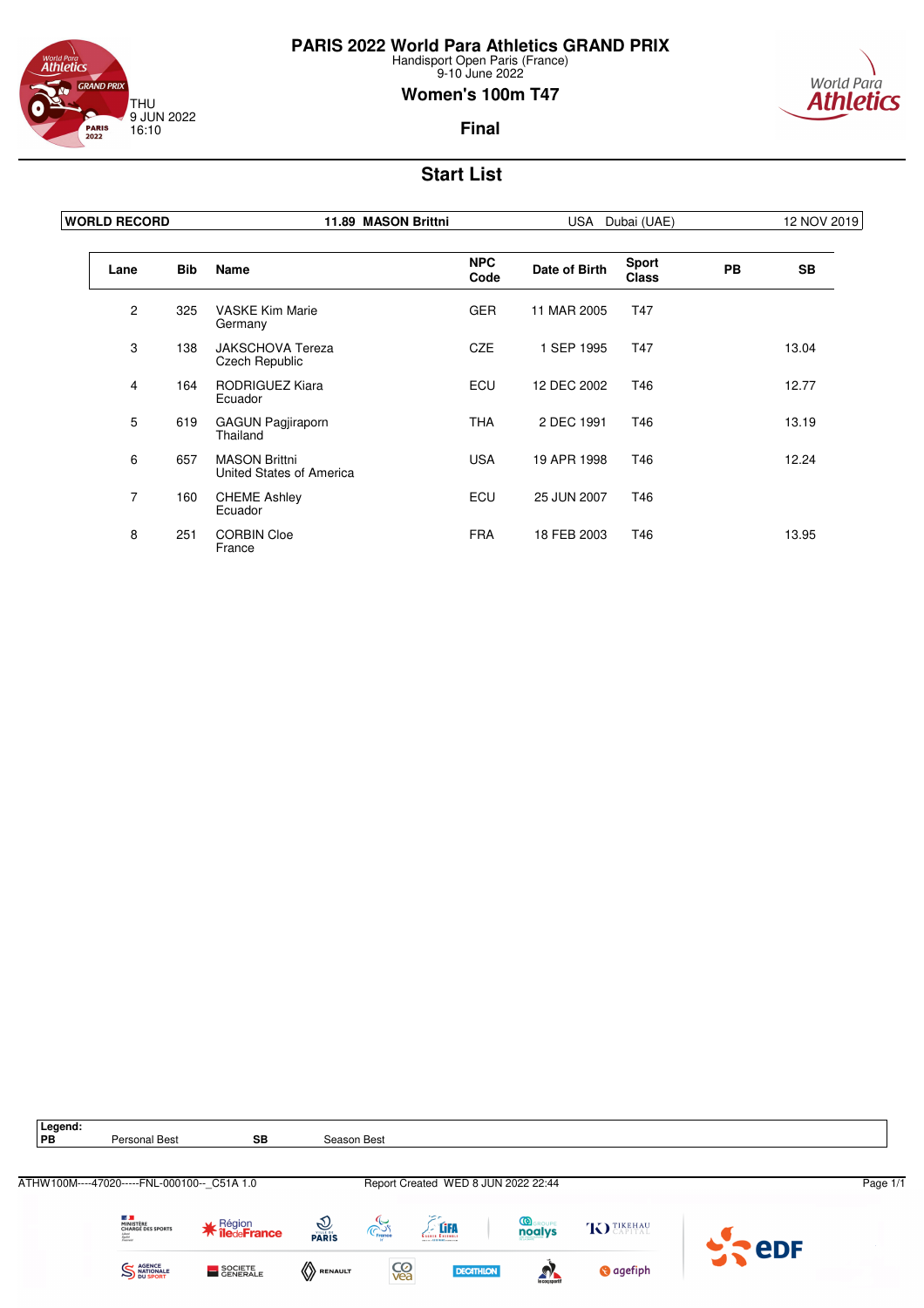![](_page_42_Picture_0.jpeg)

9-10 June 2022

### **Women's 100m T34/53/54**

![](_page_42_Picture_4.jpeg)

### **Final**

| T53 L                |                           |     |                            |             |
|----------------------|---------------------------|-----|----------------------------|-------------|
| <b>WORLD RECORD</b>  | 15.70 DEBRUNNER Catherine | SUI | Nottwil (SUI)              | 28 MAY 2022 |
| T54 L                |                           |     |                            |             |
| <b>IWORLD RECORD</b> | 15.35 MCFADDEN Tatyana    | USA | Indianapolis, Indian (USA) | 5 JUN 2016  |
|                      |                           |     |                            |             |

| Lane           | <b>Bib</b> | <b>Name</b>                            | <b>NPC</b><br>Code | Date of Birth | <b>Sport</b><br><b>Class</b> | <b>PB</b> | <b>SB</b> |
|----------------|------------|----------------------------------------|--------------------|---------------|------------------------------|-----------|-----------|
| 3              | 34         | BAYEKULA Lea<br>Belgium                | <b>BEL</b>         | 26 APR 1995   | T <sub>54</sub>              |           | 16.83     |
| 4              | 205        | <b>PAUKKERI Sini</b><br>Finland        | <b>FIN</b>         | 2 AUG 2001    | T <sub>54</sub>              |           | 17.90     |
| 5              | 41         | <b>LEWIS Jessica Cooper</b><br>Bermuda | <b>BER</b>         | 3 APR 1993    | T <sub>53</sub>              |           | 16.37     |
| 6              | 203        | KOTAJA Amanda<br>Finland               | <b>FIN</b>         | 3 JAN 1995    | T <sub>54</sub>              |           | 15.78     |
| $\overline{7}$ | 35         | <b>GOENS Cecile</b><br>Belgium         | <b>BEL</b>         | 10 NOV 2003   | T <sub>34</sub>              |           | 21.57     |

![](_page_42_Figure_9.jpeg)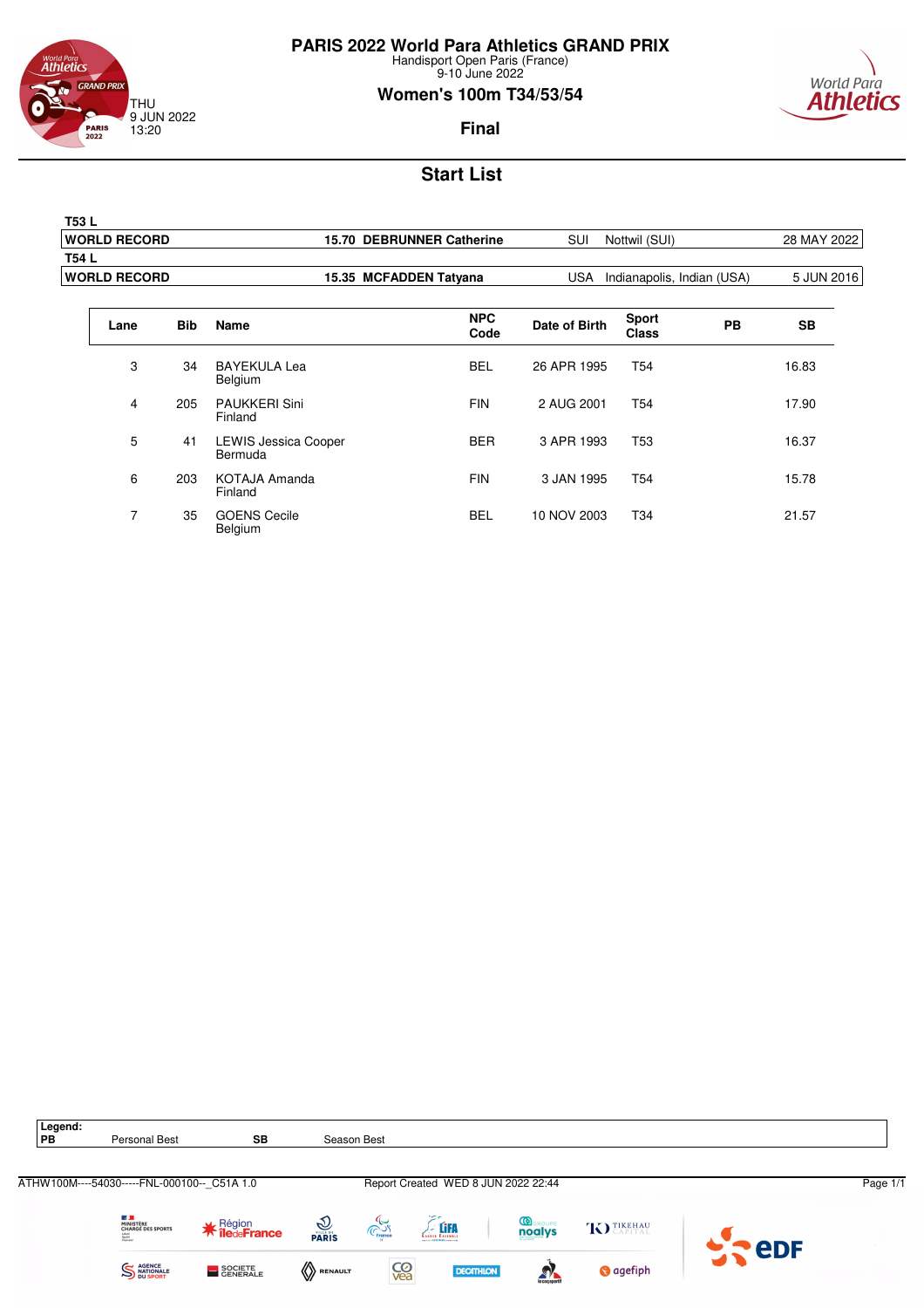![](_page_43_Picture_0.jpeg)

**PARIS 2022 World Para Athletics GRAND PRIX**

Handisport Open Paris (France) 9-10 June 2022

### **Women's 100m T44/62/63/64**

![](_page_43_Picture_4.jpeg)

**Round 1**

# **Start List**

| T44 L                |                               |                         |             |
|----------------------|-------------------------------|-------------------------|-------------|
| <b>EWORLD RECORD</b> | 12.72 BENSUSAN Irmgard        | GER<br>Nottwil (SUI)    | 24 MAY 2019 |
| T62 L                |                               |                         |             |
| <b>IWORLD RECORD</b> | 12.64 JONG Fleur              | NED.<br>Bydgoszcz (POL) | 3 JUN 2021  |
| T63 L                |                               |                         |             |
| <b>IWORLD RECORD</b> | 14.11 SABATINI Ambra          | ITA.<br>Tokyo (JPN)     | 4 SEP 2021  |
| T64 L                |                               |                         |             |
| <b>IWORLD RECORD</b> | 12.66 van GANSEWINKEL Marlene | Nottwil (SUI)<br>NED    | 24 MAY 2019 |
|                      |                               |                         |             |

#### **HEAT 1 Start Time: 15:50**

| Lane           |     | <b>Bib</b> Name                      | <b>NPC Code</b> | Date of Birth | <b>Sport</b><br><b>Class</b> | <b>PB</b> | <b>SB</b> |
|----------------|-----|--------------------------------------|-----------------|---------------|------------------------------|-----------|-----------|
|                | 462 | MAEGAWA Kaede<br>Japan               | <b>JPN</b>      | 24 FEB 1998   | T63                          |           |           |
| $\overline{c}$ | 461 | SIMION Alina Alexandra<br>Italy      | <b>ITA</b>      | 9 OCT 1987    | T64                          |           |           |
| 3              | 597 | <b>GONZALEZ Sofia</b><br>Switzerland | SUI             | 27 MAR 2001   | T63                          |           |           |
| 4              | 66  | PAPACONSTANTINOU Marissa<br>Canada   | CAN             | 13 OCT 1999   | T64                          |           | 13.17     |
| 5              | 578 | <b>HENDRIKS Kiki</b><br>Netherlands  | <b>NED</b>      | 18 SEP 2000   | T62                          |           |           |
| 6              | 454 | <b>CAIRONI Martina</b><br>Italy      | <b>ITA</b>      | 13 SEP 1989   | T63                          |           |           |
| 7              | 313 | <b>BENSUSAN Irmgard</b><br>Germany   | <b>GER</b>      | 24 JAN 1991   | T44                          |           |           |
| 8              | 460 | SABATINI Ambra<br>Italy              | <b>ITA</b>      | 19 JAN 2002   | T63                          |           |           |

#### **HEAT 2 Start Time: 15:55**

| Lane           |     | <b>Bib</b> Name                               | <b>NPC Code</b> | Date of Birth | <b>Sport</b><br><b>Class</b> | PB | SB    |
|----------------|-----|-----------------------------------------------|-----------------|---------------|------------------------------|----|-------|
|                | 194 | <b>VILA BARGIELA Desiree</b><br>Spain         | <b>ESP</b>      | 15 JUN 1998   | T63                          |    |       |
| $\overline{c}$ | 581 | <b>SCHOUTEN Fleur</b><br><b>Netherlands</b>   | <b>NED</b>      | 29 MAY 2001   | T63                          |    |       |
| 3              | 36  | <b>HAENEN Gitte</b><br>Belgium                | <b>BEL</b>      | 23 MAR 1986   | T63                          |    |       |
| 4              | 324 | <b>TIETZE Maria</b><br>Germany                | <b>GER</b>      | 24 MAY 1989   | T64                          |    | 13.49 |
| 5              | 289 | <b>KAMLISH Sophie</b><br><b>Great Britain</b> | <b>GBR</b>      | 20 AUG 1996   | T64                          |    | 14.11 |
| 6              | 456 | <b>CONTRAFATTO Monica Graziana</b><br>Italy   | <b>ITA</b>      | 9 MAR 1981    | T63                          |    |       |
| 7              | 579 | <b>JONG Fleur</b><br><b>Netherlands</b>       | <b>NED</b>      | 17 DEC 1995   | T <sub>62</sub>              |    |       |
| 8              | 598 | <b>KRATTER Elena</b><br>Switzerland           | SUI             | 5 JUL 1996    | T63                          |    |       |

Qualification: First 3 in each heat (Q) and the next 2 fastest (q) advance to the Final

![](_page_43_Picture_13.jpeg)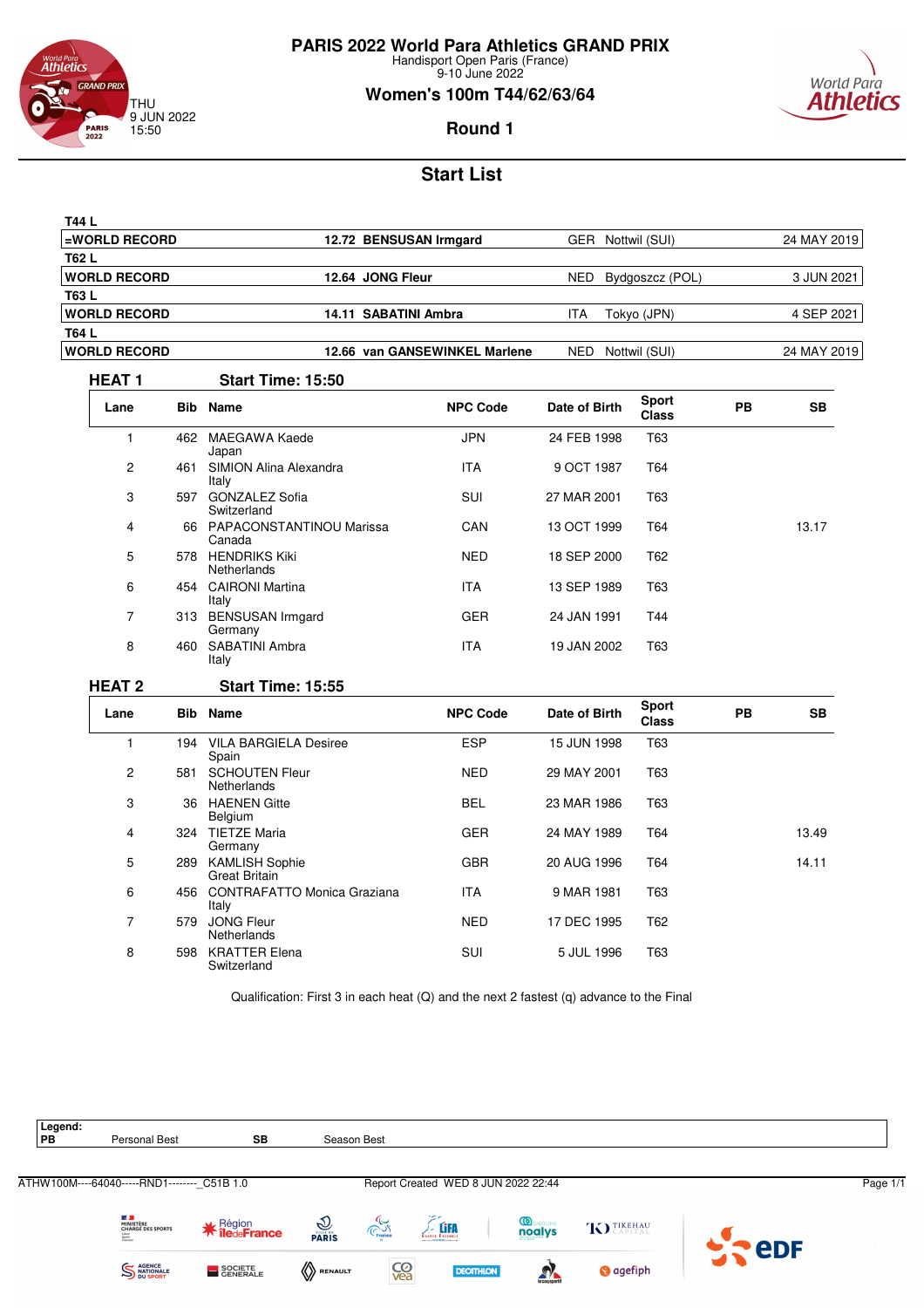![](_page_44_Picture_0.jpeg)

#### world Para<br>**Athletics GRAND PRIX** THU 9 JUN 2022 17:50 **PARIS**<br>2022

### **Women's 1500m T11/12/13/20**

![](_page_44_Picture_4.jpeg)

**Final**

| T11 L                |         |                                  |            |                   |              |
|----------------------|---------|----------------------------------|------------|-------------------|--------------|
| <b>WORLD RECORD</b>  |         | 4:37.40 RODRIGUEZ S. MO          | MEX        | Tokyo (JPN)       | 30 AUG 2021  |
| T12 L                |         |                                  |            |                   |              |
| <b>WORLD RECORD</b>  |         | 4:19.20 EL HANNOUNI Assia        | FRA        | Beijing (CHN)     | 14 SEP 20081 |
| T13 L                |         |                                  |            |                   |              |
| <b>WORLD RECORD</b>  |         | 4:05.27 RUNYAN Marla             | USA        | Seville (ESP)     | 1999         |
| T20 L                |         |                                  |            |                   |              |
| <b>IWORLD RECORD</b> | 4:23.37 | <b>BIEGANOWSKA-ZAJAC Barbara</b> | <b>POL</b> | Stadskanaal (NED) | 28 JUN 2012  |

| Order | <b>Bib</b> | <b>Name</b>                                   | <b>NPC</b><br>Code | Date of Birth | <b>Sport</b><br><b>Class</b> | <b>PB</b> | <b>SB</b> |
|-------|------------|-----------------------------------------------|--------------------|---------------|------------------------------|-----------|-----------|
|       | 653        | <b>CORSO Liza</b><br>United States of America | <b>USA</b>         | 10 JUL 2003   | T <sub>13</sub>              |           | 4:29.67   |
| 2     | 76         | <b>FAUNDEZ Margarita</b><br>Chile             | <b>CHI</b>         | 21 JUL 1988   | T <sub>11</sub>              |           | 6:01.16   |
| 3     | 374        | <b>BIACSI Bernadett</b><br>Hungary            | <b>HUN</b>         | 29 DEC 1985   | T <sub>20</sub>              |           |           |
| 4     | 292        | SMITH Jade<br><b>Great Britain</b>            | <b>GBR</b>         | 26 SEP 1993   | T <sub>12</sub>              |           |           |
| 5     | 193        | <b>OSES AYUCAR Izaskun</b><br>Spain           | <b>ESP</b>         | 11 MAY 1984   | T <sub>12</sub>              |           |           |
| 6     | 375        | <b>BIACSI</b> Ilona<br>Hungary                | <b>HUN</b>         | 29 DEC 1985   | T20                          |           |           |

![](_page_44_Figure_9.jpeg)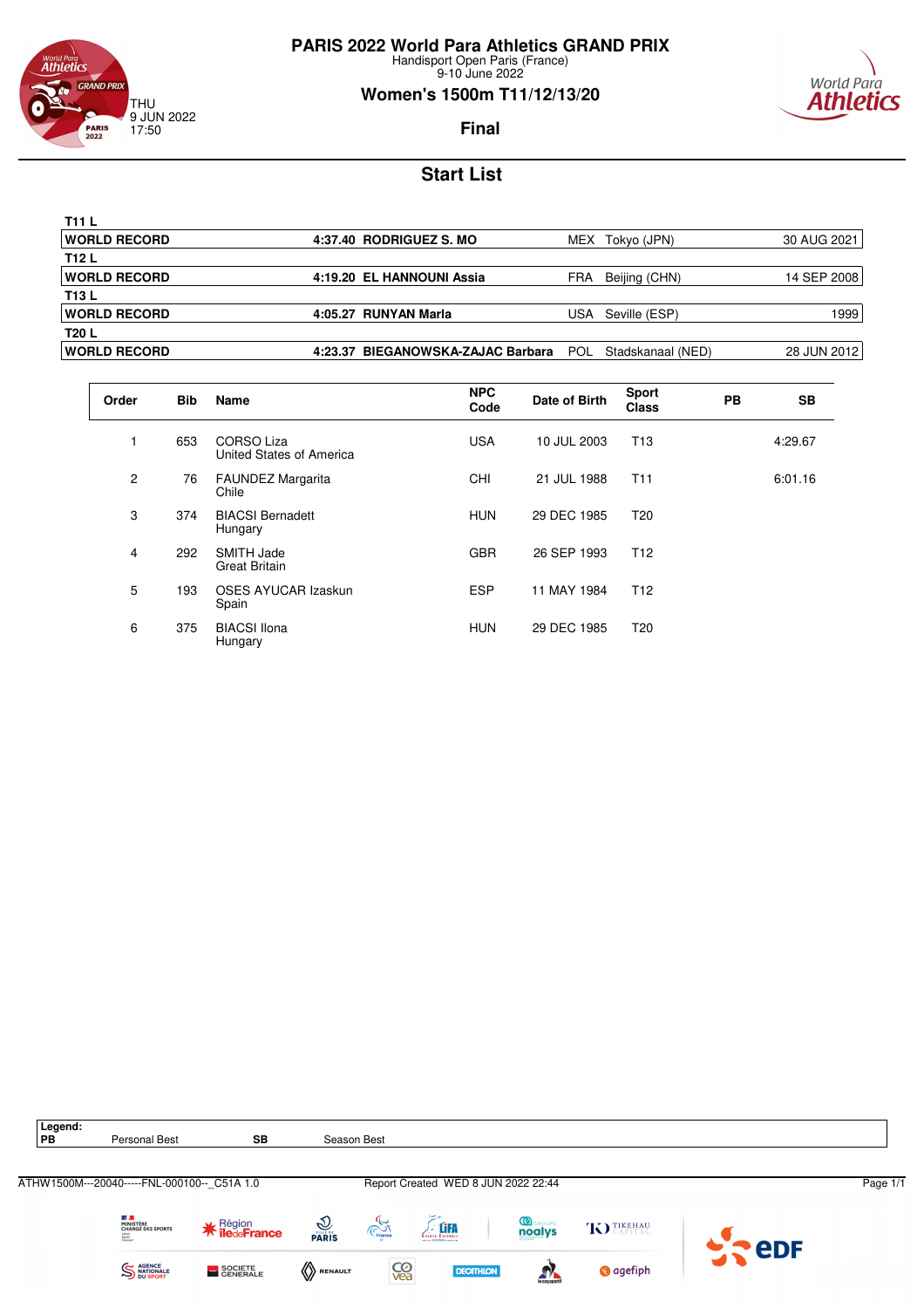![](_page_45_Picture_0.jpeg)

9-10 June 2022

# **Women's Club Throw F31/32**

![](_page_45_Picture_4.jpeg)

### **Final**

# **Start List**

| <b>F31 L</b>         |                       |                     |             |
|----------------------|-----------------------|---------------------|-------------|
| <b>IWORLD RECORD</b> | 20.45 FRIOUA Hind     | MAR<br>Dubai (UAE)  | 13 FEB 2021 |
| <b>F32 L</b>         |                       |                     |             |
| <b>IWORLD RECORD</b> | 28.74 KOZAKOWSKA Roza | POL.<br>Tokyo (JPN) | 27 AUG 2021 |

#### **Start Time: 9:00**

| Order          | <b>Bib</b> | <b>Name</b>                                  | <b>NPC</b><br>Code | Date of Birth | <b>Sport</b><br><b>Class</b> | PB | <b>SB</b> |
|----------------|------------|----------------------------------------------|--------------------|---------------|------------------------------|----|-----------|
| 1              | 556        | <b>COBOS SOLTERO Shantal</b><br>Mexico       | <b>MEX</b>         | 1 MAR 1997    | F32                          |    | 20.17     |
| $\overline{2}$ | 293        | <b>SOUTAR Kirsty</b><br><b>Great Britain</b> | <b>GBR</b>         | 19 JAN 1995   | F32                          |    | 15.25     |
| 3              | 22         | FERNANDEZ Marily Romina<br>Argentina         | <b>ARG</b>         | 6 OCT 1985    | F32                          |    | 18.18     |
| 4              | 105        | MICOLTA SANCHEZ LS<br>Colombia               | COL                | 12 MAR 2006   | F32                          |    |           |
| 5              | 10         | <b>GASMI Mounia</b><br>Algeria               | ALG                | 2 JUN 1990    | F32                          |    | 23.86     |
| 6              | 536        | FRIOUA Hind<br>Morocco                       | <b>MAR</b>         | 27 OCT 1995   | F31                          |    |           |
| 7              | 139        | MUZIKOVA Anna<br>Czech Republic              | <b>CZE</b>         | 15 OCT 1997   | F32                          |    | 18.74     |
| 8              | 287        | <b>GRIFFITHS Bethan</b><br>Great Britain     | <b>GBR</b>         | 1 MAY 1995    | F32                          |    | 15.90     |

![](_page_45_Picture_10.jpeg)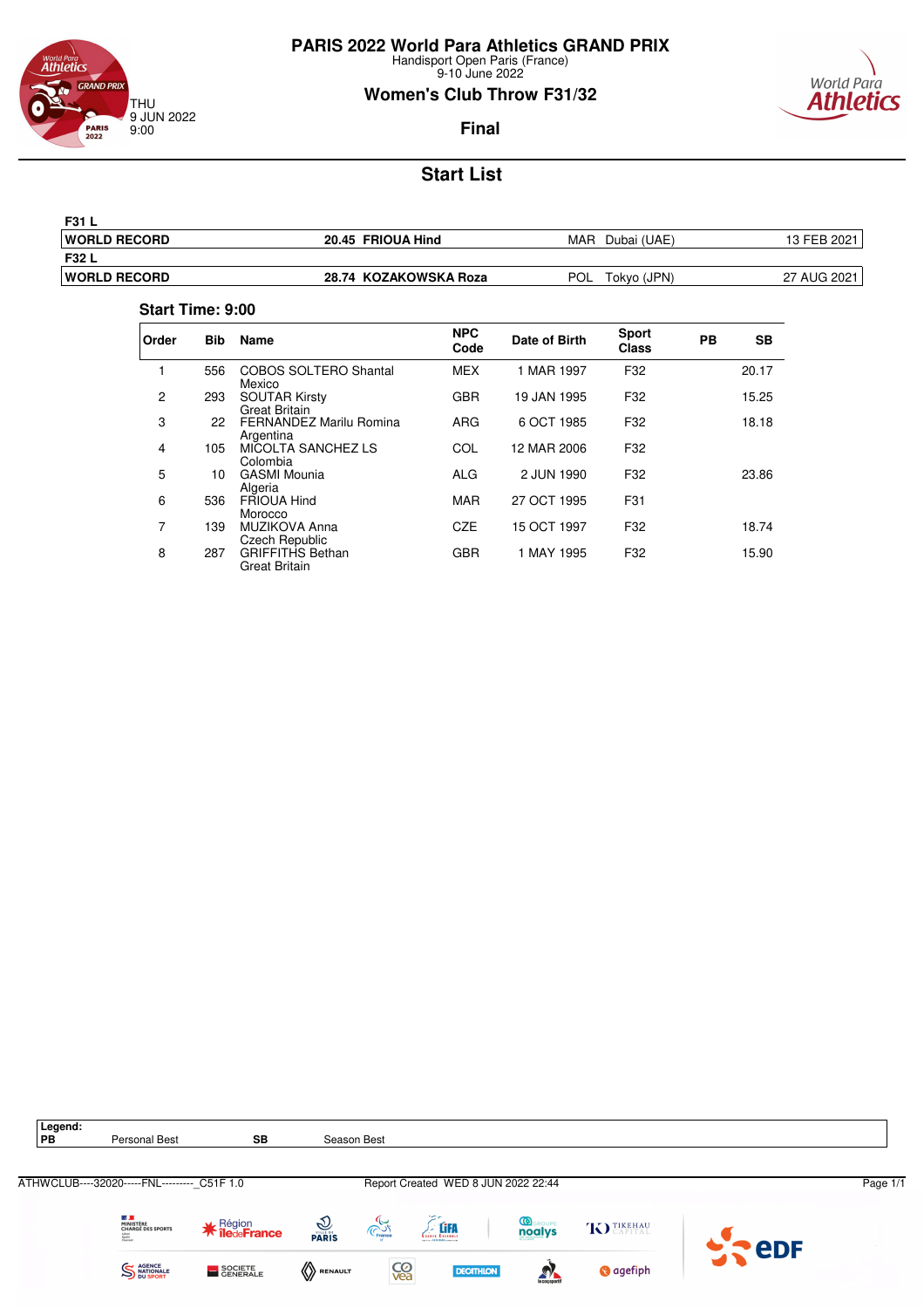![](_page_46_Picture_0.jpeg)

9-10 June 2022

### **Women's Discus Throw F41**

![](_page_46_Picture_4.jpeg)

### **Final**

# **Start List**

| <b>IWORLD RECORD</b> | 24.77 SLIWINSKA Renata<br><b>POL</b> | Bydgoszcz (POL) | 5 JUN 2021 |
|----------------------|--------------------------------------|-----------------|------------|
| F41 L                |                                      |                 |            |
| <b>IWORLD RECORD</b> | TUN<br>37.91 TLILI Raoua             | Tokvo (JPN)     | . SEP 2021 |

#### **Start Time: 18:30**

| Order          | <b>Bib</b> | <b>Name</b>                             | <b>NPC</b><br>Code | Date of Birth | <b>Sport</b><br><b>Class</b> | PB | SВ    |
|----------------|------------|-----------------------------------------|--------------------|---------------|------------------------------|----|-------|
|                | 625        | YAEMMALI Kannikon<br>Thailand           | <b>THA</b>         | 28 SEP 1997   | F40                          |    |       |
| $\overline{c}$ | 534        | EL GARAA Hayat<br>Morocco               | <b>MAR</b>         | 2 MAR 1996    | F41                          |    |       |
| 3              | 631        | <b>TLILI Raoua</b><br>Tunisia           | TUN                | 5 OCT 1989    | F41                          |    | 33.77 |
| 4              | 537        | <b>KARIM Youssra</b><br>Morocco         | <b>MAR</b>         | 26 MAR 1997   | F41                          |    |       |
| 5              | 566        | DAGVADORJ Saruultugs<br>Mongolia        | <b>MGL</b>         | 2 AUG 1984    | F40                          |    |       |
| 6              | 161        | LOPEZ MACAS Estefany Gisela<br>Ecuador  | ECU                | 31 JAN 1992   | F41                          |    | 26.79 |
| 7              | 567        | <b>ERDENECHIMEG Unurmaa</b><br>Mongolia | <b>MGL</b>         | 16 DEC 1991   | F40                          |    |       |
| 8              | 250        | <b>BRODBECK Celine</b><br>France        | <b>FRA</b>         | 16 MAY 1986   | F41                          |    | 18.41 |
| 9              | 24         | <b>RUIZ DIAZ Antonella</b><br>Argentina | <b>ARG</b>         | 28 DEC 1996   | F41                          |    | 26.59 |

![](_page_46_Figure_10.jpeg)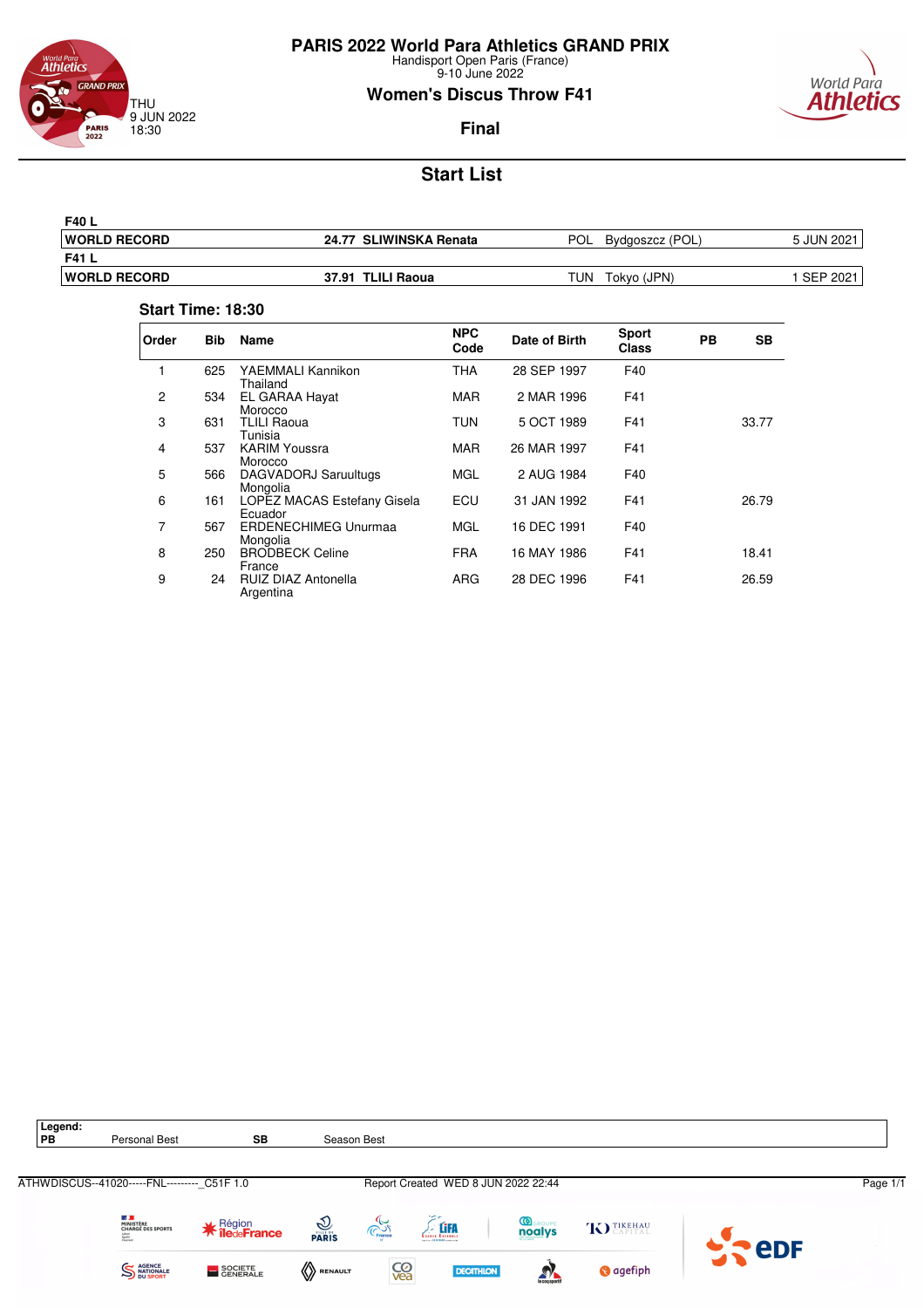![](_page_47_Picture_0.jpeg)

9-10 June 2022

### **Women's Discus Throw F56/57**

![](_page_47_Picture_4.jpeg)

**Final**

# **Start List**

| F56 L                |                      |                    |             |
|----------------------|----------------------|--------------------|-------------|
| <b>IWORLD RECORD</b> | 26.28 MEDJMEDJ Nadia | ALG<br>Dubai (UAE) | 15 MAR 2018 |
| F57 L                |                      |                    |             |
| <b>IWORLD RECORD</b> | 35.76 SAIFI Nassima  | ALG<br>Dubai (UAE) | 9 NOV 2019  |

#### **Start Time: 11:05**

| Order | <b>Bib</b> | <b>Name</b>                              | <b>NPC</b><br>Code | Date of Birth | <b>Sport</b><br><b>Class</b> | PB | SВ    |
|-------|------------|------------------------------------------|--------------------|---------------|------------------------------|----|-------|
|       | 558        | <b>ESTRADA BERNAL Floralia</b><br>Mexico | <b>MEX</b>         | 8 AUG 1990    | F <sub>57</sub>              |    |       |
| 2     | 140        | OBROVA Miroslava<br>Czech Republic       | <b>CZE</b>         | 10 AUG 1975   | F <sub>56</sub>              |    | 19.24 |
| 3     | 13         | <b>SAIFI Nassima</b><br>Algeria          | ALG                | 29 OCT 1988   | F <sub>57</sub>              |    |       |
| 4     | 87         | MÂWE FOKOA Arlette<br>Cameroon           | <b>CMR</b>         | 22 FEB 1989   | F <sub>57</sub>              |    |       |
| 5     | 568        | TUMURSUREN Myadagmaa<br>Mongolia         | <b>MGL</b>         | 8 JUL 1995    | F <sub>57</sub>              |    |       |
| 6     | 9          | <b>DJELAL Safia</b><br>Algeria           | ALG                | 4 MAR 1983    | F <sub>57</sub>              |    | 27.82 |

![](_page_47_Picture_10.jpeg)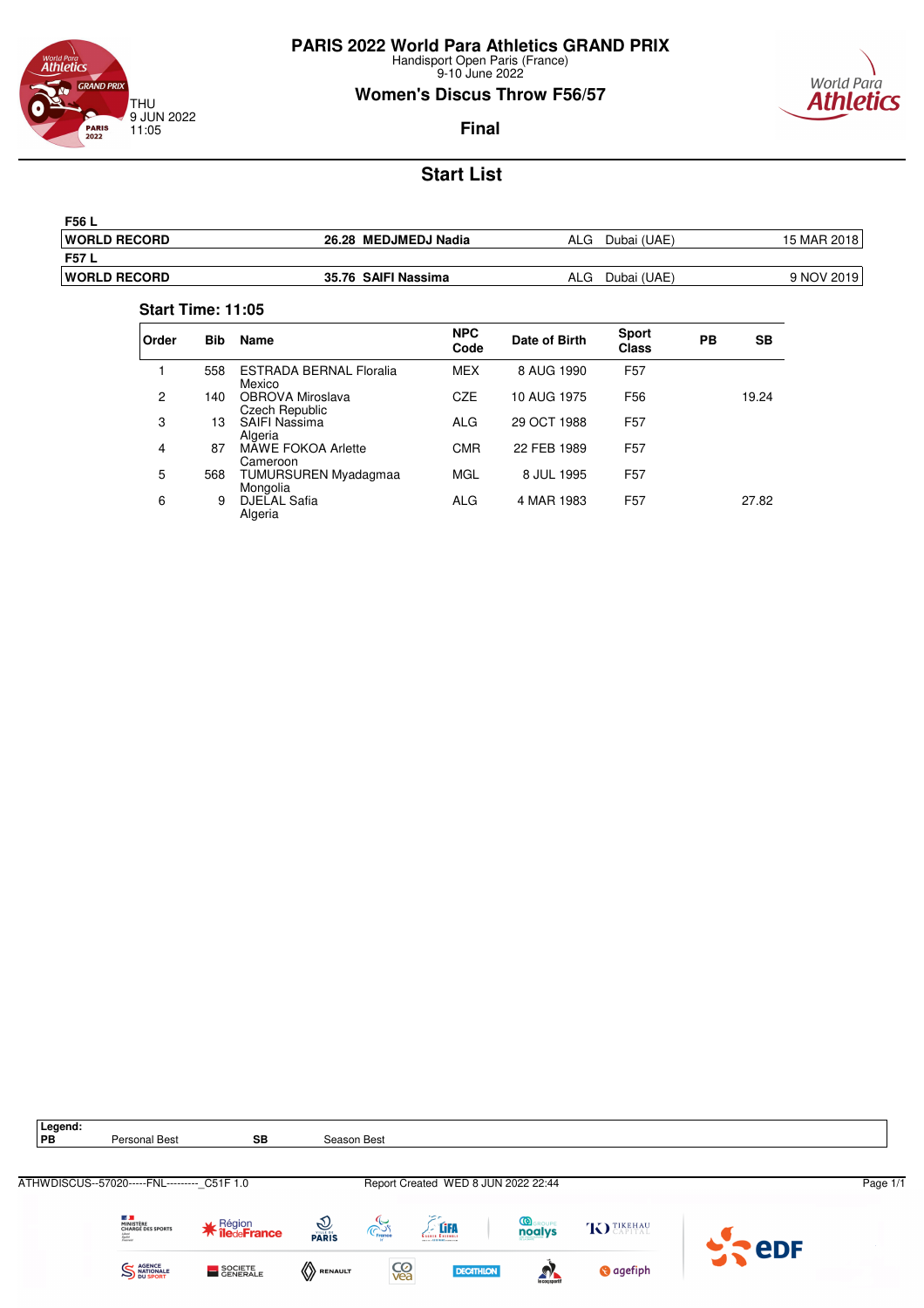![](_page_48_Picture_0.jpeg)

9-10 June 2022

### **Women's Javelin Throw F33/34**

![](_page_48_Picture_4.jpeg)

**Final**

# **Start List**

| <b>F33 L</b>          |                       |                      |             |
|-----------------------|-----------------------|----------------------|-------------|
| <b>IWORLD RECORD</b>  | 16.99 KORNOBYS Lucyna | POL<br>Dubai (UAE)   | 10 NOV 2019 |
| F34 L                 |                       |                      |             |
| <b>LEWORLD RECORD</b> | 22.28 ZOU Lijuan      | CHN<br>Jakarta (INA) | 11 OCT 2018 |

#### **Start Time: 16:30**

| Order | <b>Bib</b> | Name                                 | <b>NPC</b><br>Code | Date of Birth | <b>Sport</b><br><b>Class</b> | PВ | <b>SB</b> |
|-------|------------|--------------------------------------|--------------------|---------------|------------------------------|----|-----------|
|       | 317        | <b>HERRMANN Frances</b><br>Germany   | <b>GER</b>         | 22 JUN 1989   | F34                          |    | 16.05     |
| 2     | 202        | <b>HEIKKINEN Marjaana</b><br>Finland | <b>FIN</b>         | 19 APR 1967   | F34                          |    | 18.04     |
| 3     | 533        | AMOUDI Saida<br>Morocco              | <b>MAR</b>         | 1 JAN 1980    | F <sub>34</sub>              |    |           |
| 4     | 319        | KOSCHE Charleen<br>Germany           | GER                | 24 FEB 2001   | F34                          |    |           |
| 5     | 535        | EL KASSIOUI Fouzia<br>Morocco        | <b>MAR</b>         | 1 JAN 1992    | F33                          |    |           |

![](_page_48_Picture_10.jpeg)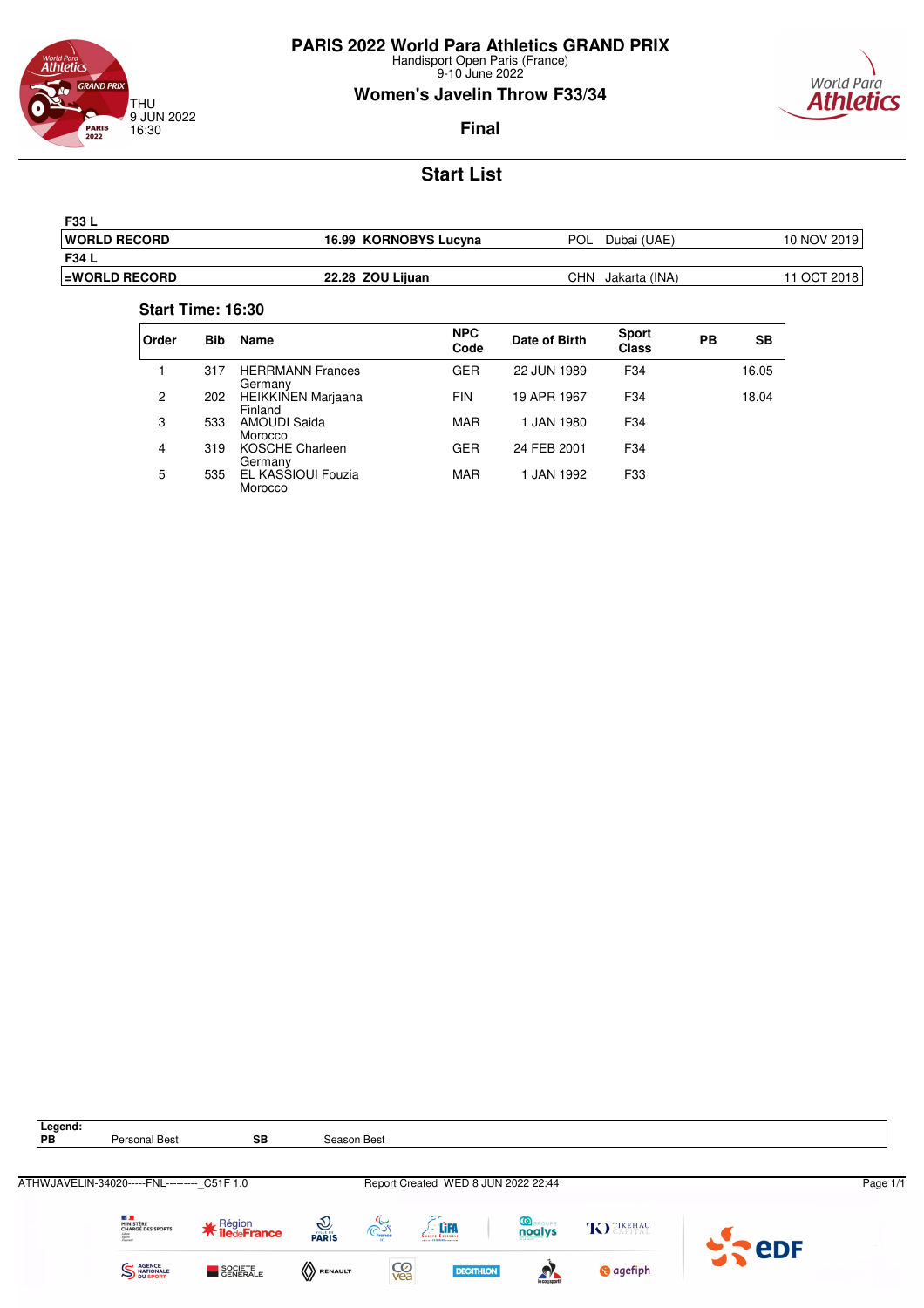![](_page_49_Picture_0.jpeg)

9-10 June 2022

# **Women's Javelin Throw F12/13/46**

![](_page_49_Picture_4.jpeg)

### **Final**

# **Start List**

| <b>F12 L</b>        |                      |                            |             |
|---------------------|----------------------|----------------------------|-------------|
| <b>WORLD RECORD</b> | 46.00 ZHAO Yuping    | Dubai (UAE)<br>CHN         | 11 NOV 2019 |
| F46 L               |                      |                            |             |
| <b>WORLD RECORD</b> | 45.73 ROBINSON Holly | <b>NZL</b><br>Sydney (AUS) | 6 APR 2019  |
|                     |                      |                            |             |

#### **Start Time: 11:15**

| Order | <b>Bib</b> | <b>Name</b>                                    | <b>NPC</b><br>Code | Date of Birth | <b>Sport</b><br><b>Class</b> | <b>PB</b> | SB |
|-------|------------|------------------------------------------------|--------------------|---------------|------------------------------|-----------|----|
| 1     | 561        | <b>LOZANO MENDEZ KN</b><br>Mexico              | <b>MEX</b>         | 18 NOV 2002   | F46                          |           |    |
| 2     | 620        | INKHAOYOI Suphattha<br>Thailand                | <b>THA</b>         | 15 MAR 2004   | F <sub>13</sub>              |           |    |
| 3     | 165        | RODRIGUEZ Seneida<br>Ecuador                   | ECU                | 21 JUN 2003   | F46                          |           |    |
| 4     | 580        | ROORDA Noelle<br><b>Netherlands</b>            | <b>NED</b>         | 19 MAY 2000   | F46                          |           |    |
| 5     | 323        | <b>PETERSEN Lise</b><br>Germany                | <b>GER</b>         | 27 JUN 2005   | F46                          |           |    |
| 6     | 677        | <b>MORILLO GIL Naibys Daniela</b><br>Venezuela | <b>VEN</b>         | 5 MAR 2000    | F46                          |           |    |
| 7     | 29         | <b>EDER Natalija</b><br>Austria                | <b>AUT</b>         | 6 AUG 1980    | F <sub>12</sub>              |           |    |
| 8     | 189        | <b>FLORES SARDELLA Martina</b><br>Spain        | <b>ESP</b>         | 5 FEB 2002    | F46                          |           |    |

![](_page_49_Picture_10.jpeg)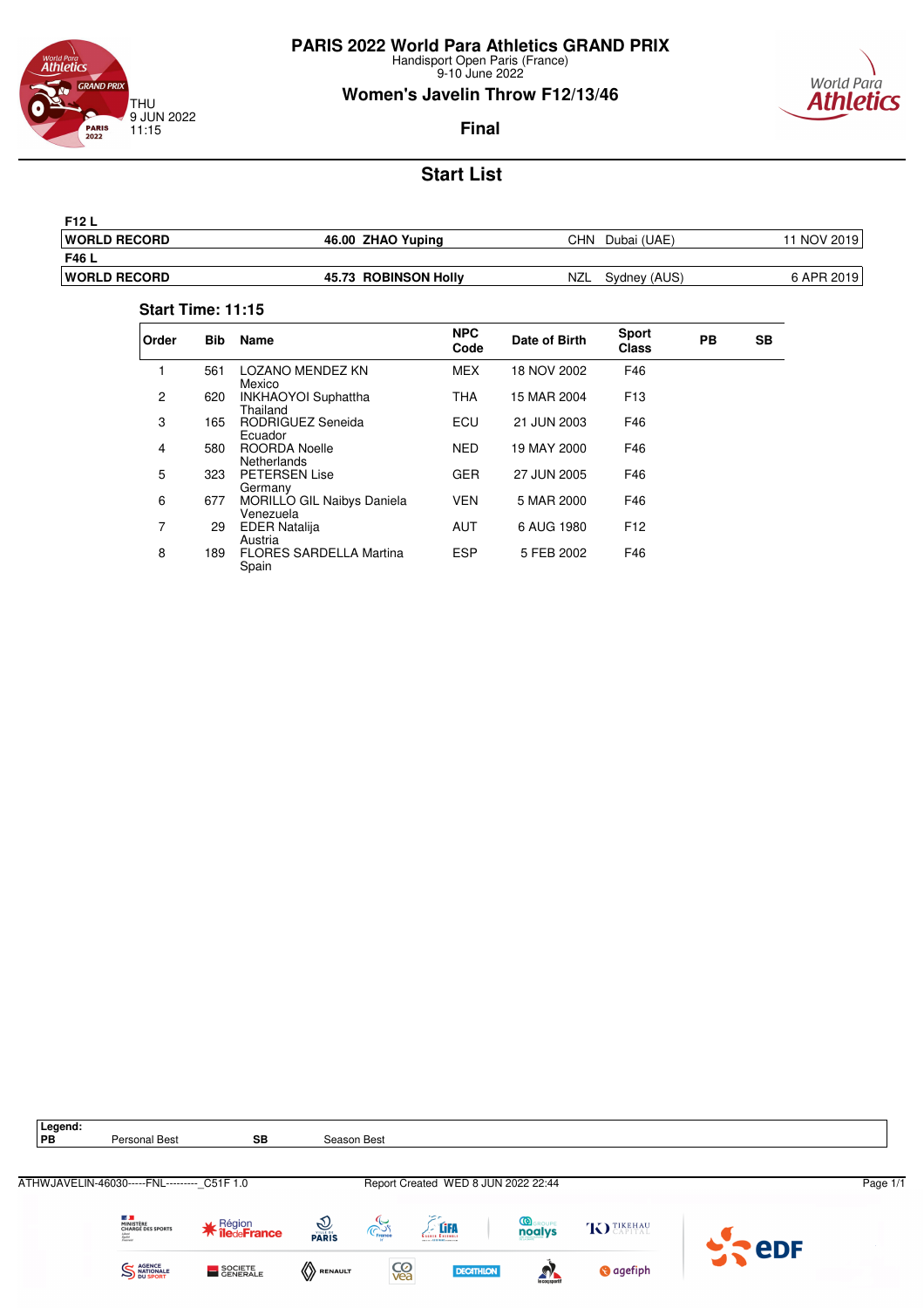![](_page_50_Picture_0.jpeg)

9-10 June 2022

### **Women's Long Jump T11/12**

![](_page_50_Picture_4.jpeg)

### **Final**

# **Start List**

| T11                  |                                 |                               |              |
|----------------------|---------------------------------|-------------------------------|--------------|
| <b>IWORLD RECORD</b> | 5.46 COSTA de OLIVEIRA Silvania | SÃO PAULO (BRA)<br><b>BRA</b> | 17 JUL 20161 |
| T12 L                |                                 |                               |              |
| <b>IWORLD RECORD</b> | 6.60 ZUBKOVSKA Oksana           | UKR<br>London (GBR)           | 7 SEP 2012   |

#### **Start Time: 17:30**

| Order | <b>Bib</b> | Name                                  | <b>NPC</b><br>Code | Date of Birth | <b>Sport</b><br><b>Class</b> | <b>PB</b> | <b>SB</b> |
|-------|------------|---------------------------------------|--------------------|---------------|------------------------------|-----------|-----------|
|       | 457        | <b>INGA Antonella</b><br>Italy        | <b>ITA</b>         | 28 JAN 1995   | T <sub>12</sub>              |           | 4.80      |
| 2     | 51         | COSTA de OLIVEIRA Silvania<br>Brazil  | <b>BRA</b>         | 23 MAY 1987   | T11                          |           | 4.43      |
| 3     | 188        | <b>FERNANDEZ ROLDAN Sara</b><br>Spain | <b>ESP</b>         | 5 DEC 1994    | T <sub>12</sub>              |           |           |
| 4     | 248        | <b>BOULAGHLEM Delya</b><br>France     | <b>FRA</b>         | 26 JUL 1989   | T <sub>11</sub>              |           | 4.24      |
| 5     | 192        | <b>MARTINEZ Sara</b><br>Spain         | <b>ESP</b>         | 26 FEB 1990   | T <sub>12</sub>              |           |           |
| 6     | 204        | LOUNELA lida<br>Finland               | <b>FIN</b>         | 27 OCT 2003   | T <sub>12</sub>              |           |           |
| 7     | 11         | <b>HAMRI Lynda</b><br>Algeria         | ALG                | 8 FEB 1989    | T <sub>12</sub>              |           |           |

![](_page_50_Picture_10.jpeg)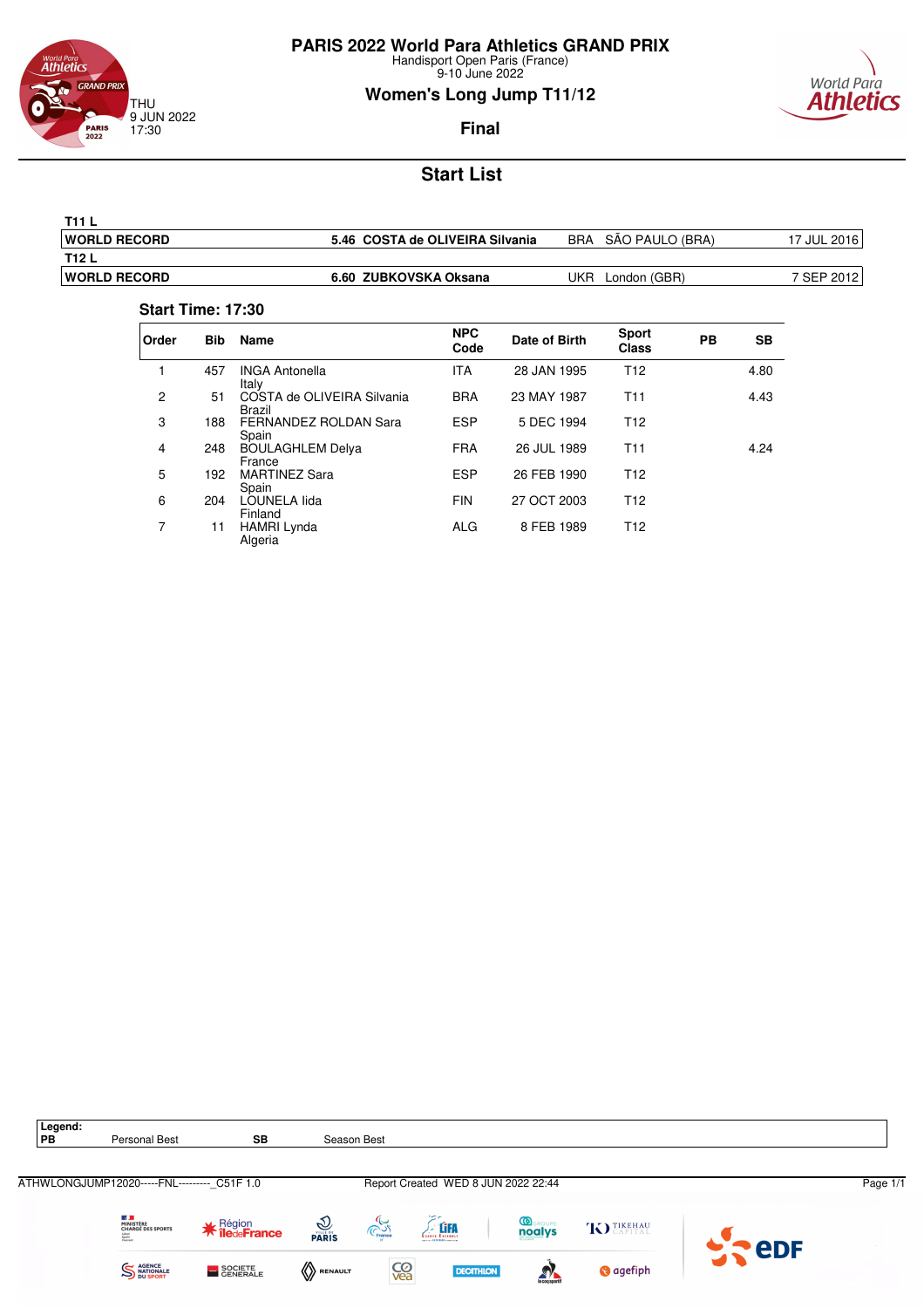![](_page_51_Picture_0.jpeg)

### Äthletics **GRAND PRIX** THU 9 JUN 2022 14:05 **PARIS**<br>2022

### **Women's Shot Put F11/12/20**

![](_page_51_Picture_4.jpeg)

### **Final**

# **Start List**

| <b>F11 L</b>         |                                |                     |                      |             |
|----------------------|--------------------------------|---------------------|----------------------|-------------|
| <b>IWORLD RECORD</b> | 17.32 LEGNANTE Assunta         | ITA<br>Padova (ITA) |                      | 6 JUL 2014  |
| <b>F12 L</b>         |                                |                     |                      |             |
| <b>IWORLD RECORD</b> | 15.05 BURKHANOVA Safiya        | UZB.                | Rio de Janeiro (BRA) | 14 SEP 2016 |
| <b>F20 L</b>         |                                |                     |                      |             |
| <b>IWORLD RECORD</b> | <b>14.39 MENDES SANCHEZ PI</b> | Tokyo (JPN)<br>ECU. |                      | 29 AUG 2021 |

### **Start Time: 14:05**

| Order          | <b>Bib</b> | Name                                     | <b>NPC</b><br>Code | Date of Birth | <b>Sport</b><br><b>Class</b> | <b>PB</b> | <b>SB</b> |
|----------------|------------|------------------------------------------|--------------------|---------------|------------------------------|-----------|-----------|
| 1              | 458        | <b>LEGNANTE Assunta</b><br>Italy         | <b>ITA</b>         | 14 MAY 1978   | F <sub>11</sub>              |           |           |
| $\overline{c}$ | 354        | KYRGIOVANAKI Valasia<br>Greece           | <b>GRE</b>         | 1 JUN 1993    | F <sub>20</sub>              |           |           |
| 3              | 636        | YILDIRIM Eda<br>Turkey                   | <b>TUR</b>         | 1 MAR 2003    | F <sub>20</sub>              |           | 12.45     |
| 4              | 246        | <b>AGBLEMAGNON Gloria</b><br>France      | <b>FRA</b>         | 10 DEC 1997   | F <sub>20</sub>              |           |           |
| 5              | 501        | <b>KWON Gayeong</b><br>Republic of Korea | <b>KOR</b>         | 18 FEB 2001   | F <sub>20</sub>              |           |           |
| 6              | 247        | <b>AOUSTIN Beatrice</b><br>France        | <b>FRA</b>         | 27 AUG 2002   | F <sub>20</sub>              |           |           |
| 7              | 162        | <b>MENDES Anais</b><br>Ecuador           | ECU                | 18 JAN 2000   | F <sub>20</sub>              |           | 12.86     |
| 8              | 623        | NILA Kung<br>Thailand                    | <b>THA</b>         | 11 JAN 1987   | F <sub>20</sub>              |           |           |
| 9              | 29         | <b>EDER Natalija</b><br>Austria          | <b>AUT</b>         | 6 AUG 1980    | F <sub>12</sub>              |           |           |
| 10             | 635        | <b>KORKMAZ Mihriban</b><br>Turkey        | <b>TUR</b>         | 10 MAR 1996   | F <sub>20</sub>              |           | 13.24     |
| 11             | 355        | MANTOUDI Zoi<br>Greece                   | <b>GRE</b>         | 21 DEC 1994   | F <sub>20</sub>              |           |           |
| 12             | 163        | <b>MENDES SANCHEZ PI</b><br>Ecuador      | ECU                | 4 FEB 1996    | F <sub>20</sub>              |           |           |

![](_page_51_Figure_10.jpeg)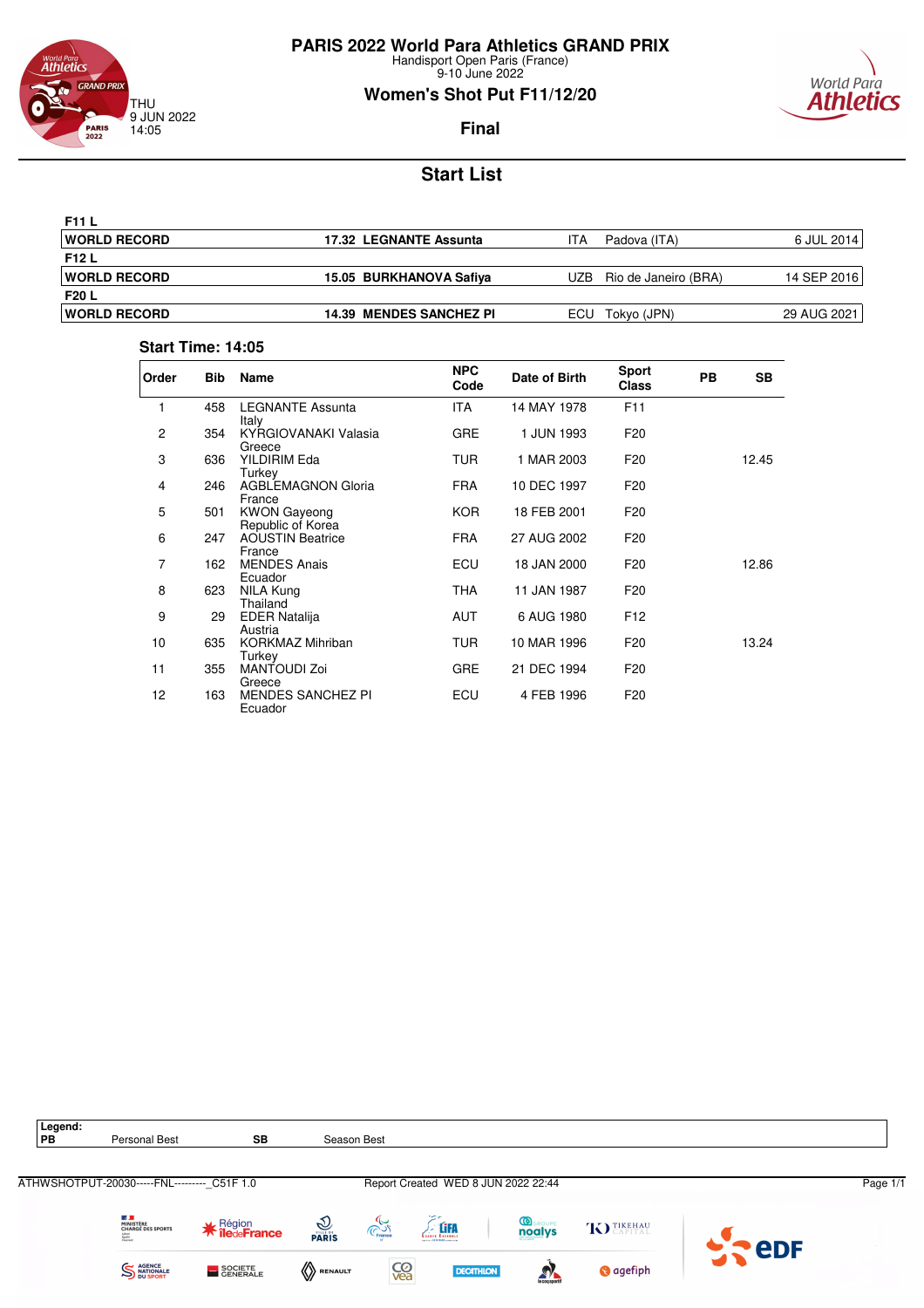![](_page_52_Picture_0.jpeg)

9-10 June 2022

### **Women's Shot Put F32/33**

![](_page_52_Picture_4.jpeg)

### **Final**

# **Start List**

| <b>F32 L</b>         |                                      |                           |                    |
|----------------------|--------------------------------------|---------------------------|--------------------|
| <b>IWORLD RECORD</b> | <b>MOSKALENKO Anastasija</b><br>7.61 | JKR<br>Tokvo (JPN)        | <b>SEP</b><br>2021 |
| <b>F33 L</b>         |                                      |                           |                    |
| <b>IWORLD RECORD</b> | 7.81 KORNOBYS Lucyna                 | <b>POL</b><br>Dubai (UAE) | 15 NOV 2019        |

#### **Start Time: 17:00**

| Order | <b>Bib</b> | <b>Name</b>                            | <b>NPC</b><br>Code | Date of Birth | <b>Sport</b><br>Class | PB | <b>SB</b> |
|-------|------------|----------------------------------------|--------------------|---------------|-----------------------|----|-----------|
|       | 118        | <b>JELENIC Ani</b><br>Croatia          | CRO                | 2 DEC 1995    | F33                   |    | 4.30      |
| 2     | 535        | <b>EL KASSIOUI Fouzia</b><br>Morocco   | <b>MAR</b>         | 1 JAN 1992    | F33                   |    |           |
| 3     | 556        | <b>COBOS SOLTERO Shantal</b><br>Mexico | <b>MEX</b>         | 1 MAR 1997    | F32                   |    | 2.74      |
| 4     | 10         | <b>GASMI Mounia</b><br>Algeria         | <b>ALG</b>         | 2 JUN 1990    | F32                   |    | 5.74      |
| 5     | 105        | MICOLTA SANCHEZ LS<br>Colombia         | COL                | 12 MAR 2006   | F32                   |    |           |
| 6     | 22         | FERNANDEZ Marilu Romina<br>Argentina   | ARG                | 6 OCT 1985    | F32                   |    | 4.14      |
| 7     | 8          | BOUDJADAR Asmahane<br>Algeria          | <b>ALG</b>         | 13 JUN 1980   | F33                   |    | 6.76      |

![](_page_52_Picture_10.jpeg)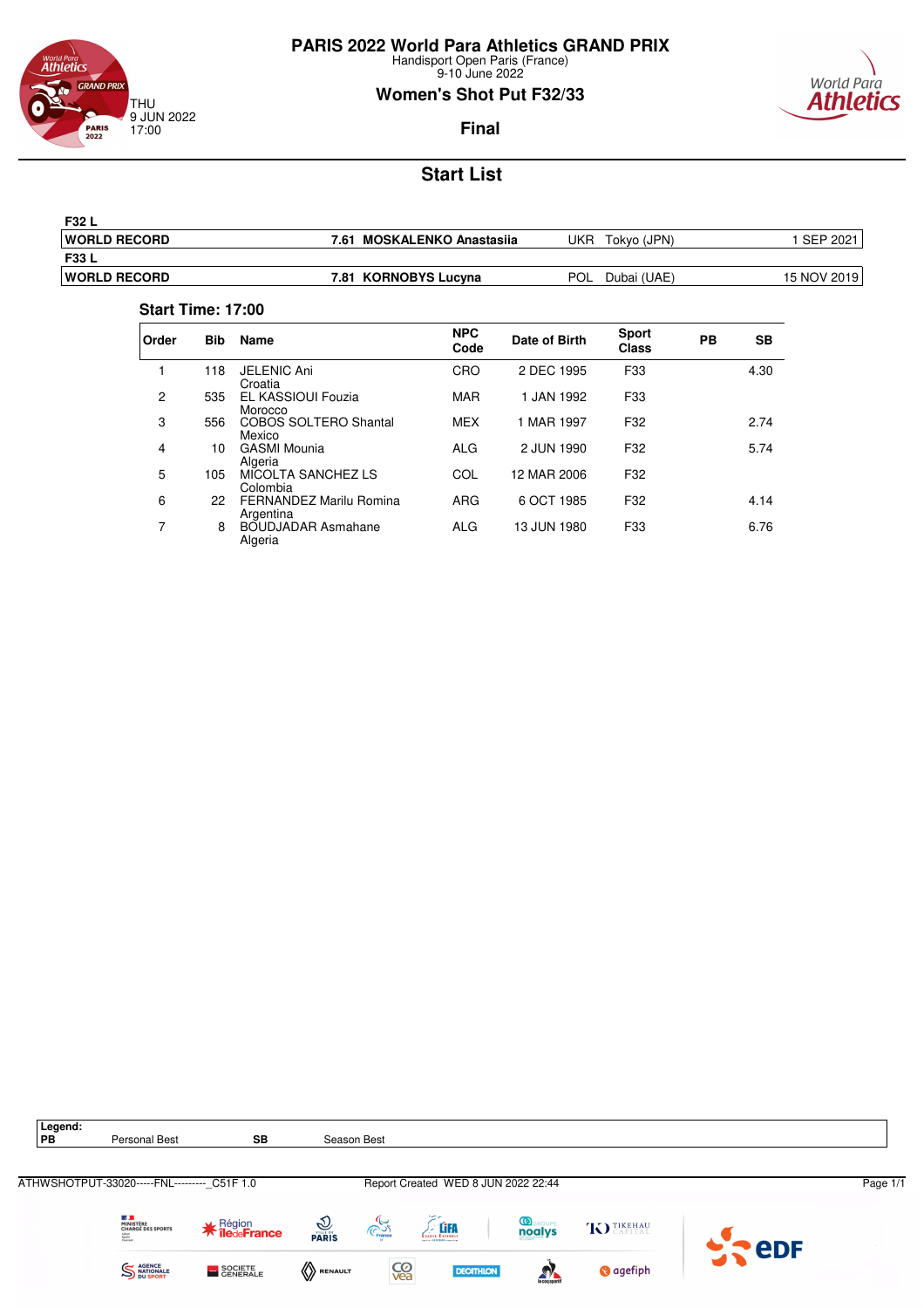![](_page_53_Picture_0.jpeg)

9-10 June 2022

# **Women's Shot Put F35-37**

![](_page_53_Picture_4.jpeg)

### **Final**

# **Start List**

| <b>F35 L</b>         |                   |                              |             |
|----------------------|-------------------|------------------------------|-------------|
| <b>IWORLD RECORD</b> | WANG Jun<br>13.91 | CHN<br>Rio de Janeiro (BRA)  | 15 SEP 2016 |
| <b>F37 L</b>         |                   |                              |             |
| <b>IWORLD RECORD</b> | 15.50 ADAMS Lisa  | <b>NZL</b><br>Hastings (NZL, | 13 SEP 2020 |

#### **Start Time: 17:00**

| Order | <b>Bib</b> | Name                                          | <b>NPC</b><br>Code | Date of Birth | <b>Sport</b><br><b>Class</b> | PB | SВ    |
|-------|------------|-----------------------------------------------|--------------------|---------------|------------------------------|----|-------|
| 1     | 624        | NOOTSREATTHEE Apasiri<br>Thailand             | <b>THA</b>         | 2 JUL 1999    | F37                          |    |       |
| 2     | 290        | NICHOLSON Anna<br><b>Great Britain</b>        | <b>GBR</b>         | 13 APR 1995   | F35                          |    | 8.20  |
| 3     | 316        | <b>GROTH Helen</b><br>Germany                 | <b>GER</b>         | 29 OCT 2004   | F35                          |    |       |
| 4     | 137        | DATINSKA Eva<br>Czech Republic                | <b>CZE</b>         | 25 MAY 1986   | F37                          |    | 10.62 |
| 5     | 500        | <b>KANG Byeol</b><br>Republic of Korea        | <b>KOR</b>         | 22 MAR 1999   | F37                          |    |       |
| 6     | 286        | <b>FORREST Millie</b><br><b>Great Britain</b> | <b>GBR</b>         | 29 MAY 1996   | F37                          |    | 8.05  |
| 7     | 672        | <b>COHEN EPIEYU YDJ</b><br>Venezuela          | <b>VEN</b>         | 25 DEC 1982   | F37                          |    |       |

![](_page_53_Figure_10.jpeg)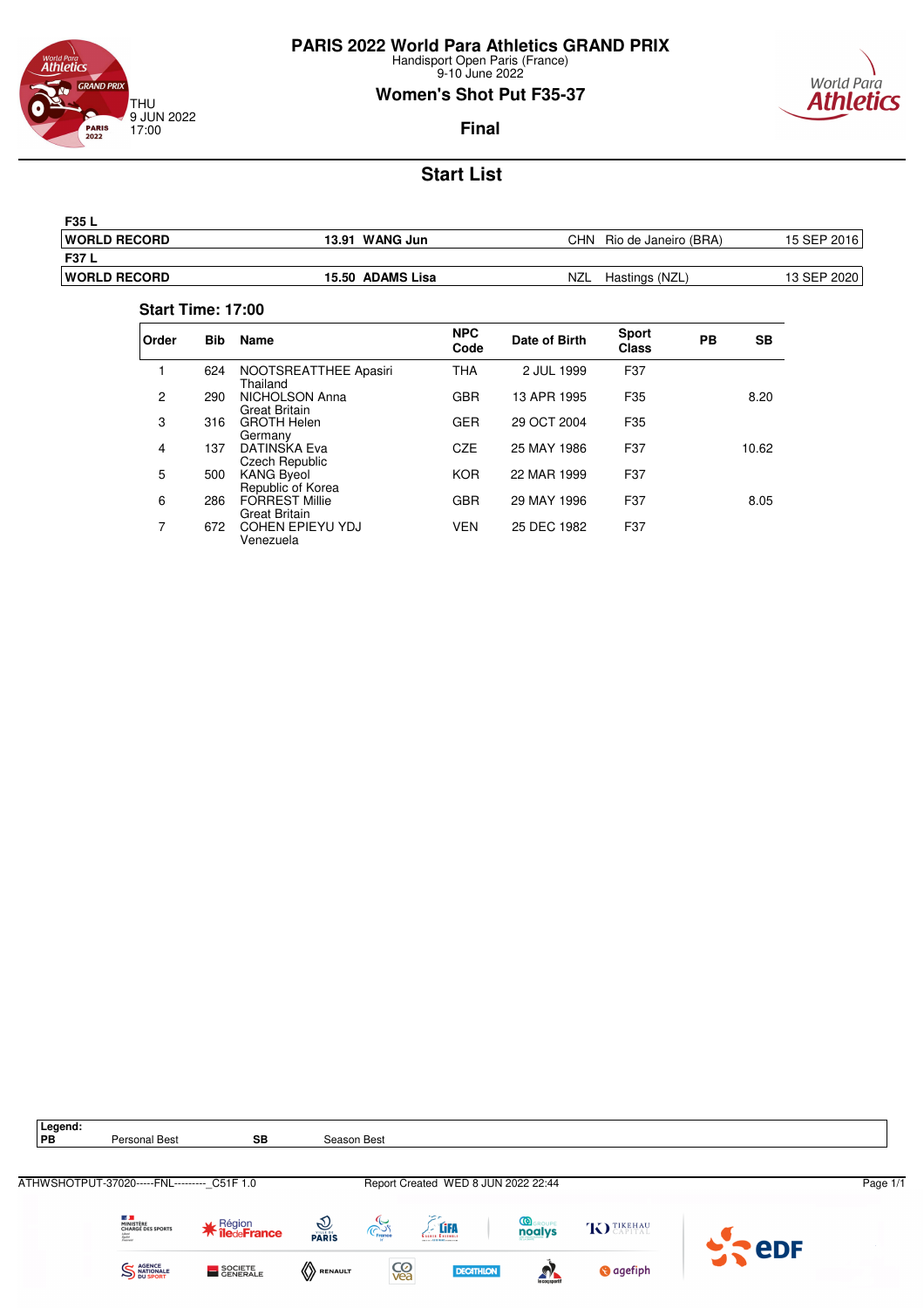![](_page_54_Picture_0.jpeg)

# **PARIS 2022 World Para Athletics GRAND PRIX**

Handisport Open Paris (France) 9-10 June 2022

#### **Men's 100m T11**

![](_page_54_Picture_4.jpeg)

### **Round 1**

### **Start List**

| <b>WORLD RECORD</b> |              |                                                             | 10.82 GHAVELAS Athanasios | GRE Tokyo (JPN) |                              |    | 2 SEP 2021 |
|---------------------|--------------|-------------------------------------------------------------|---------------------------|-----------------|------------------------------|----|------------|
| <b>HEAT1</b>        |              | Start Time: 11:30                                           |                           |                 |                              |    |            |
| Lane                |              | <b>Bib</b> Name                                             | <b>NPC Code</b>           | Date of Birth   | <b>Sport</b><br><b>Class</b> | PB | <b>SB</b>  |
| 3                   | Guide        | 434 AXELSSON Patrekur<br><b>STEFANSSON Trausti</b>          | <b>ISL</b>                | 12 JAN 1994     | T <sub>11</sub>              |    |            |
| 5                   | 77<br>Guide  | ATANGANA Guillaume Junior<br>NYAMJUA Donard Ndim            | <b>CMR</b>                | 22 JAN 1999     | T <sub>11</sub>              |    | 11.43      |
| 7                   | 330<br>Guide | <b>GHAVELAS Athanasios</b><br><b>GKARAGKANIS Sotirios</b>   | <b>GRE</b>                | 19 DEC 1999     | T <sub>11</sub>              |    |            |
| <b>HEAT 2</b>       |              | Start Time: 11:35                                           |                           |                 |                              |    |            |
| Lane                | <b>Bib</b>   | Name                                                        | <b>NPC Code</b>           | Date of Birth   | <b>Sport</b><br><b>Class</b> | PB | <b>SB</b>  |
| 3                   | Guide        | 81 BEKALE MVONDO Stephane<br><b>TAGNE DJIMAFFO Franck</b>   | <b>CMR</b>                | 30 AUG 2002     | T <sub>11</sub>              |    |            |
| 5                   | 272<br>Guide | <b>LEDGER James</b><br><b>KAMPENGELE Makove</b>             | <b>GBR</b>                | 13 JUL 1993     | T <sub>11</sub>              |    | 11.92      |
| 7                   | 613<br>Guide | SONGPHINIT Suphachai<br>DAMMUNEE Jakkarin                   | <b>THA</b>                | 30 NOV 1984     | T11                          |    |            |
| <b>HEAT 3</b>       |              | Start Time: 11:40                                           |                           |                 |                              |    |            |
| Lane                | <b>Bib</b>   | <b>Name</b>                                                 | <b>NPC Code</b>           | Date of Birth   | <b>Sport</b><br><b>Class</b> | PB | <b>SB</b>  |
| 3                   | 607<br>Guide | <b>MEKSEAN Aekarin</b><br><b>SROISUWAN Sansern</b>          | <b>THA</b>                | 18 MAR 2005     | T <sub>11</sub>              |    |            |
| 5                   | 78<br>Guide  | ATANGANA NTSAMA Charles<br><b>TONYE BAYIHA Jules Arnold</b> | <b>CMR</b>                | 22 JUL 1992     | T <sub>11</sub>              |    | 11.99      |
| 7                   | 178<br>Guide | PAREJO MAZA Martin<br>DIAZ ROMERO Adrian                    | <b>ESP</b>                | 15 JUL 1989     | T <sub>11</sub>              |    |            |

Qualification: First 1 in each heat (Q) and the next 1 fastest (q) advance to the Final

![](_page_54_Picture_9.jpeg)